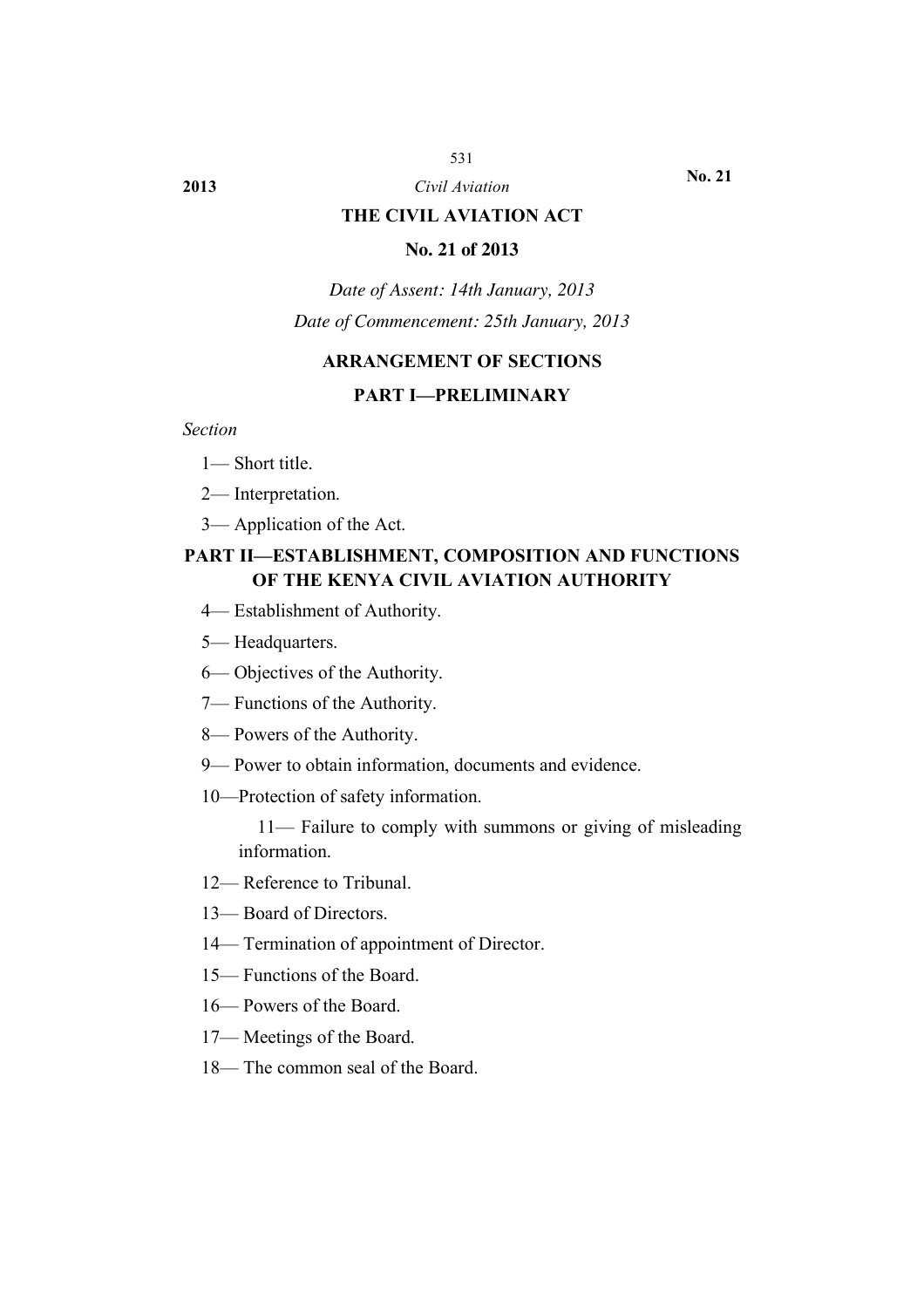### *Civil Aviation* **2013**

- 19 Appointment of the Director-General.
- 20— Responsibilities and powers of the Director-General.
- 21— Suspension or revocation of privileges of a licence.
- 22— Delegation by the Director- General.
- 23— Appointment of Secretary.
- 24— Staff of the Authority.
- 25— Protection from personal liability.
- 26— Principles of operation.
- 27— Funds of the Authority.
- 28— Commercial ventures.
- 29— Annual estimates.
- 30— Business plan.
- 31— Borrowing powers.
- 32— Financial year.
- 33— Records and accounts of the Authority.
- 34— Annual report by the Authority.
- 35— Charges and fees.
- 36— Contracting out.
- 37— Consultation with users or departments.
- 38— Authorization to provide air navigation services.
- 39— Inspection of aerodromes, premises and aircraft.
- 40— Acquisition of land for purposes of the Authority.
- 41— Limitations of actions.
- 42— Transfer of Government assets or liabilities.
- 43— Restriction in the execution against property of the Authority.
- 44— Service of notice on the Director-General.
- 45— Recovery of assets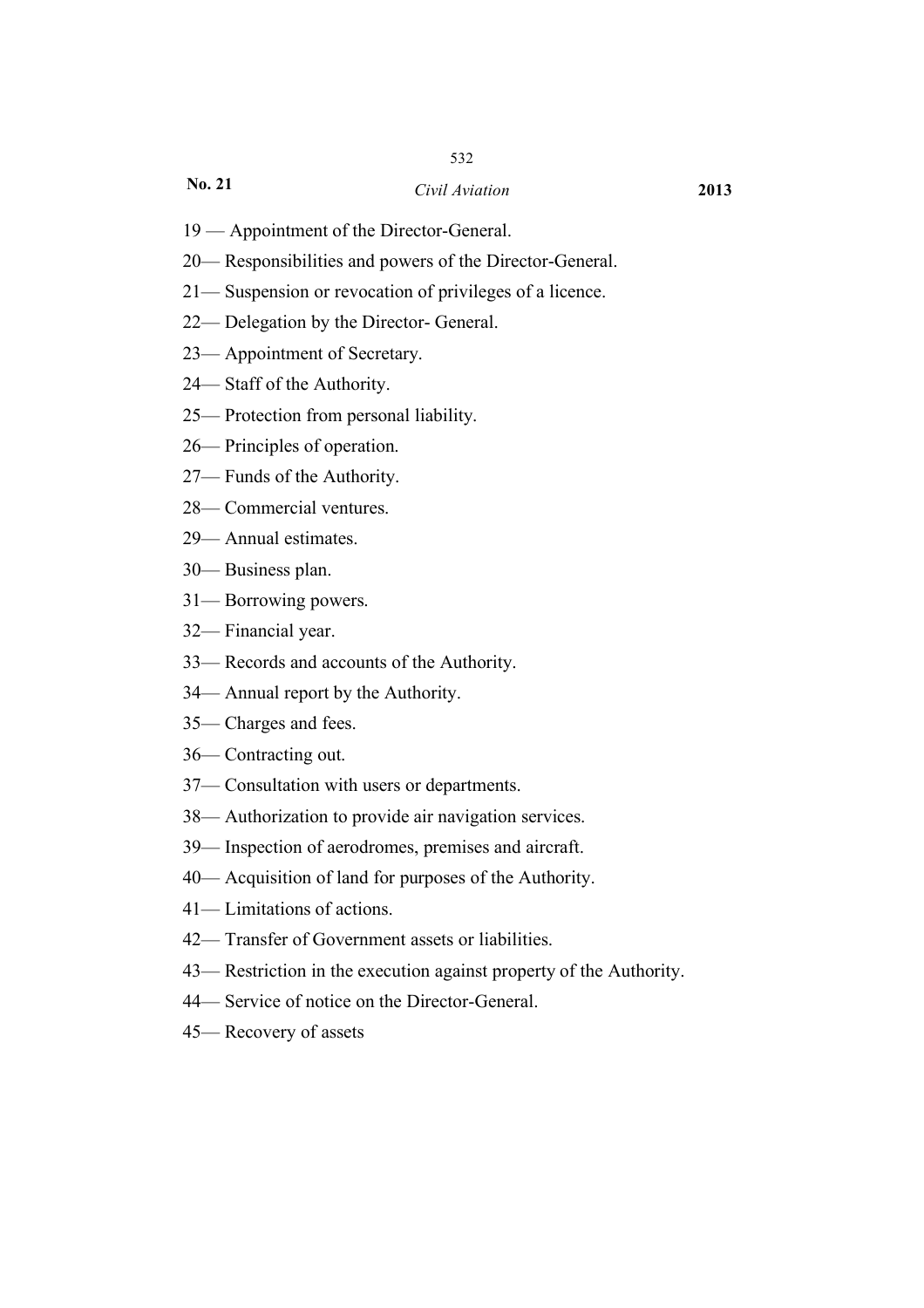## 533

### **PART III—SAFETY OF AIRCRAFT AND PERSONS ON BOARD**

- 46— Imperiling, permitting or interfering with the safety of an aircraft and persons on board.
- 47— Being under the influence of alcohol or drugs in aircraft or while on duty.
- 48— Requirements for alcohol and drug testing system.
- 49— Exemption by the Authority.
- 50— Exemption by the Cabinet Secretary.

## **PART IV—POWERS AND RESPONSIBILITIES OF THE CABINET SECRETARY**

- 51— Powers of the Cabinet Secretary.
- 52— International obligations.
- 53— Appointment of investigators of accidents.
- 54— Accident investigation procedures.
- 55— Inspection and assessment.

## **PART V—PROVISIONS RELATING TO PROHIBITIONS, OFFENCES, EXEMPTIONS, ETC.**

- 56— Restriction of building in declared areas.
- 57— Control of structures, etc. on or near aerodromes.
- 58— Trespass.
- 59— Nuisance and liability for damage.
- 60— Nuisance caused by aircraft and aerodromes.
- 61— Dangerous flying.
- 62— Exemptions from seizure of certain aircraft on patent claims.
- 63— Detention of aircraft.
- 64— Jurisdiction.
- 65— Liability of Directors and officers of body corporate.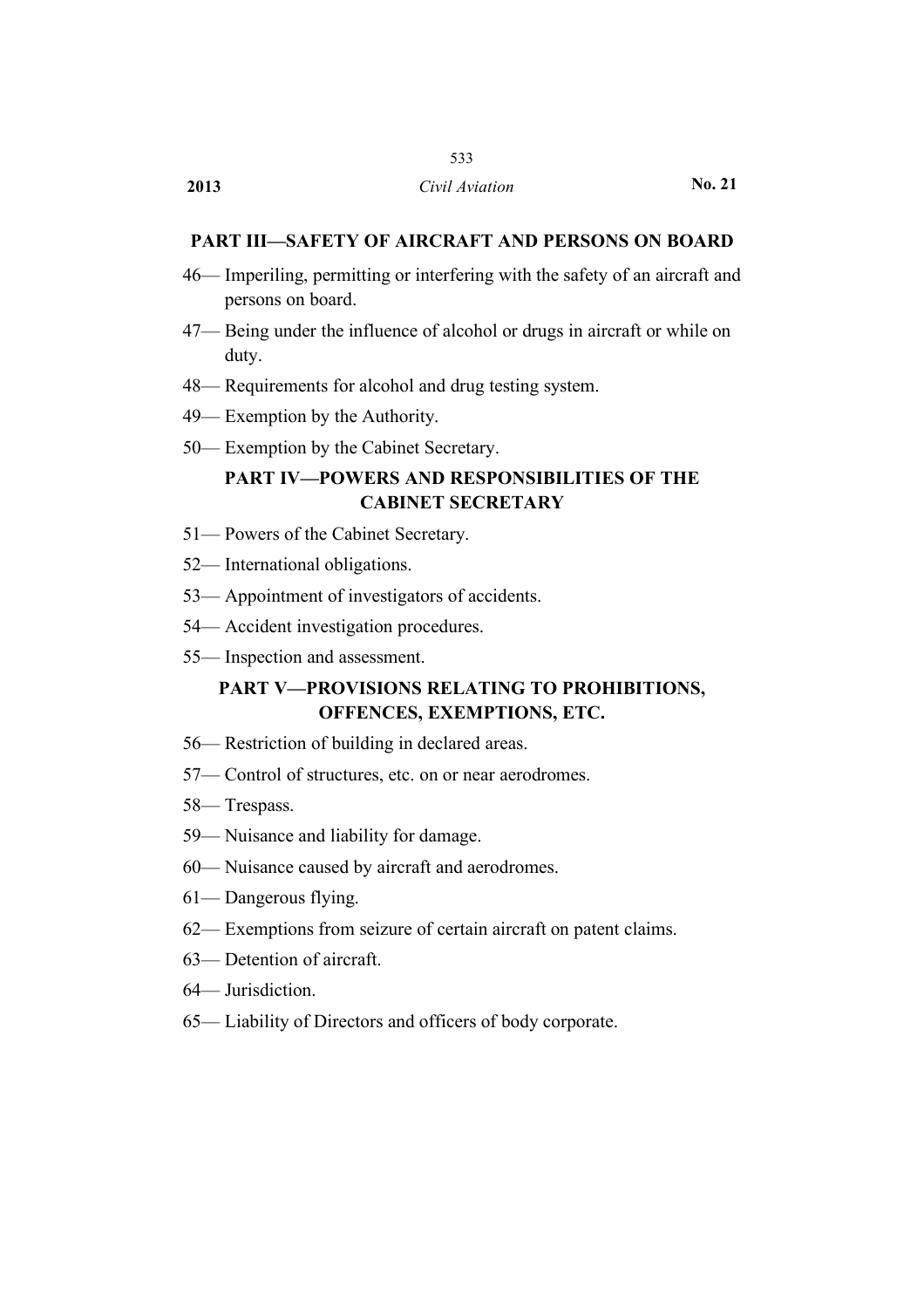## 534

**No. 21**

### *Civil Aviation* **2013**

## **PART VI—THE NATIONAL CIVIL AVIATION ADMINISTRATIVE REVIEW TRIBUNAL**

- 66— Establishment of Tribunal.
- 67— Tenure and vacation of office.
- 68— Secretary to the Tribunal.
- 69— Jurisdiction of the Tribunal.
- 70— Proceedings of the Tribunal.
- 71— Powers of the Tribunal.
- 72— Awards of the Tribunal.
- 73— Appointment of assessors.
- 74— Contempt of the Tribunal.
- 75— Quorum for the Tribunal.
- 76— Disclosure of interest.
- 77— Appeals to the High Court.
- 78— Appeals to the Court of Appeal.

### **PART VII—GENERAL PROVISIONS**

- 79— Protection from personal liability.
- 80— General penalty.
- 81— Compounding of offences.
- 82— Regulations.

## **PART VIII—REPEAL, SAVINGS AND TRANSITIONAL PROVISIONS**

83— Repeal of Cap. 394.

| <b>FIRST SCHEDULE—</b> | Provisions relating to the meetings Board of |
|------------------------|----------------------------------------------|
|                        | Directors.                                   |

**SECOND SCHEDULE—** Provisions relating to infringement notice.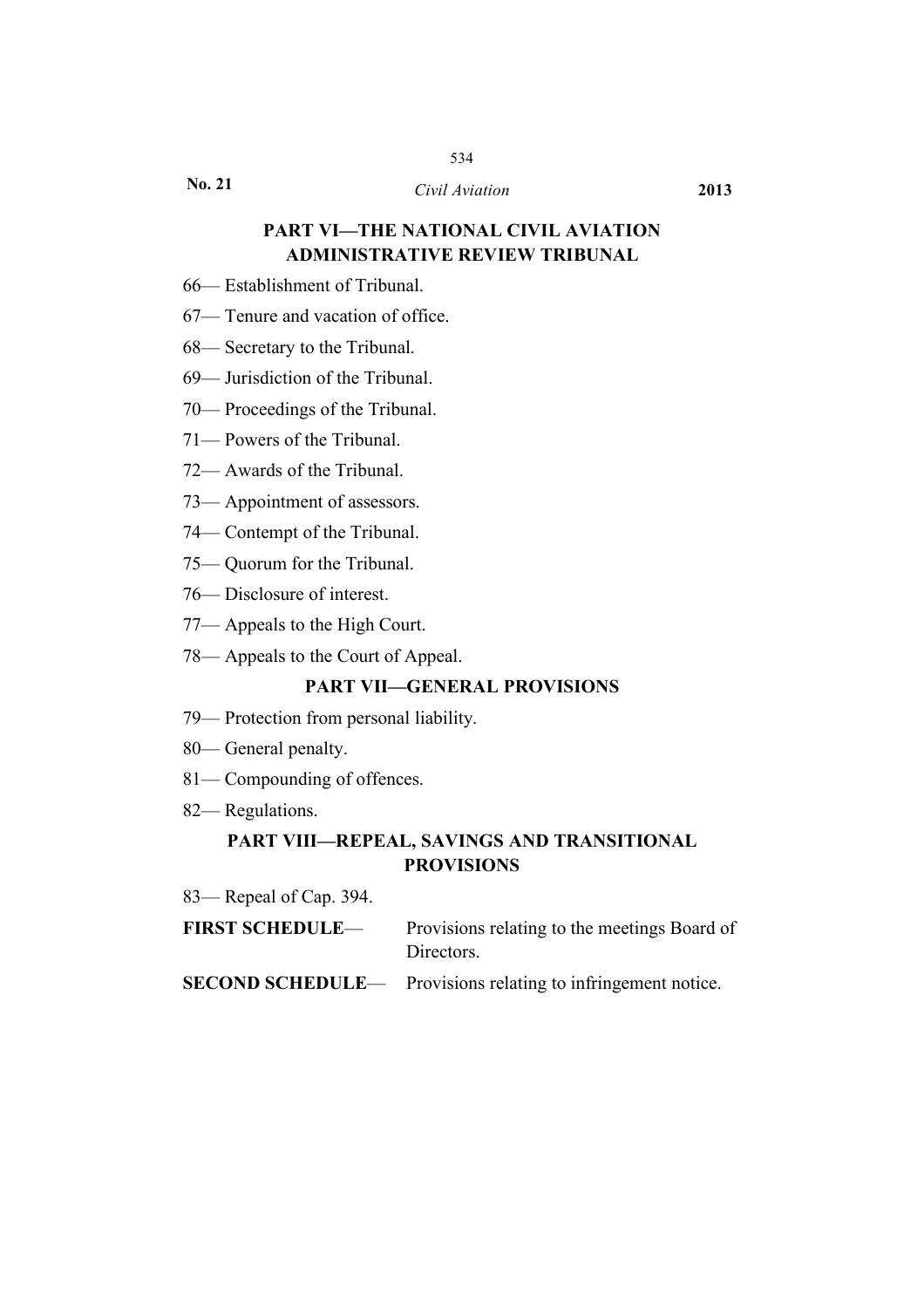## **THE CIVIL AVIATION ACT**

**AN ACT of Parliament to repeal the Civil Aviation Act, to provide for the control, regulation and orderly development of civil aviation in Kenya; and for connected purposes**

**ENACTED** by the Parliament of Kenya, as follows—

#### **PART I—PRELIMINARY**

Short title. **1.** This Act may be cited as the Civil Aviation Act, 2013.

Interpretation. **2.** (1) In this Act, unless the context otherwise requires—

> "accident" means any occurrence associated with the operation of an aircraft which, in the case of a manned aircraft, takes place between the time any person boards the aircraft with the intention of flight until such time as all such persons have disembarked, or in the case of an unmanned aircraft, takes place between the time the aircraft is ready to move with the purpose of flight until such time as it comes to rest at the end of the flight and the primary propulsion system is shut down, in which—

- (a) a person is fatally or seriously injured as a result of—
	- (i) being in the aircraft, or
	- (ii) direct contact with any part of the aircraft, including parts which have become detached from the aircraft, or
	- (iii) direct exposure to jet blast,

except when the injuries are from natural causes, selfinflicted or inflicted by other persons, or when the injuries are to stowaways hiding outside the areas normally available to the passengers and crew; or

- (b) the aircraft sustains damage or structural failure which—
	- (i) adversely affects the structural strength,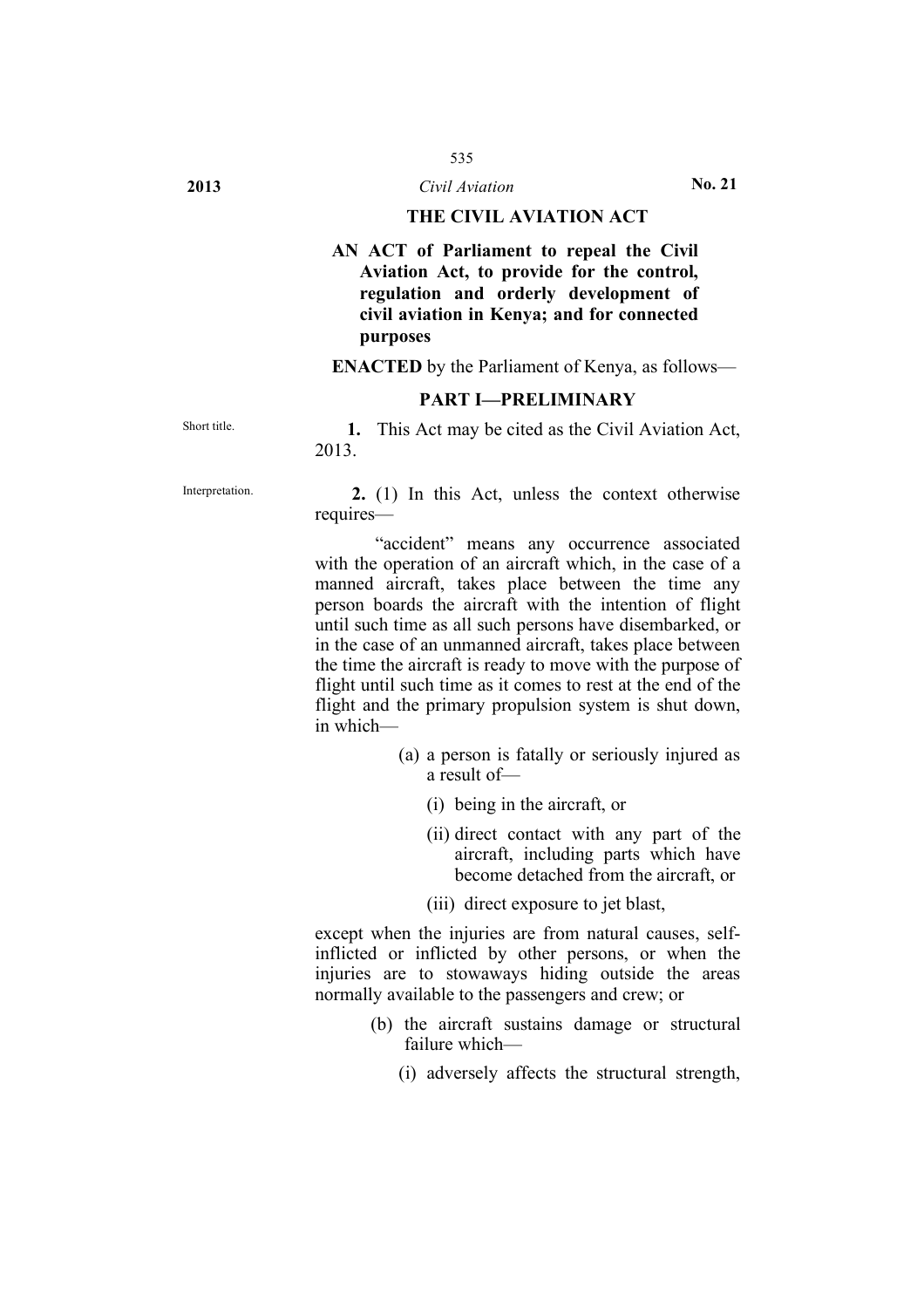performance or flight characteristics of the aircraft, and

(ii) would normally require major repair or replacement of the affected component,

except for engine failure or damage, when the damage is limited to a single engine, (including its cowlings or accessories), to propellers, wing tips, antennas, probes, vanes, tires, brakes, wheels, fairings, panels, landing gear doors, windscreens, the aircraft skin (such as small dents or puncture holes), or for minor damages to main rotor blades, tail rotor blades, landing gear, and those resulting from hail or bird strike (including holes in the radome; or

> (c) the aircraft is missing or is completely inaccessible;

"acts of unlawful interference" means any acts, conspiracy or attempted acts intended to or which have the result of jeopardizing the safety of civil aviation and air transport and include—

- (a) unlawful seizure of aircraft in flight or on the ground;
- (b) hostage taking on board aircraft or on aerodromes;
- (c) forcible intrusion on board an aircraft, at an aerodrome or on the premises of an aeronautical facility;
- (d) introduction on board aircraft or at an airport of a weapon or hazardous device or material intended for criminal purposes;
- (e) communication of false information such as to jeopardize the safety of an aircraft in flight or on the ground, of passengers, crew, ground personnel or the general public, at an airport or on the premises of a civil aviations facility;
- (f) destroying or causing damage to air navigation facilities, or interfering with their operation, if any such act is likely to endanger the safety of aircraft in flight;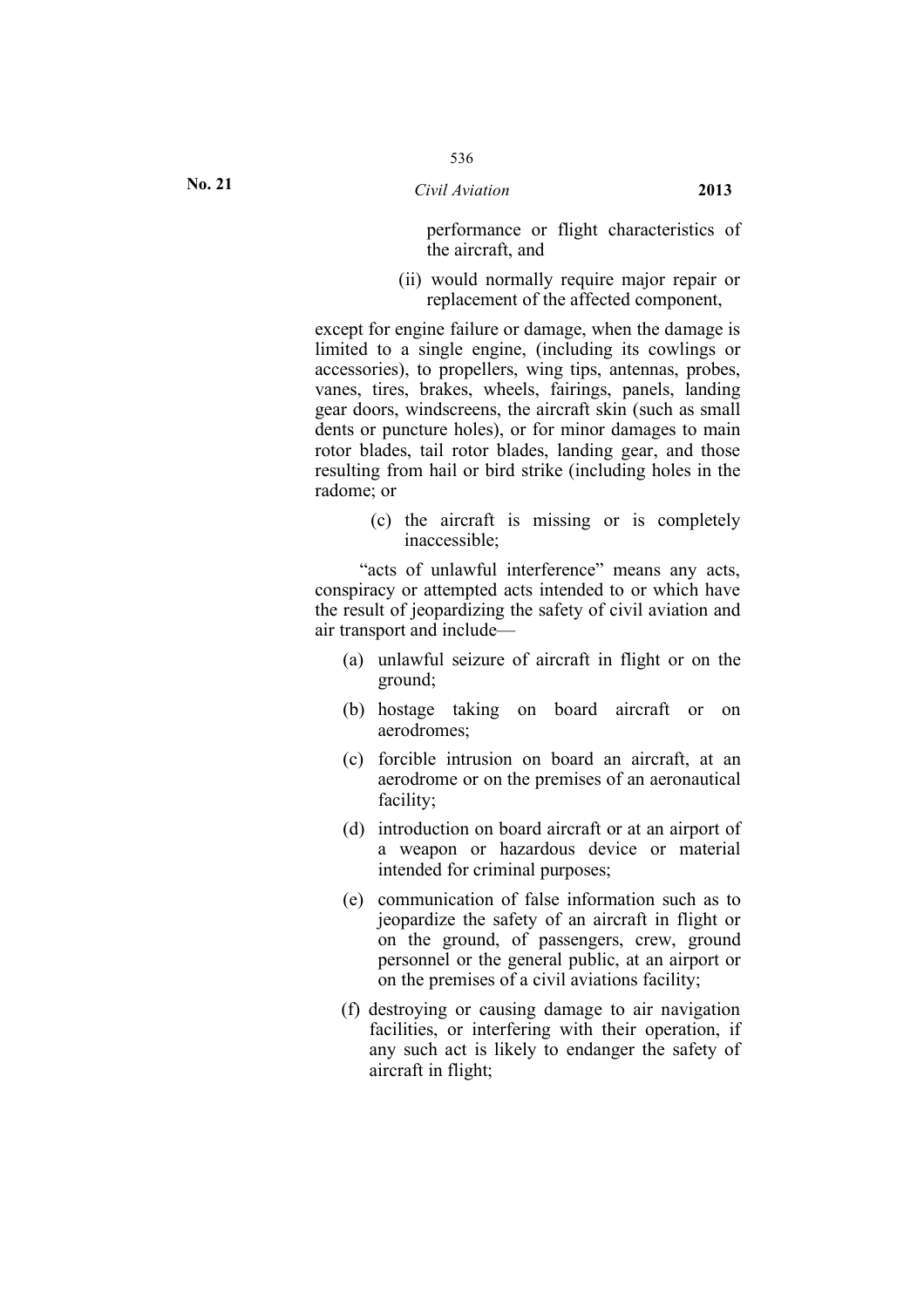- **2013** *Civil Aviation* **No. 21**
	- (g) violence against a person on board an aircraft in flight, if that act is likely to endanger the safety of that aircraft;
	- (h) causing destruction to an aircraft in service, or causing damage to an aircraft which renders it incapab1e of flight or which is likely to endanger its safety in flight;
	- (i) unlawfully and intentionally using any device, substance or weapon, to—
		- (i) perform an act of violence against a person at an airport serving civil aviation which causes or is likely to cause serious injury or death;
		- (iii)destroy or seriously damage the facilities of an airport serving civil aviation or an aircraft not in service located at the airport or disrupting the services of the airport, if that act endangers or is likely to endanger safety at that airport;
	- (j) use of an aircraft in service for the purpose of causing death, serious bodily injury, **or threats** of bodily harm to passengers and crew or persons not on the aircraft but whose safety are of interest to passengers or crew on the aircraft or serious damage to property or the environment;

"aerial work" means any purpose other than commercial transport for which an aircraft is flown if hire or reward is given or promised in respect of the flight or the purpose of the flight;

"aerodrome" means any defined area on land or on water, including any building, installation or equipment therein, used or intended to be used either wholly or in part for the arrival, departure and surface movement of aircraft, and includes any such area as the Cabinet Secretary may by notice in the Gazette declare to be an aerodrome;

"aircraft" means any machine that can derive support in the atmosphere from the reactions of the air, other than reactions of the air against the earth's surface,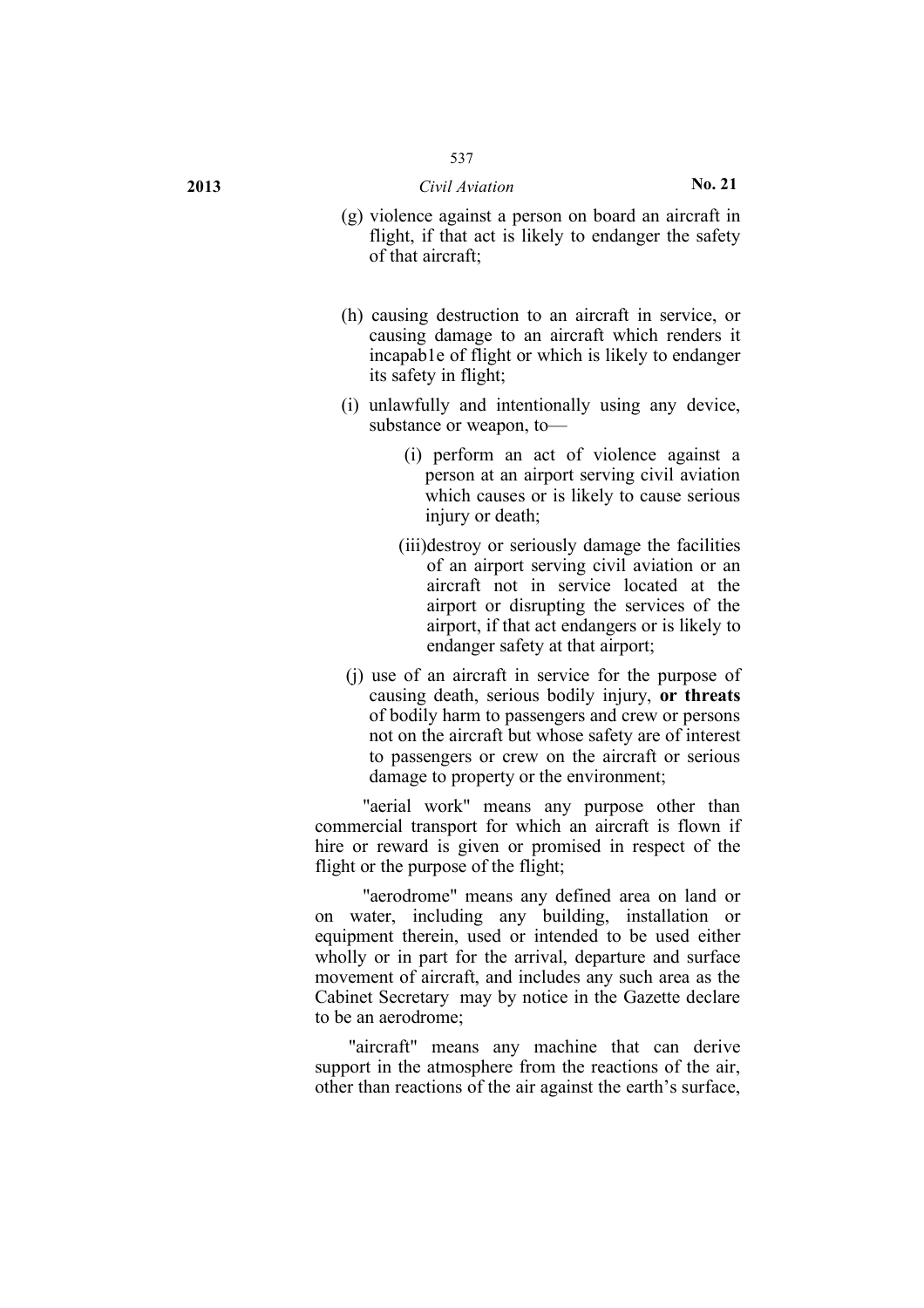### *Civil Aviation* **2013**

and includes all flying machines, aeroplanes, gliders, seaplanes, rotorcrafts, airships, balloons, gyroplanes, helicopters, ornithopters and other similar machines but excludes state aircraft;

"airway" means a designated control area or portion thereof established in the form of a corridor;

"air navigation services" means—

- (a) communication services, whether ground to air or ground to ground, provided for the safety of the aircraft;
- (b) navigational services, that is to say radio, radar and visual aids to navigation;
- (c) air traffic services provided for the safety of aircraft; and
- (d) aeronautical information services;

"air route" means navigable airspace between two points and the terrain beneath such air space identified, to the extent necessary, for the application of flight rules;

"air transport enterprise" includes persons, corporate bodies and unincorporated bodies, companies, firms, partnerships, societies and associations, now or hereafter operating an air transport service for public hire, under proper authority, in the transport of passengers, mail or cargo;

"air transport service" means any air service performed by aircraft for commercial transport of passengers, mail or cargo;

"Authority" means the Kenya Civil Aviation Authority established under section 4 of this Act;

"authorised employee" means an employee authorised by the Director-General to exercise the powers or perform the duties and functions in respect of which the expression is used;

"aviation security" means a combination of measures, human and material resources intended to safeguard civil aviation against acts of unlawful interference;

"Board" means the Board of Directors of the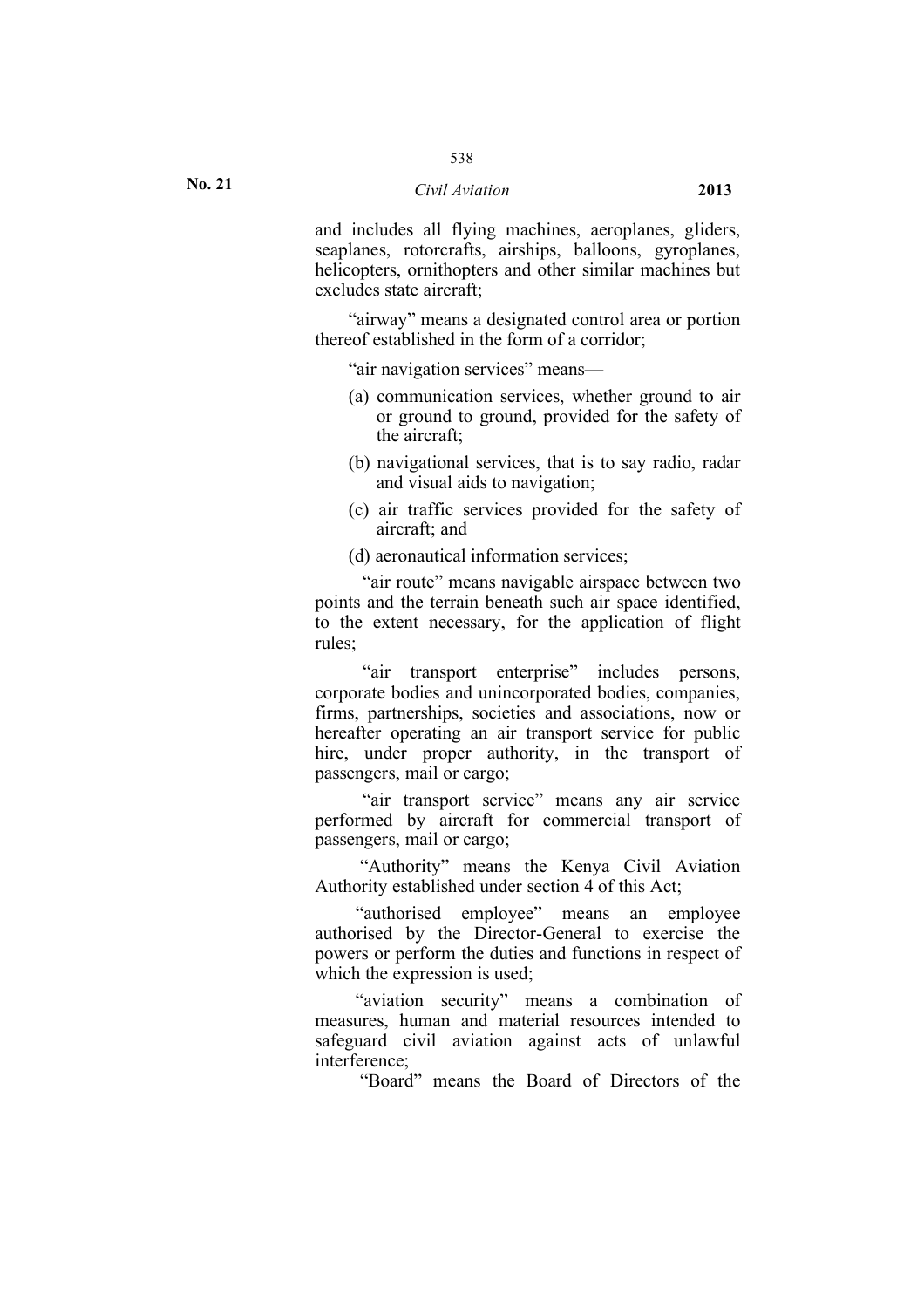Authority constituted under section 13 of this Act;

"Cabinet Secretary" means the Cabinet Secretary for the time being responsible for matters relating to civil aviation;

"cargo" means any movable property carried in an aircraft;

"Certification" means the process of determining that a person or organisation possesses the knowledge, skills and key competencies required of a specified operation;

"charges" means all sums received or receivable, charged or chargeable under this Act or regulations made thereunder for any service performed or facilities provided by the Authority;

"Chicago Convention" means the Convention on International Civil Aviation concluded at Chicago on the 7th December 1944;

"commercial transport" means the carriage of passengers or cargo for hire or reward;

"Contracting State" means any State which is party to the Chicago Convention;

"controlled area" means a controlled airspace extending upwards from a specified limit above the earth;

"convention" means any international convention or protocol and any annex thereto relating to civil aviation to which Kenya is a signatory or has acceded, or to which Kenya is in any way party to, whether made, concluded, signed or acceded to before or after the commencement of this Act, and includes the Chicago Convention;

"crew" includes any person assigned by the owner to perform duty on an aircraft during flight;

"Director-General" means the Director-General of the Authority appointed under section 19;

"financial year" means the period of twelve months ending on the thirtieth June in each year;

"former Authority" means the Kenya Civil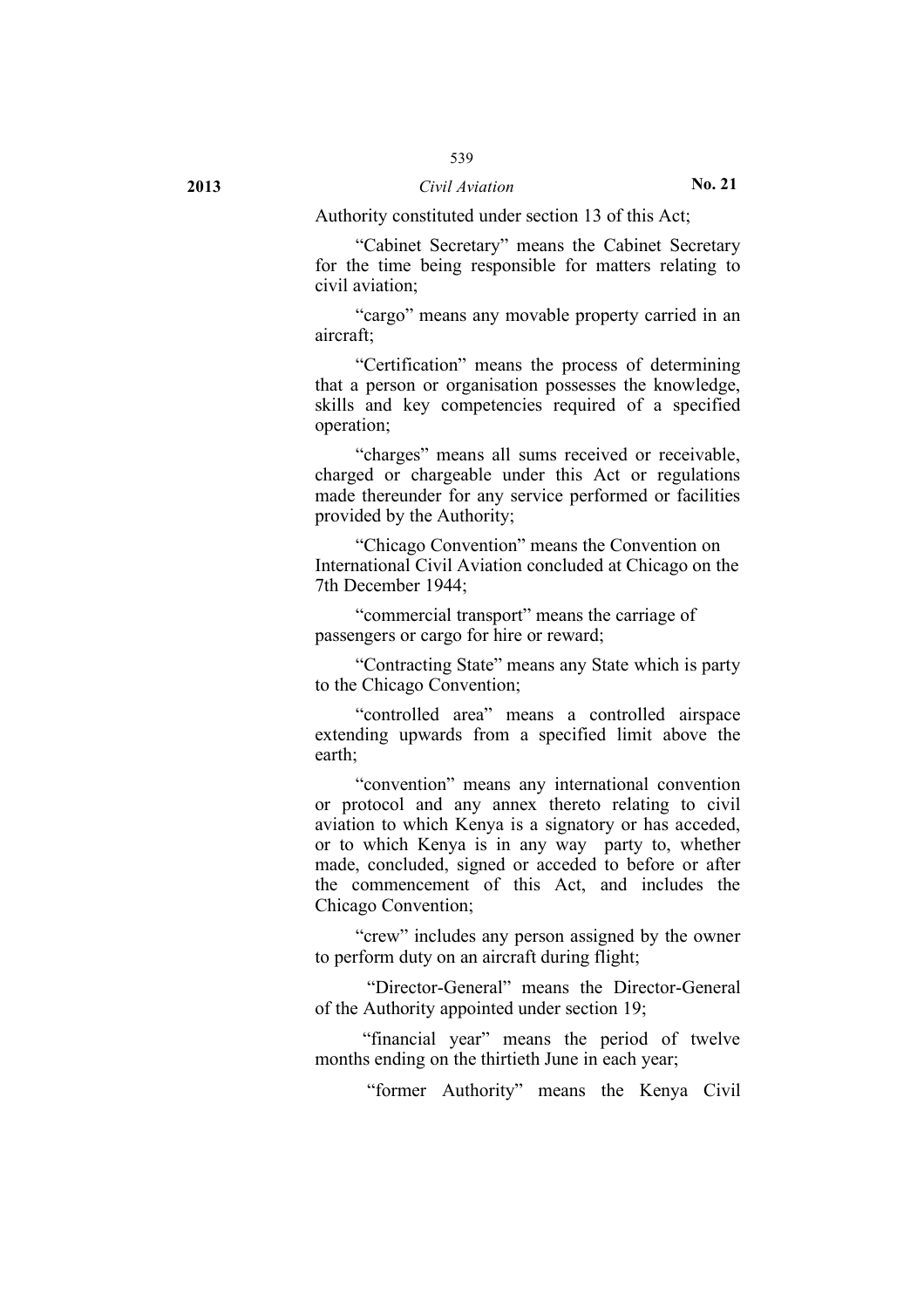Aviation Authority established under the repealed Civil Aviation Act, ;

"Government aerodrome" means an aerodrome under the control of the Government;

"inappropriate use" means the use of safety information for purposes different from the purposes for which it was collected for:

"incident" means an occurrence, other than an accident, associated with the operation of an aircraft which affects or may affect the safety of operation;

"investigator-in-charge" means the investigator-incharge appointed under section 53 of this Act;

"Kenya aircraft" means an aircraft registered in Kenya;

"licence" includes any certificate, permit or document, authorising any person to do or to omit to do anything under this Act;

"National Civil Aviation Security Programme" means an integrated set of Regulations and activities promulgated and performed by the State aimed at safeguarding civil aviation against acts of unlawful interference;

"operator" in relation to an aircraft, means a person having the management of the aircraft for the time being or, in relation to time, at the time;

"owner" means, in relation to an aircraft or aerodrome, a person in whose name the aircraft or aerodrome is registered or licensed, and includes any person who is or has been acting as agent in Kenya for a foreign owner, or any person by whom the aircraft or aerodrome is hired at the time;

"passenger" means any person being conveyed by an aircraft and who is not a member of the crew;

"private aerodrome" means an aerodrome other than an aerodrome under the control of Government, Governmental agency, military or police;

"publication" includes information given in any of

Cap. 394.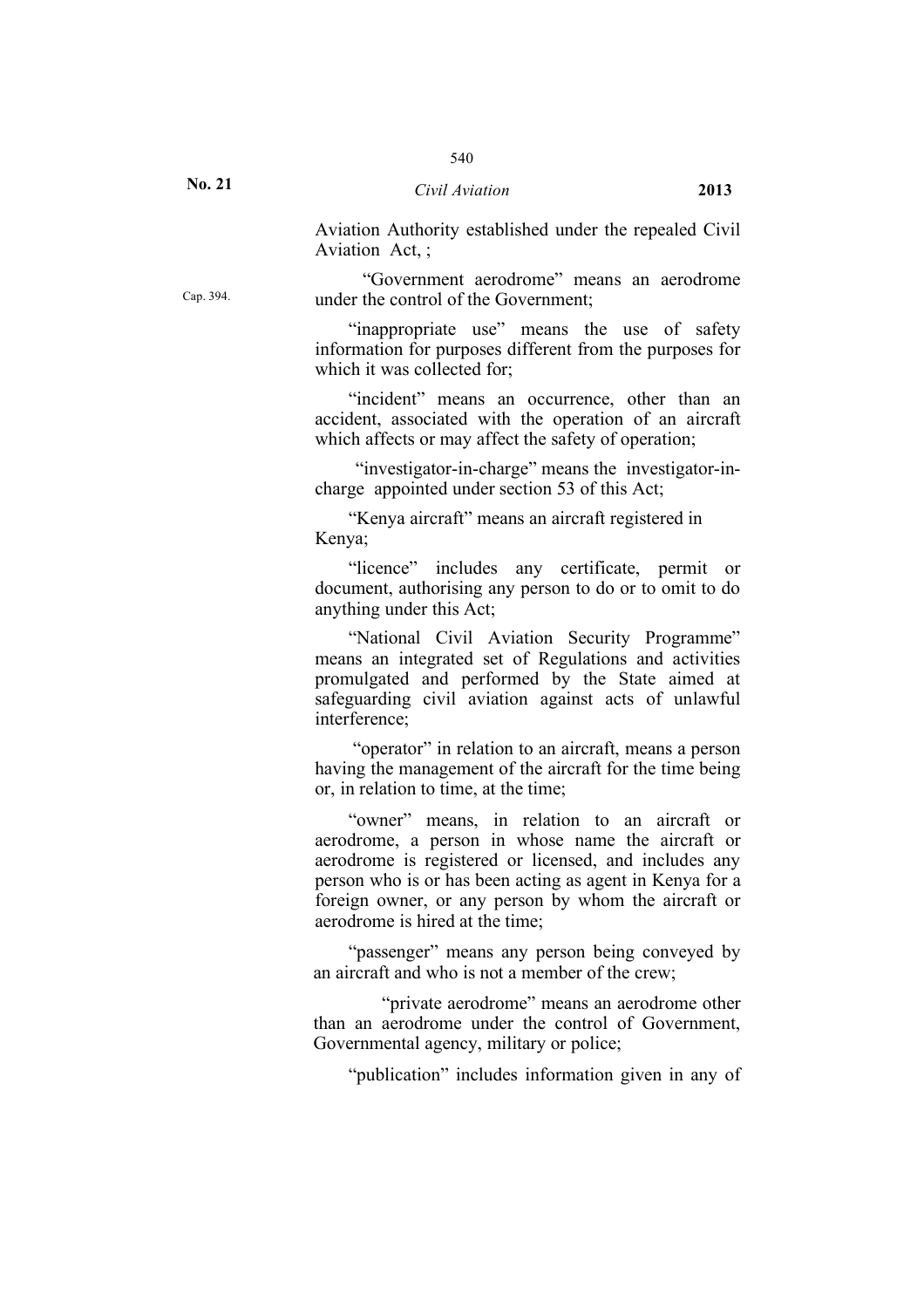the following publications issued, whether before or after the commencement of this Act—

- (a) notices to airmen;
- (b) aeronautical information publications;
- (c) notices to licensed aircraft maintenance engineers and to owners of civil aircraft;
- (d) civil aviation publications;
- (e) aeronautical information circulars;
- (f) manuals of air traffic control instructions; and
- (g) such other official publications issued for the purpose of enabling any of the provisions of this Act or regulations made thereunder to be complied with;

"regulated agent" means an agent, freight forwarder or any other entity approved by the appropriate Authority that conducts business with an air operator and provides security controls that are accepted or required by the appropriate Authority in respect of cargo, courier and express parcels or mail;

"relevant person" means the pilot-in-command, operator, or the owner of the aircraft at the time of the accident or serious incident, or where the accident or serious incident occurs on or adjacent to an aerodrome in Kenya, the owner or operator of the aerodrome;

"rocket" means any projectile for projection through the air by the combustion of its own contents and having a total weight before firing of more than 2.2 kilogrammes;

"safety factors" means causal factors identified in the course of an aircraft accident or incident investigation including direct causes, root causes and contributory factors;

"safety information" means information contained in safety data collection and processing systems established for the sole purpose of improving aviation safety and qualified to be protected under specified conditions;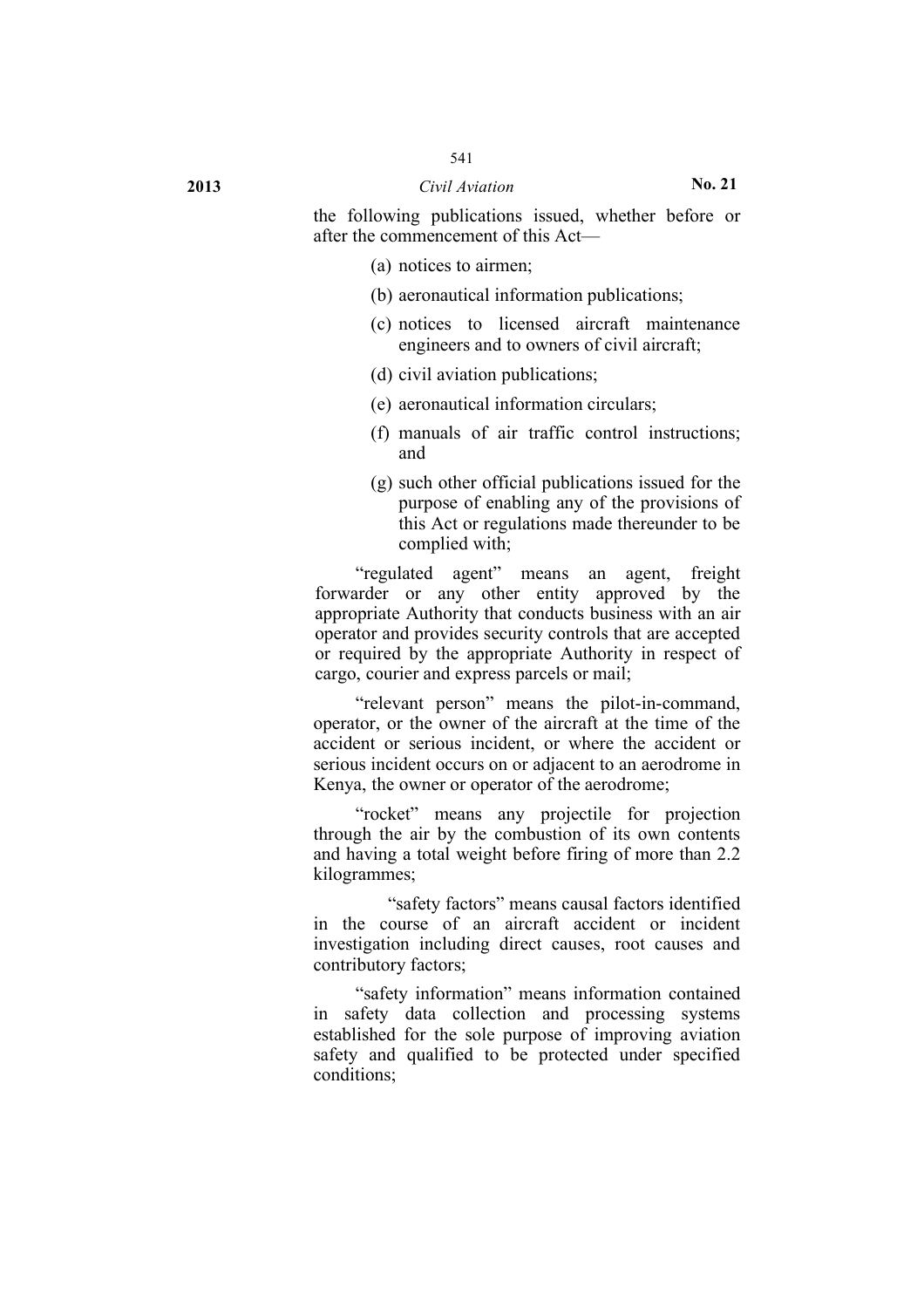#### *Civil Aviation* **2013**

542

"safety recommendation" means a proposal of the investigator-in-charge, based on information derived from an investigation or other sources, made with the intention of preventing accidents or incidents and which in no case has the purpose of presumption of blame or liability for an accident or incident;

"safety sensitive person" means a person who might endanger aviation safety if that person performs his or her duties and functions improperly and this includes technical air crew, cabin crew, aircraft maintenance personnel, air traffic controllers and security screeners;

"screening" means the application of technical or other means which are intended to identify or detect weapons, explosives or other dangerous devices, articles or substances which may be used to commit an act of unlawful interference;

"security programme" means any measures and procedures adopted to safeguard civil aviation against acts of unlawful interference;

"serious incident" means an incident involving circumstances indicating that there was a high probability of an accident associated with the operation of an aircraft which, in the case of a manned aircraft, takes place between the time any person boards the aircraft with the intention of flight until such time as all such persons have disembarked, or in the case of an unmanned aircraft, takes place between the time the aircraft is ready to move with the purpose of flight until such time as it comes to rest at the end of the flight and the primary propulsion system is shut down;

"state aircraft" means aircraft used in military, customs and police services of Kenya or of any other State or any other civil registered aircraft at the time performing a state function and fully converted to offer services to heads of States, military service, customs or police or to any other State;

"State Safety Programme" means an integrated set of regulations and activities promulgated and performed by the State aimed at improving safety and efficient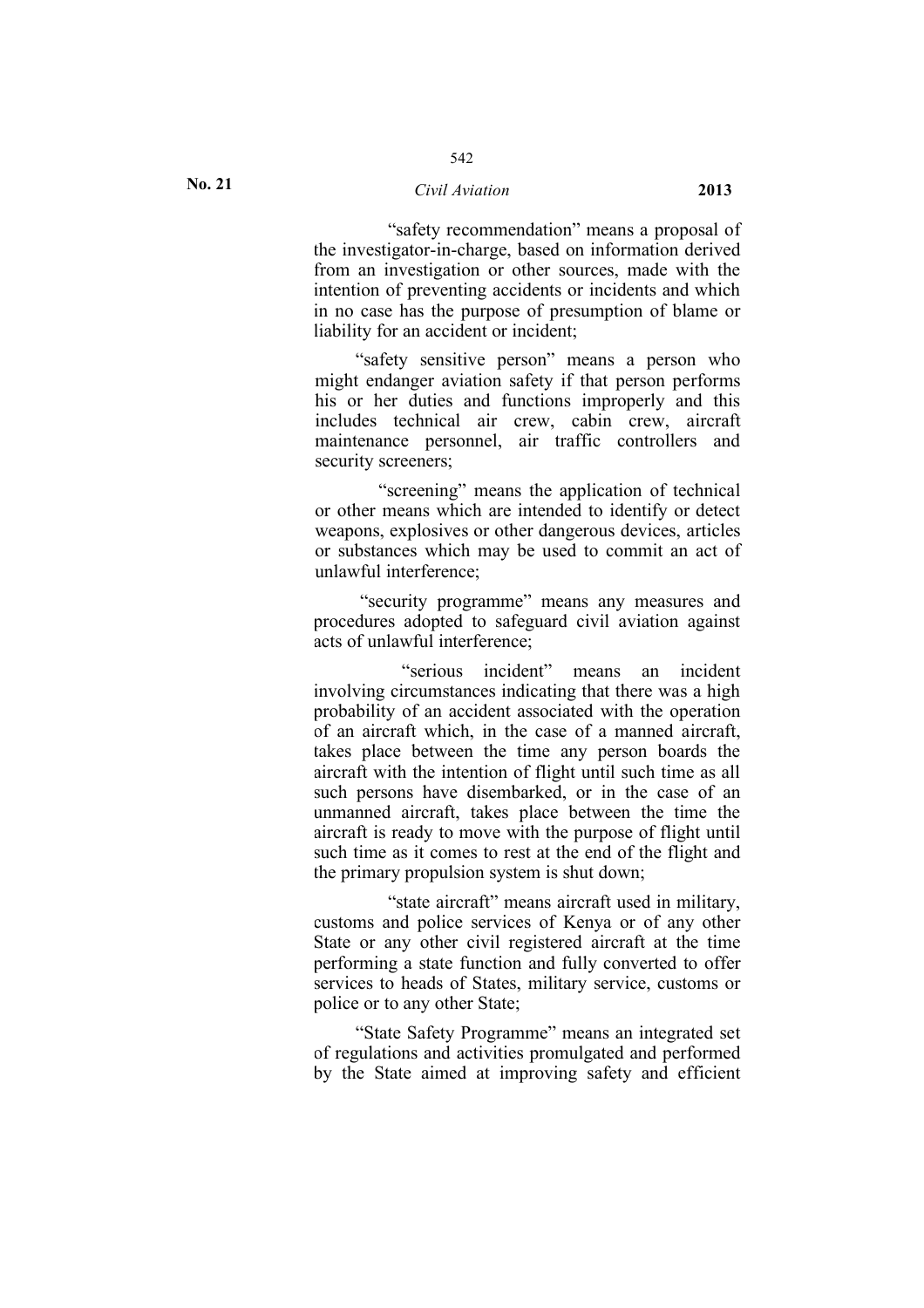"Tribunal" means the National Civil Aviation Administrative Review Tribunal established under section 66 of this Act.

(2) Any reference in this Act to goods or articles shall be construed as including a reference to baggage, mail and animals.

(3) Despite subsection (1), until after the first election under the Constitution, references in this Act to the words "Cabinet Secretary" or "Principal Secretary" shall be construed to mean "Minister" or "Permanent Secretary" respectively.

Application of the Act. **3.** (1) The provisions of this Act or any regulations made thereunder shall, except where expressly or by implication excluded, apply to—

- (a) all aircraft whilst in or over any part of Kenya;
- (b) all Kenya aircraft and the crew and other persons on board wherever they may be; and
- (c) all aerodromes and service providers within aerodromes.

(2) The provisions of this Act shall not, except where expressly included or if the Cabinet Secretary so directs by order published in the Gazette, apply to state aircraft or to any class or classes of state aircraft.

(3) Despite the provisions of subsection (2), in the interest of aviation safety, all aircraft shall be subject to the requirements of this Act in respect of rules of the air.

### **PART II – ESTABLISHMENT, COMPOSITION AND FUNCTIONS OF THE KENYA CIVIL AVIATION AUTHORITY**

Establishment of

Establishment of **4.** (1) There is established an authority to be known Authority. as the Kenya Civil Aviation Authority.

> (2) The Authority shall be a body corporate with perpetual succession, and a common seal and shall in its corporate name, be capable of—

> > (a) suing and being sued;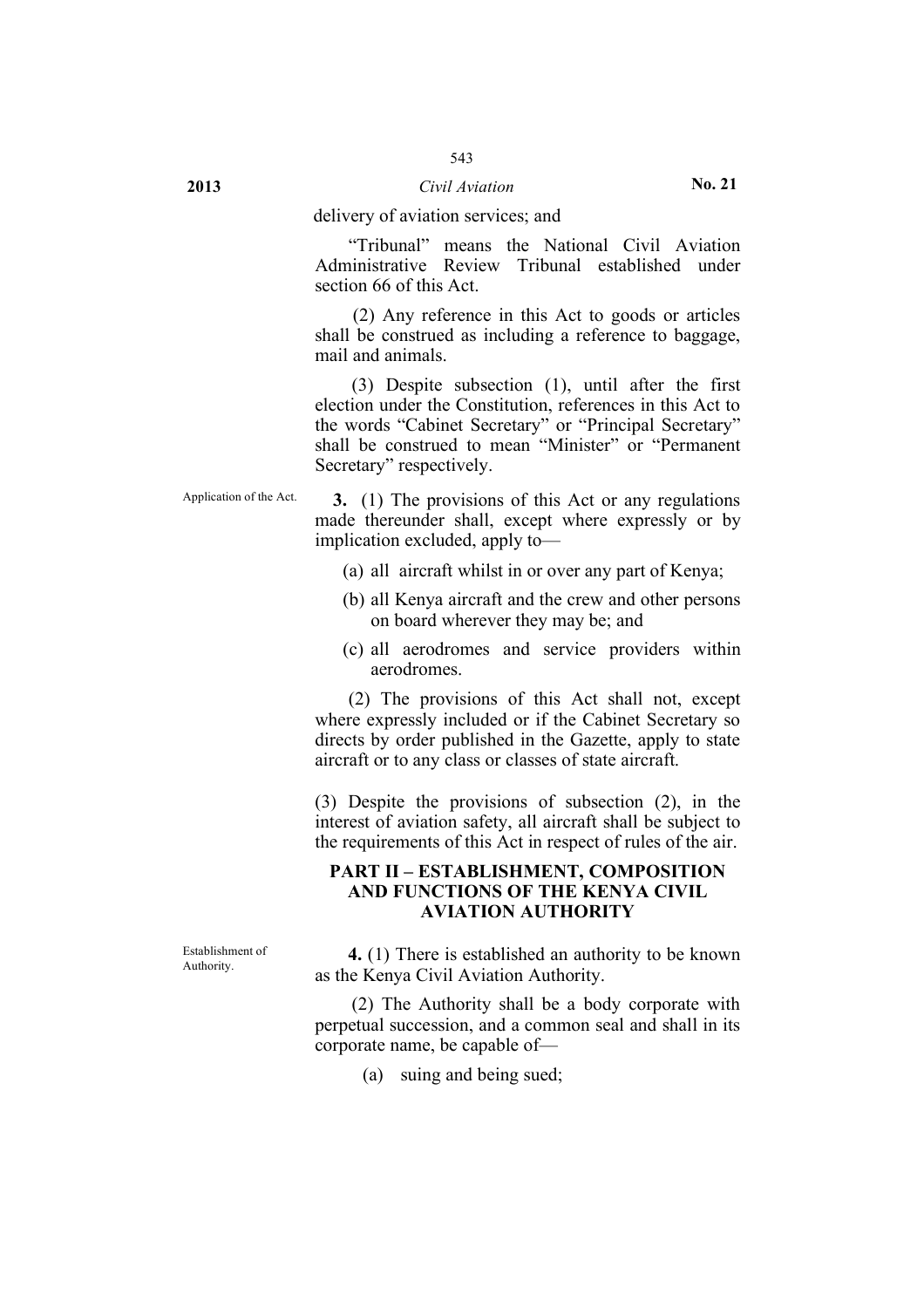- (b) taking, purchasing or otherwise acquiring, holding and disposing of movable and immovable property;
- (c) borrowing money with the approval of the Cabinet Secretary and the Cabinet Secretary for the time being responsible for matters relating to finance;
- (d) entering into contracts; and
- (f) doing or performing all such other things or acts necessary for the proper discharge of its functions under this Act, which may be lawfully done or performed by a body corporate.

(3) The Authority shall be the state agency for the management of aviation safety in Kenya.

Headquarters. **5.** The Headquarters of the Authority shall be in Nairobi.

Objectives of the **6.** The object and purpose for which the Authority Authority as established shall be, to economically and efficiently plan, develop and manage civil aviation, regulate and operate a safe civil aviation system in Kenya in accordance with the provisions of this Act.

Functions of the **7.** (1) The Authority shall be responsible for—<br>Authority.

- (a) the licensing of air services;
- (b) the provision of air navigation services;
- (c) the establishment and maintenance of a system for the registration and the marking of civil aircraft;
- (d) securing sound development of the civil aviation industry in Kenya;
- (e) advising the Government on matters concerning civil aviation;
- (f) )the co-ordination and direction of search and rescue services;
- (g) the facilitation and provision of all the necessary support for the aircraft accident and incident investigations conducted by the

Objectives of the

Functions of the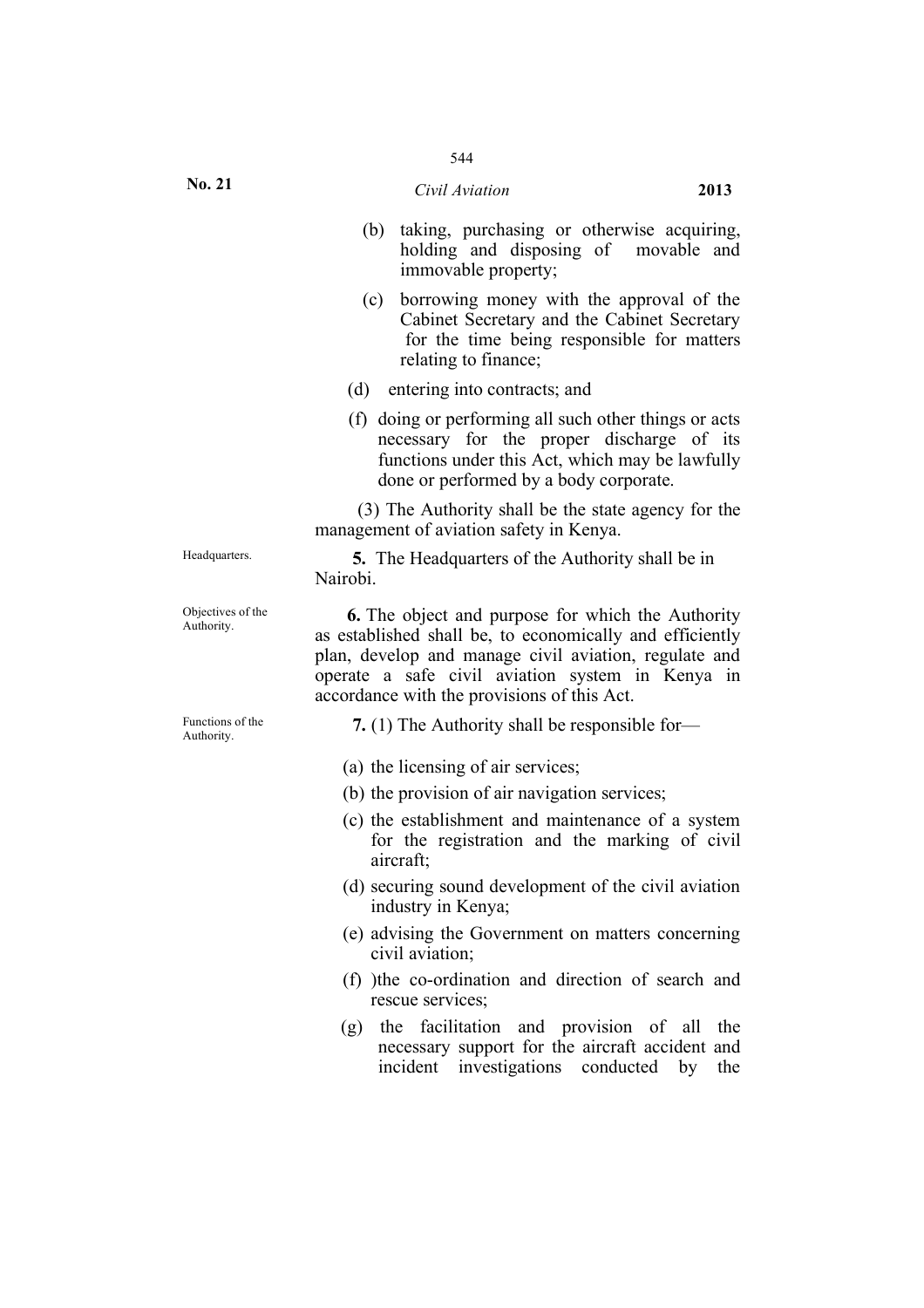#### investigator-in-charge;

- (h) carrying out investigations on incidents that are not classified as accidents and serious incidents;
	- (i) the safety, security, economic and technical regulation of civil aviation;
	- (j) dealing with incidents of unlawful interference with aviation security;
	- (k) the establishment, co-ordination and maintenance of State Safety Security Programmes;
	- (l) the certification of aircraft operators;
	- (m) enforcement of approved technical standards of aircraft;
	- (n) the licensing and monitoring of aeronautical personnel;
	- (o) the provision of technical services for the design, installation, and modification of electronic, radio and other equipment used in the provision of air navigation services;
	- (p) ensuring the integrity of the systems, equipment and facilities of the Authority;
	- (q) the issuance and dissemination of the publications referred to in this Act;
	- (r) the production of accurate, timely comprehensive and relevant air transport information for planning and decision making purposes;
	- (s) the approval, certification and licensing of aircraft maintenance organisations and regulation of aviation training institutions in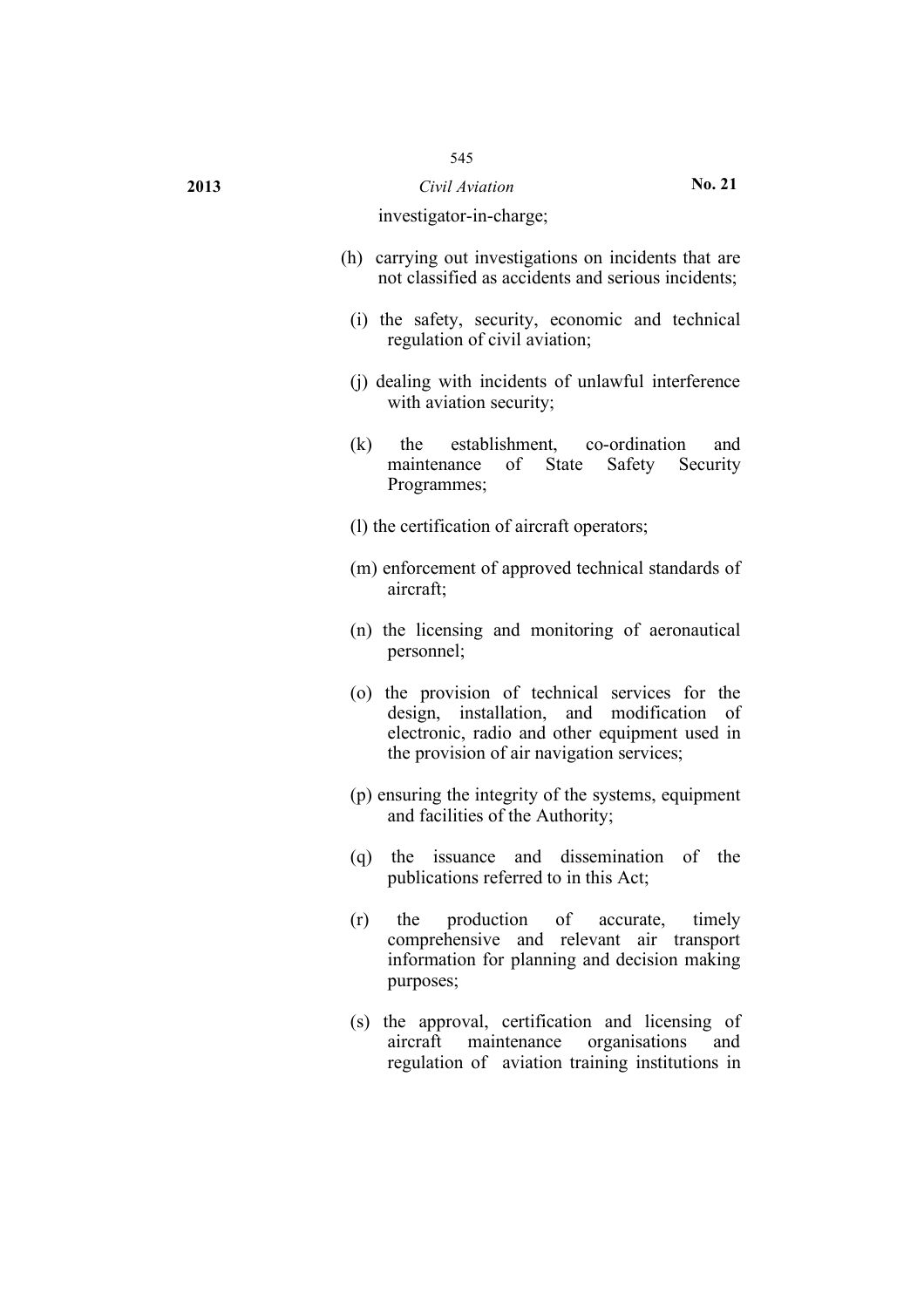Kenya;

- (t) the establishment, management and operation of training institutions for the purposes of the Authority;
- (u) the registration of rights and interests in aircraft;
- (v) the planning, development and formulation of the airspace master plan for the safe and efficient utilization of Kenyan airspace;
- (w) the establishment, co-ordination and maintenance of state aviation safety and security programmes;
- (x) licensing and certification of aerodromes, regulated agents and air navigation service providers;
- (y) performing economic oversight of air services, protecting consumer rights, environment and ensuring fair trading practices;
- (z) giving effect to the Chicago Convention and other international agreements relating to civil aviation to which Kenya is party to; and
- (aa) the performance of such other functions as may, from time to time, be conferred on it by the Cabinet Secretary or by any other written law.

(2) The Authority shall provide air navigation services in Kenya airspace, and for any areas outside of Kenya for which Kenya has, in pursuance of international arrangements, undertaken to provide air navigation services, alerting service and to co-ordinate search and rescue, therein.

(3) The Authority shall carry out its functions in a manner consistent with the Chicago Convention, any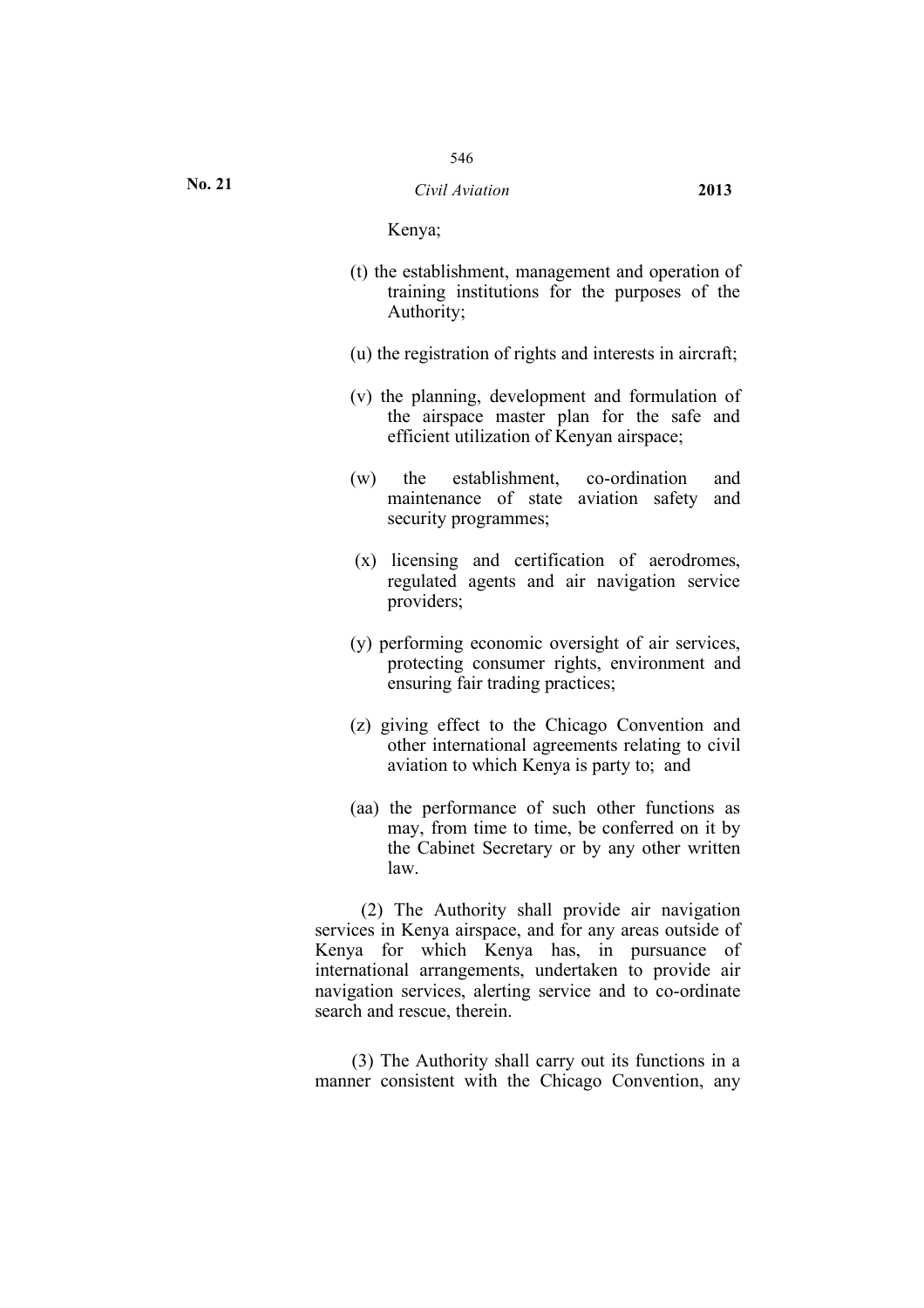Annex to the Convention relating to international standards and recommended practices and any amendment thereto or other international conventions and protocols relating to civil aviation that Kenya is party to.

(4) The Authority shall be responsible for the performance of any obligations required by any agreement, treaty or arrangement between Kenya and any other country, inter-Governmental organisation or other body with respect to the safety, regularity and efficiency of air navigation and aviation safety in general.

(5) In the discharge of its responsibility for aviation safety and security, the Authority shall co-ordinate its activities with other agencies of the Government, including the Kenya Airports Authority, the Department of Defence and the National Police Service.

Powers of the Authority. **8.** (1) The Authority shall have all the powers necessary for the proper performance of its functions under this Act.

> (2) Without prejudice to the generality of subsection (1), the Authority shall have power to—

- (a) determine, set out and levy rates, charges, dues or fees for any services performed by the Authority, or for use by any person of the facilities provided by the Authority or for the grant, renewal or validation of a licence, permit or certificate, subject to the approval of the Cabinet Secretary;
- (b) receive any gifts, grants, donations or endowments made to it or any other monies in respect of it and to make legitimate disbursement therefrom in accordance with the provisions of this Act;
- (c) invest any monies not immediately required for its purposes in the manner provided in this Act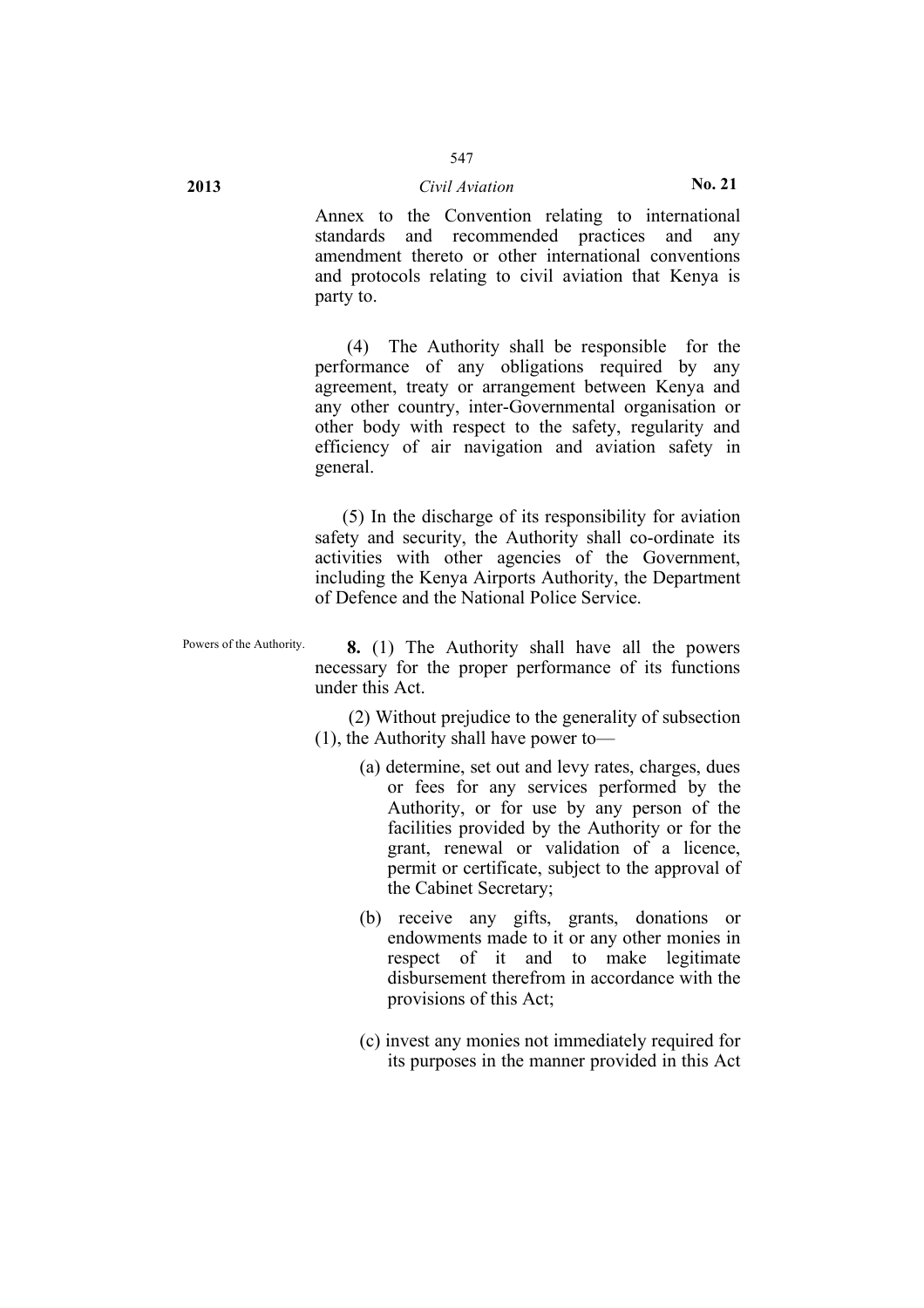#### *Civil Aviation* **2013**

#### or any other written law;

- (d) enter into contracts, arrangements, agency, associations or partnerships with any person, Government agency or authority, whether, within or outside Kenya, subject to any limitations that may be set out by the Cabinet Secretary;
- (e) acquire, hire, hold, lease out, or dispose of all types of assets or property including land:

Provided that the Authority shall not sell, let or otherwise dispose of any buildings, land or other assets vested in it by virtue of section 40 except with the consent of and subject to any conditions that may be set out by the Government.

Power to obtain information, documents and evidence.

**9.** (1) Where the Authority has reasons to believe that a person is capable of supplying information, producing a document or giving evidence that may assist in the performance of any of its functions, the Director-General may, by summons signed by himself or a delegated officer of the Authority and served on that person, require the person—

- (a) to furnish the information in writing signed by the person served and in the case of a body corporate, signed by a competent officer of the body corporate;
- (b) to produce the document to the Authority; and
- (c) to appear before the Authority to give evidence.

(2) A summon under this section shall specify the required time and manner of compliance.

(3) The Authority may require that any evidence referred to under this section be given in writing.

(4) A person shall not be excused from complying with summons under this section on the grounds that compliance may incriminate the person or make the person liable to a penalty: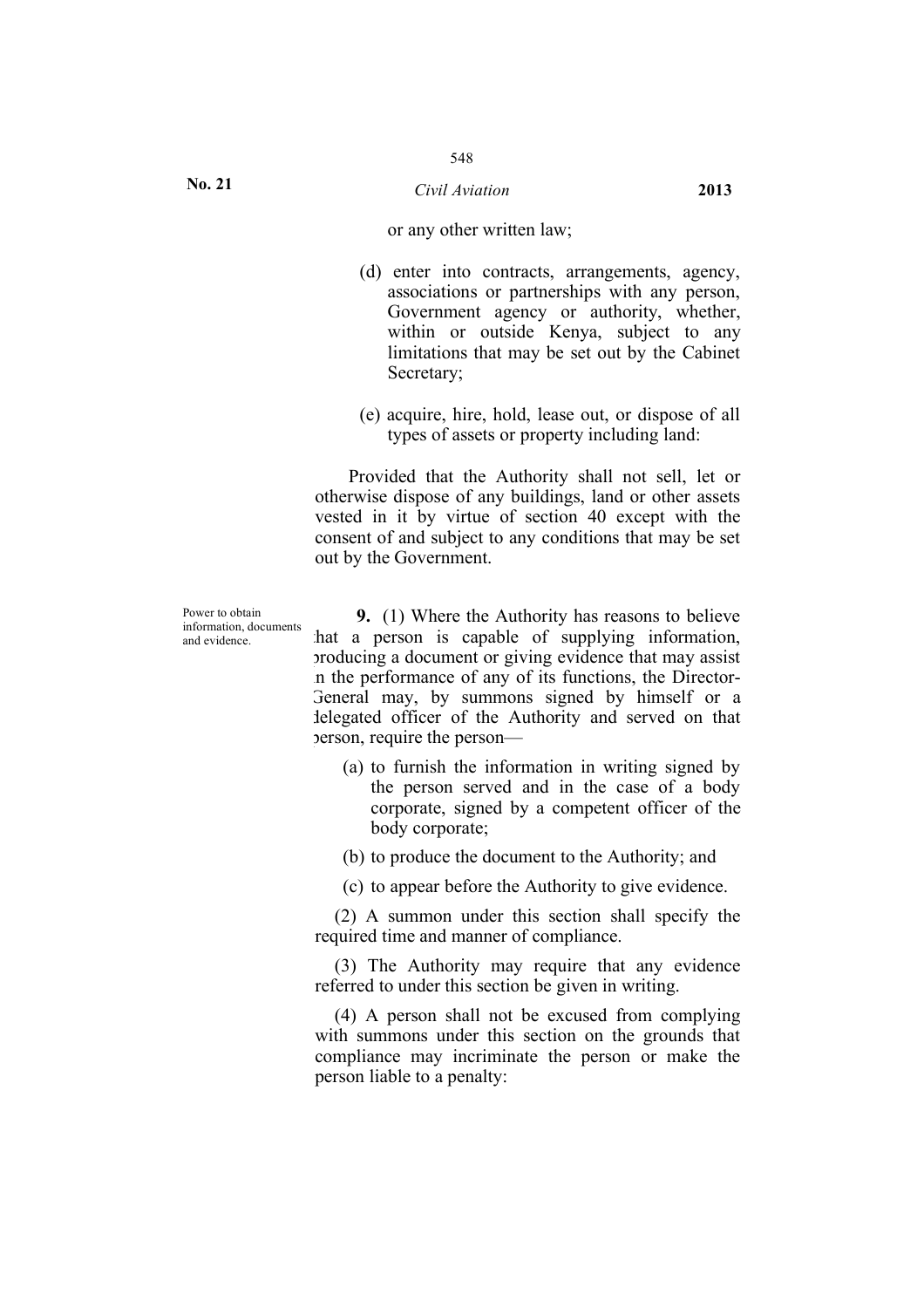### **2013** *Civil Aviation* **No. 21**

Provided that such information, documents or evidence shall not be put to inappropriate use.

(5) Where the Authority has reason to believe that a person is in possession or control of any information or document which may assist in the performance of its functions and that the person has refused or failed to supply such information or document, the Director-General may apply to the Tribunal for issuance of a warrant authorising a police officer to enter into any premises believed to contain or into which a document is kept or hidden and conduct search and make copies or take extracts of documents therein.

10. Aviation safety and security information obtained, gathered voluntarily or otherwise given to the Authority under this Act or regulations made thereunder shall not be put to any inappropriate use:

> Provided that the Authority shall not be precluded from sharing aviation safety and security information with other Civil Aviation Authorities in the Contracting States subject to appropriate safeguards.

> **11.** A person who without lawful excuse refuses or fails to comply with a summon, gives false or misleading information or evidence either voluntarily in any proceedings of the Authority or in purported compliance with a summon under this section, commits an offence and shall be liable on conviction to a fine not exceeding two hundred thousand shillings.

Reference to Tribunal. **12.** (1) When any matter to be determined by the Authority under this Act appears to it to involve a point of law, the Authority may, after giving notice to the concerned parties, refer the matter to the Tribunal for direction.

> (2) Where any matter has been referred to the Tribunal under subsection (1), the Authority and the parties to the proceedings shall be entitled to be heard by the Tribunal before any decision is made in respect of such matter and may appear personally or be represented by an advocate of the High Court.

Protection of Safety<br>Information

Failure to comply with summons or giving of misleading information.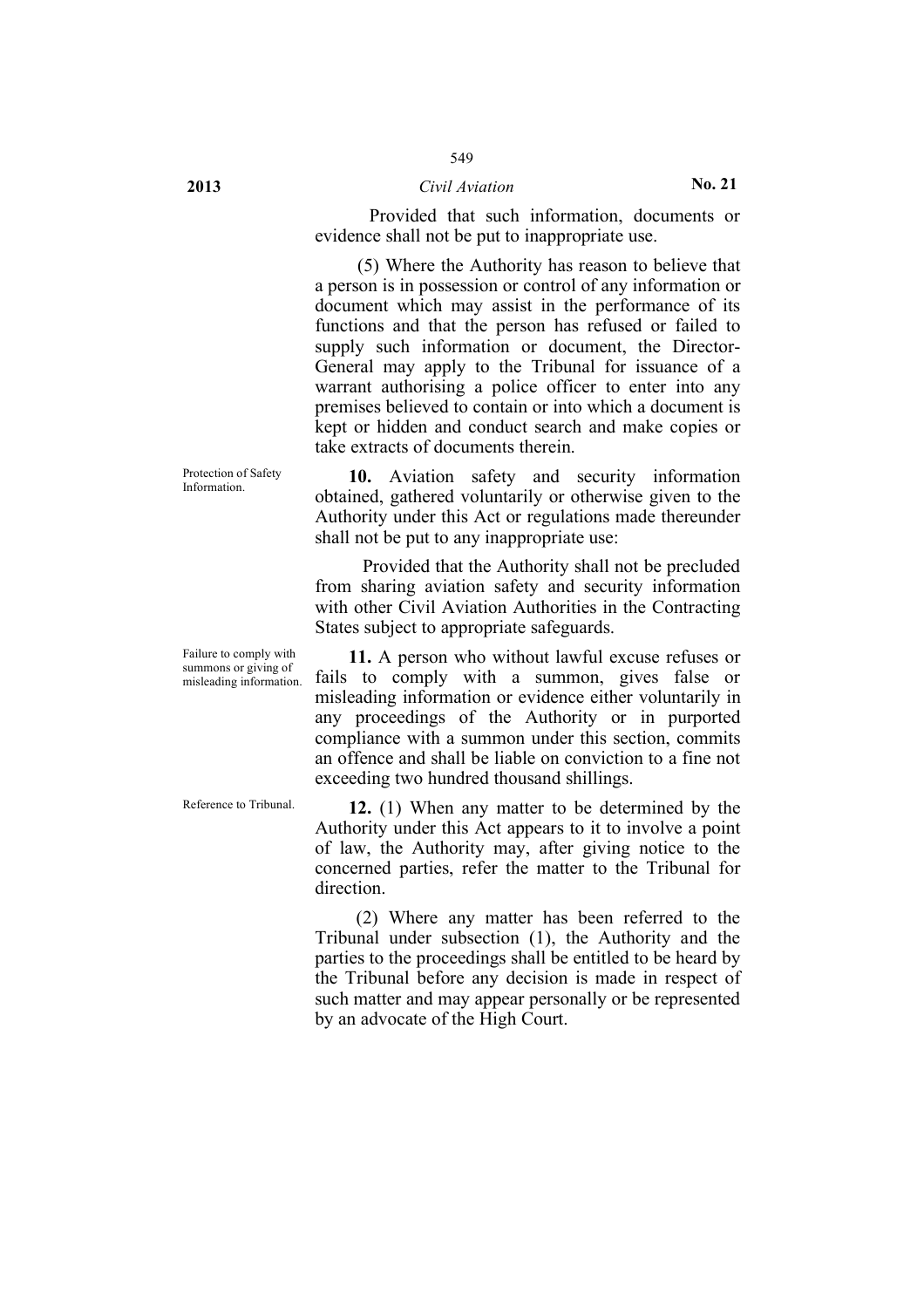**No. 21**

Board of Directors**. 13.** (1) There shall be a Board of Directors of the Authority which shall be the governing body of the Authority consisting of—

- (a) a Chairperson, who shall be appointed by the Cabinet Secretary through an open and competitive process;
- (b) the Director-General, appointed under section 19;
- (c) the Principal Secretary of the Ministry for the time being responsible for matters relating to civil aviation or his representative;
- (d) the Principal Secretary to the National Treasury or his representative;
- (e) the Principal Secretary of the Ministry for the time being responsible for matters relating to internal security or his representative;
- (f) the Principal Secretary of the Ministry for the time being responsible for matters relating to tourism or his representative;
- (g) five other persons, not being public officers, to be recruited through an open and competitive process and to be appointed from a list of at most three qualified persons by the Cabinet Secretary of whom—
	- (i) two shall have knowledge and experience either in aviation, air transport matters, piloting, aeronautical engineering or any other related field;
	- (ii) one shall have knowledge and experience in aviation law;
	- (iii) one shall have knowledge and experience in finance, economics, administration or any other related field; and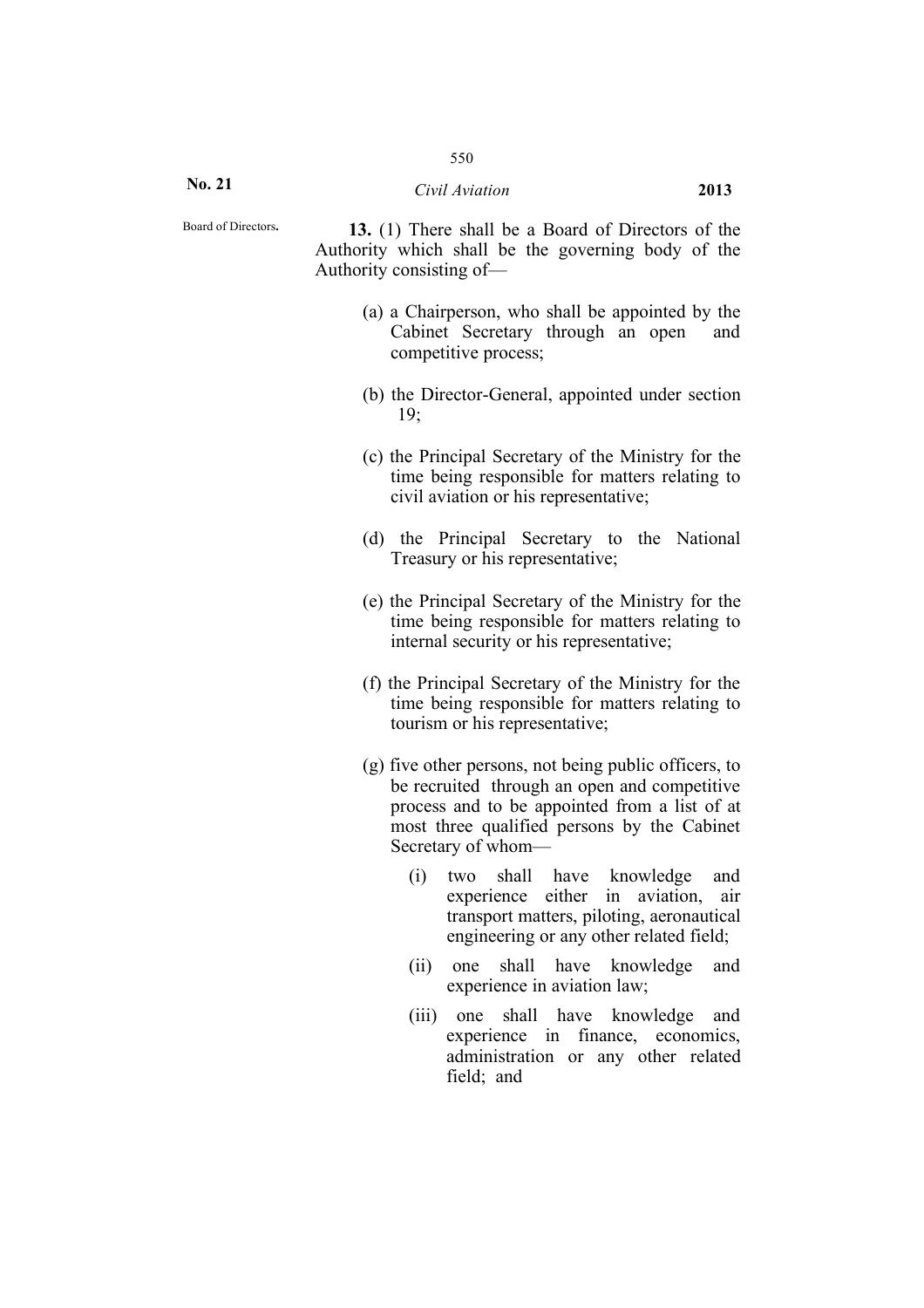(iv) one shall be a holder of such other qualifications and experience of proven ability in such other fields as the Cabinet Secretary may deem necessary.

(2) A person shall not qualify for appointment as Chairperson under subsection (1) (a) unless that person—

- (a) is a citizen of Kenya;
- (b) meets the requirements of Chapter Six of the Constitution; and
- (c) has knowledge and experience in matters relating to administration or has such other qualifications and experience of proven ability in such other fields as the Cabinet Secretary may deem necessary.

(3) A person shall not be appointed a member of the Board under subsection  $(1)(g)$  unless that person—

- (a) is a citizen of Kenya;
- (b) meets the requirements of Chapter Six of the Constitution; and
- (c) does not hold a position or have such interests that are likely to place him in a position of conflict of interest or impose undue influence on the Authority or its employees in discharging its functions under this Act or regulations made thereunder.

(4) The members appointed under subsection (1) (a) and (g) shall serve for a period of three years on such terms and conditions as may be specified in their instruments of appointment and shall be eligible for reappointment for a further one term of three years.

(5) A member of the Board appointed under subsection (1) (a) and (g) shall cease to be a member of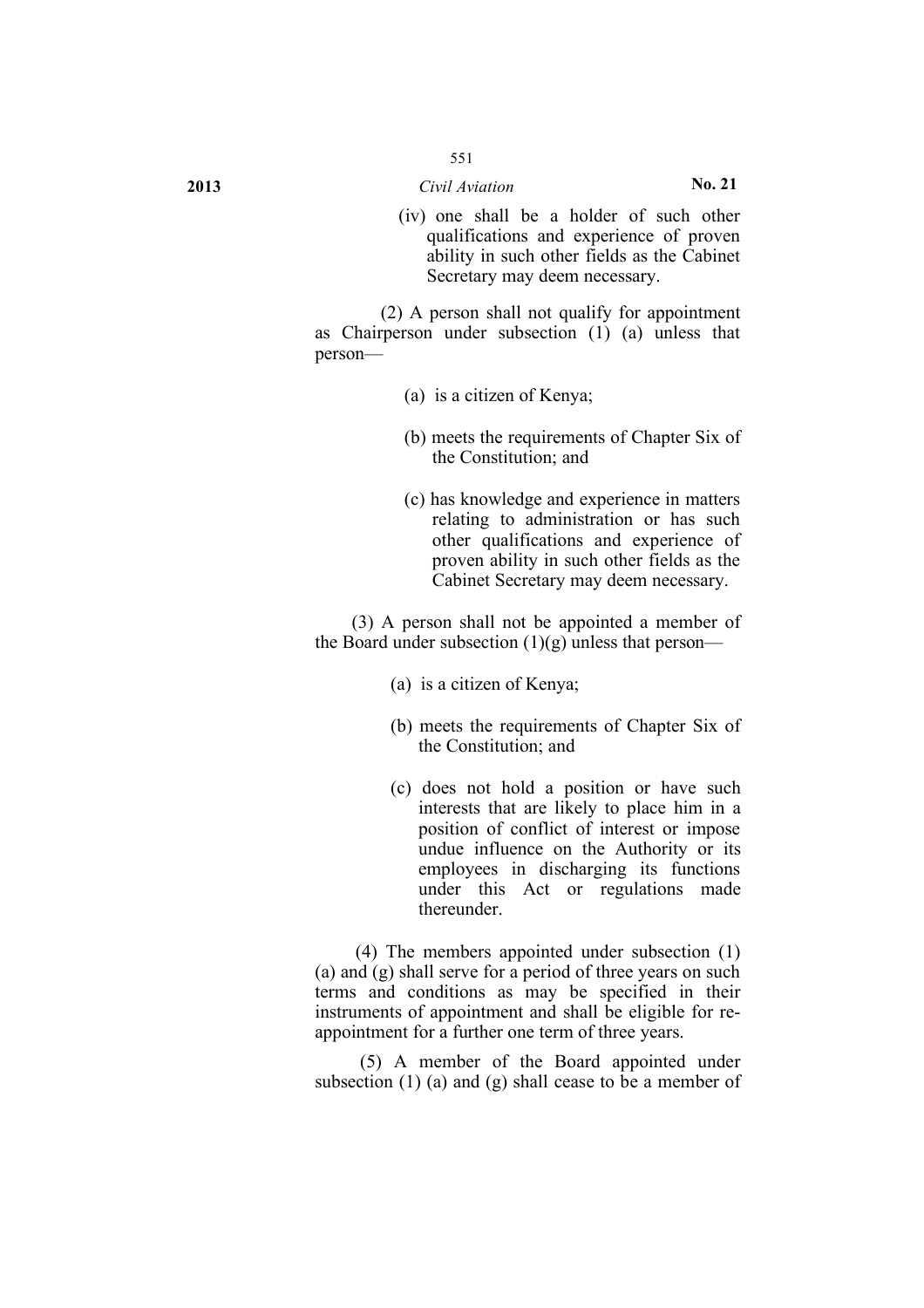**No. 21**

the Board if that member—

(a) dies;

(b) resigns; or

(c) assumes a political office or is found to have contravened the provisions of Chapter Six of the Constitution.

(6) The Chairperson shall notify the Cabinet Secretary as soon as a vacancy occurs in the membership of the Board, and the Cabinet Secretary shall, appoint a member through an open and competitive process to fill such vacancy within three months of receiving the notice and the person so appointed shall hold office until the expiration of the term of office of the member in whose place he or she was appointed.

**14.** (1) The Cabinet Secretary may terminate the appointment of a member appointed under section 13(1) (a) and (g) if that person—

- (a) has been absent from three consecutive meetings of the Board without permission;
- (b) is adjudged bankrupt or enters into a composition scheme or arrangement with his creditors:
- (c) is convicted of an offence involving dishonesty or fraud;
- (d) is convicted of a criminal offence and sentenced to imprisonment for a term exceeding six months;
- (e) is incapacitated by prolonged physical or mental illness; or
- (f) fails to comply with the provisions of this

Termination of appointment of Directors.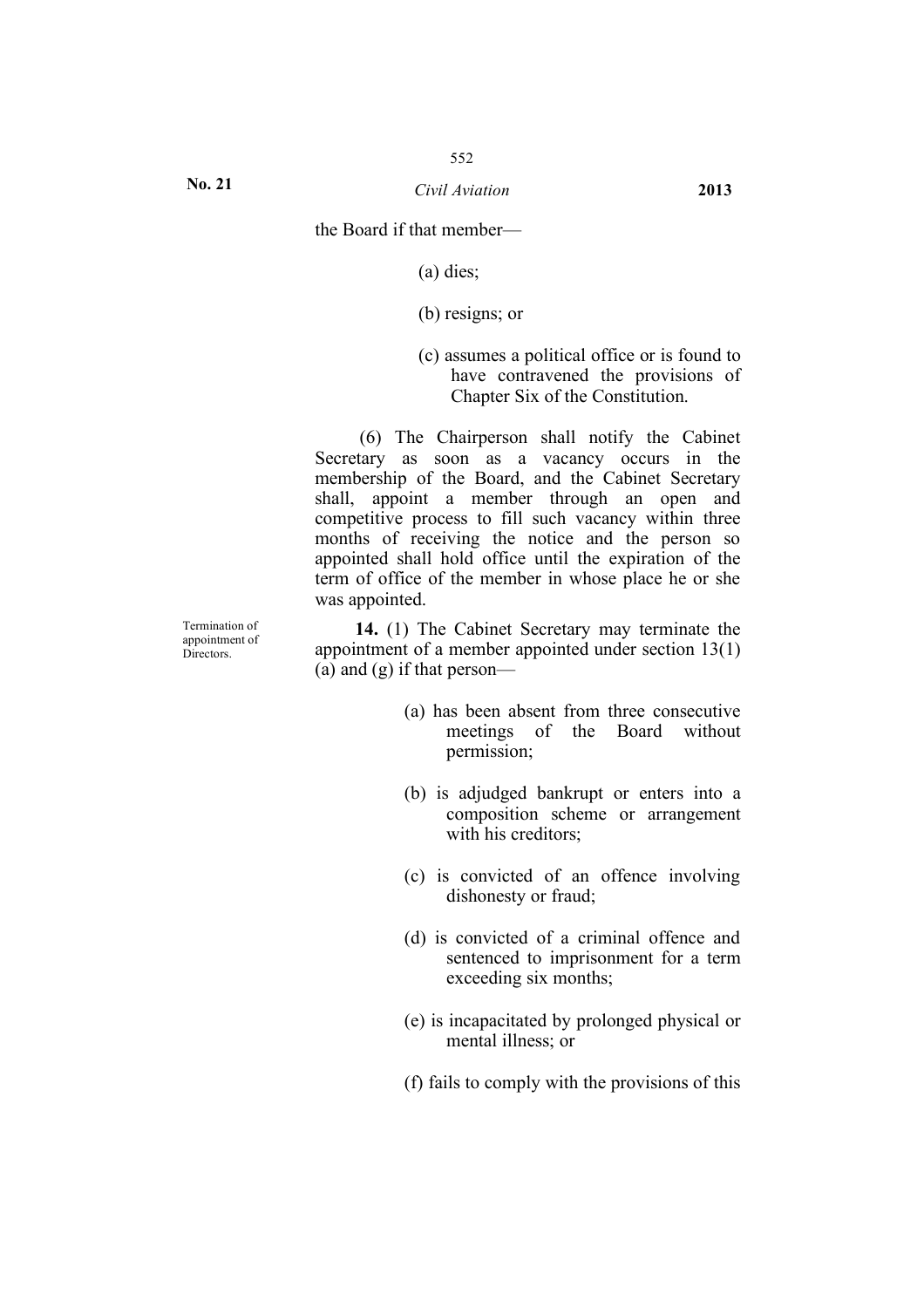## **2013** *Civil Aviation* **No. 21**

#### Act relating to disclosure of interest.

(2) A member appointed under section 13(1) (a) or (g) may resign his office in writing under his hand to the Cabinet Secretary.

Functions of the Board. **15.** (1) The Board shall be responsible for the general control of the performance and management of the undertakings and affairs of the Authority, and shall include a general duty to ensure that the functions of the Authority are carried out in an efficient, transparent and ethical manner and that no particular person or body is given undue preference or subjected to any undue disadvantage.

> (2) The Board shall consider and advise the Cabinet Secretary on the development and maintenance of civil aviation policy framework and the objectives of the Authority.

> (3) Without prejudice to the generality of subsection (1) and (2), the Board shall—

> > (a) consider and advise the Cabinet Secretary—

- (i) in relation to the establishment of air services;
- (ii) on legislative proposals relating to civil aviation including legislation to give effect to the Chicago Convention, and other international conventions and instruments relating to civil aviation;
- (iii) on measures for the promotion or support of any airline designated by the Government for the purpose of any international air services agreement;
- (iv) in relation to fares and freight rates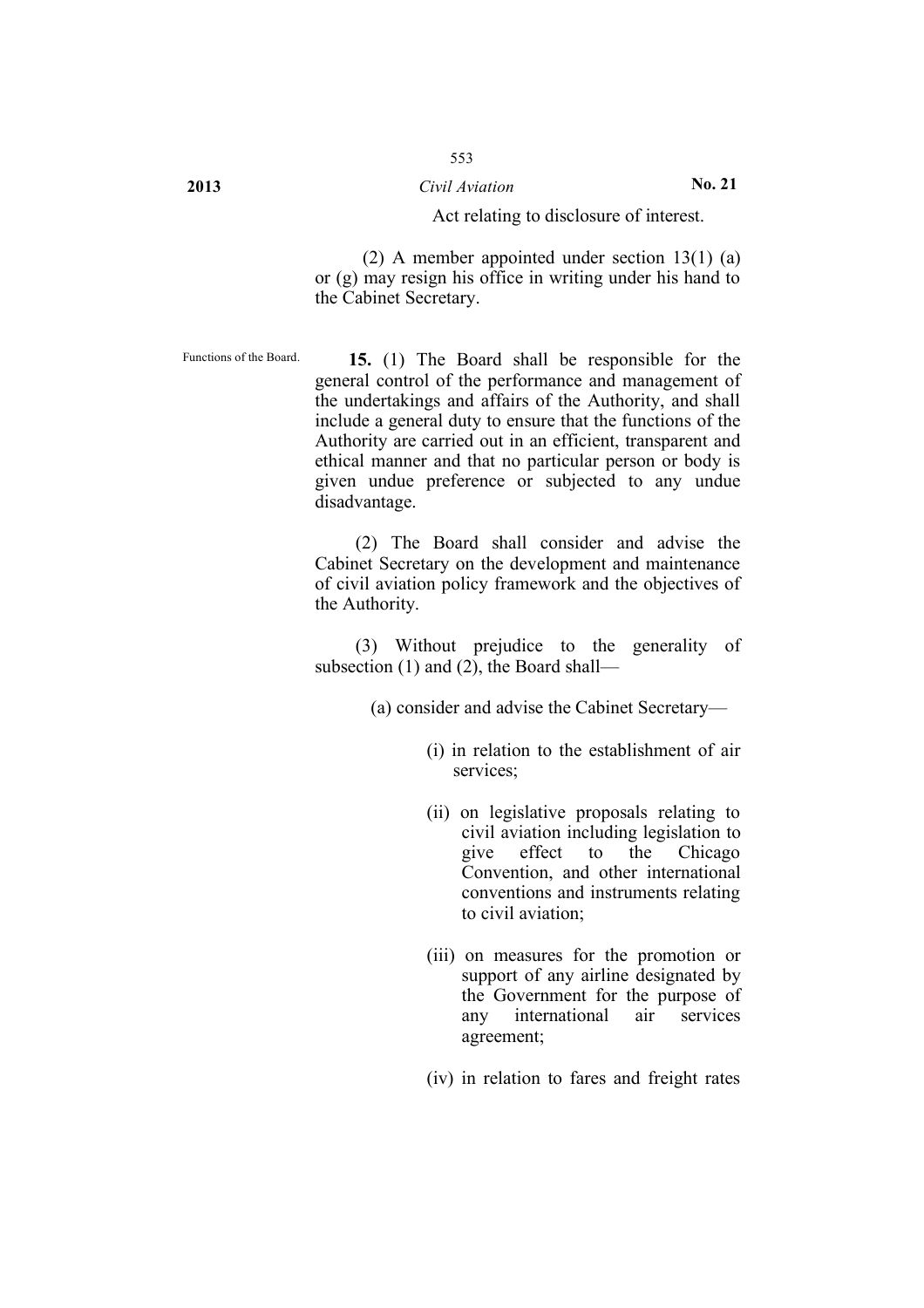and related matters including any resolution of the International Air Transport, Association or any body which succeeds that Association;

- (v) in relation to the establishment, maintenance and development of air navigation facilities and services;
- (vi) on such other matters affecting civil aviation as it considers desirable in the interest of civil aviation in Kenya;
- (b) determine and set priorities for the general performance targets by the Authority;
- (c) consider and determine the strategic and business plans and budgets of the Authority;
- (d) ensure that measures for the development of civil aviation are initiated and implemented.

Powers of the Board. **16.** (1) The Board shall have all the powers necessary for the proper performance of the functions of the Authority in accordance with the provisions of this Act and in particular, but without prejudice to the generality of the foregoing, the Board shall have power to—

- (a) control and oversee the administration of the assets of the Authority in such manner and for such purposes as best promote the purposes for which the Authority is established; and
- (b) determine the provisions to be made for capital and recurrent expenditure and for reserves of the Authority.

**No. 21**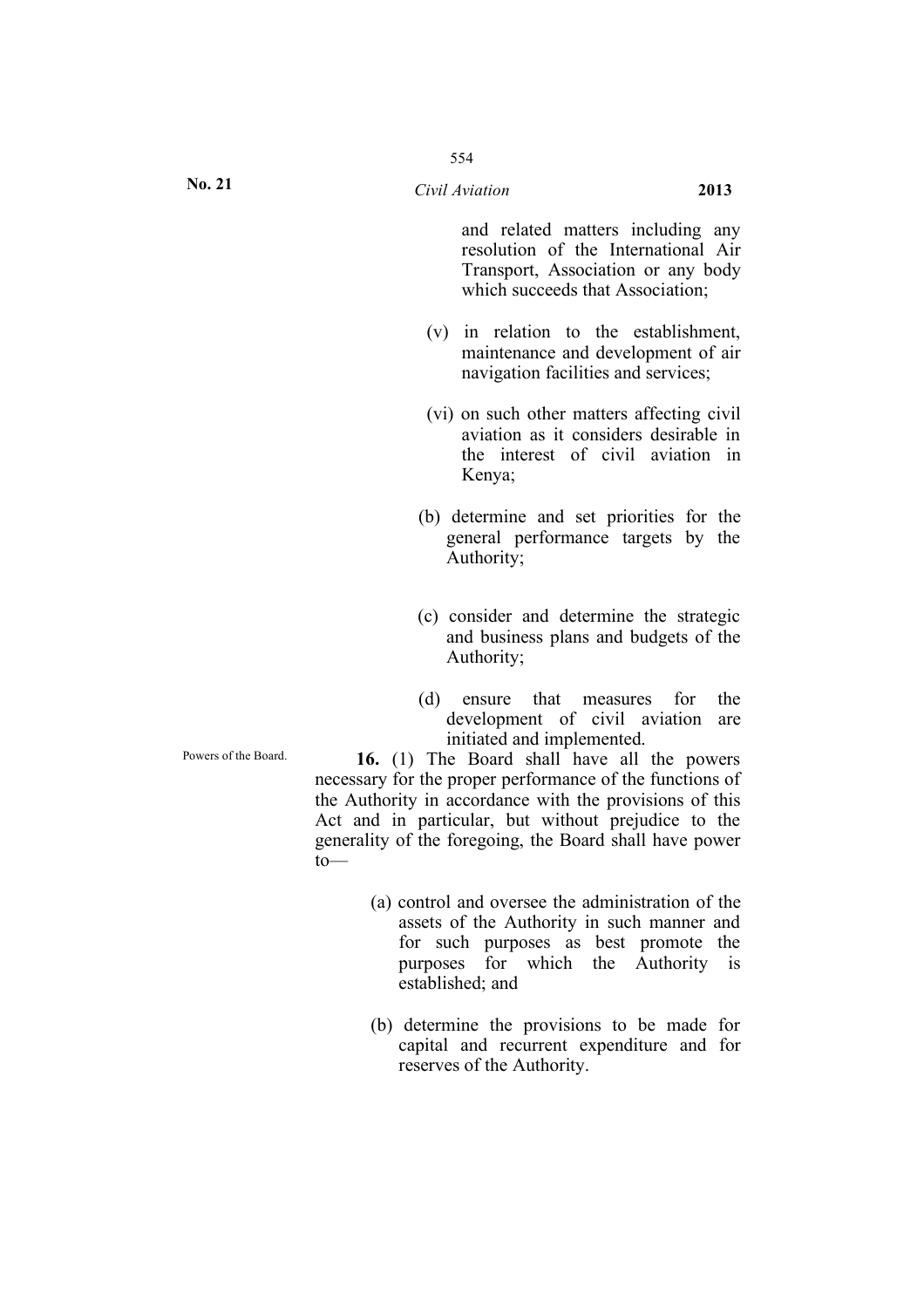Meetings of the Board. **17.** (1) The Board shall meet at least four times in every financial year and not more than four months shall lapse between the date of one meeting and the date of the next meeting.

> (2) The quorum at a meeting of the Board shall be six members excluding the Director-General.

> (3) The conduct and regulation of the business and affairs of the Board shall be as provided in the First Schedule.

The common seal of the

The common seal of the **18.** (1) The Common Seal of the Authority shall be Authority kept in such custody as the Board may direct and shall not be used except on the order of the Board.

> (2) The Common Seal of the Authority when affixed to a document and duly authenticated, shall be judicially and officially noticed and unless and until the contrary is proved, any necessary order or authorisation by the Board under this section shall be presumed to have been duly given.

Appointment of Director-<br>General of the General of the General of the General of the General of the Seneral of the Seneral of the Seneral of the Seneral of the Seneral of the Seneral of the Seneral of the Seneral of the Se Authority who shall be appointed by the Cabinet Secretary, from a list of at most three qualified persons recommended by the Board following a competitive recruitment process.

> (2) Subject to this section, the terms and conditions of service of the Director-General shall be determined by the Board.

> (3) The Director-General shall be the Chief Executive Officer of the Authority and shall neither engage in any other paid employment nor hold a position or have such interests that are likely to place him or her in a position of conflict of interest or impose undue influence on the Authority or its employees in discharging its functions under this Act or regulations made thereunder.

> (4) A person shall not qualify for appointment as the Director-General under subsection (1) unless that

Appointment of Director-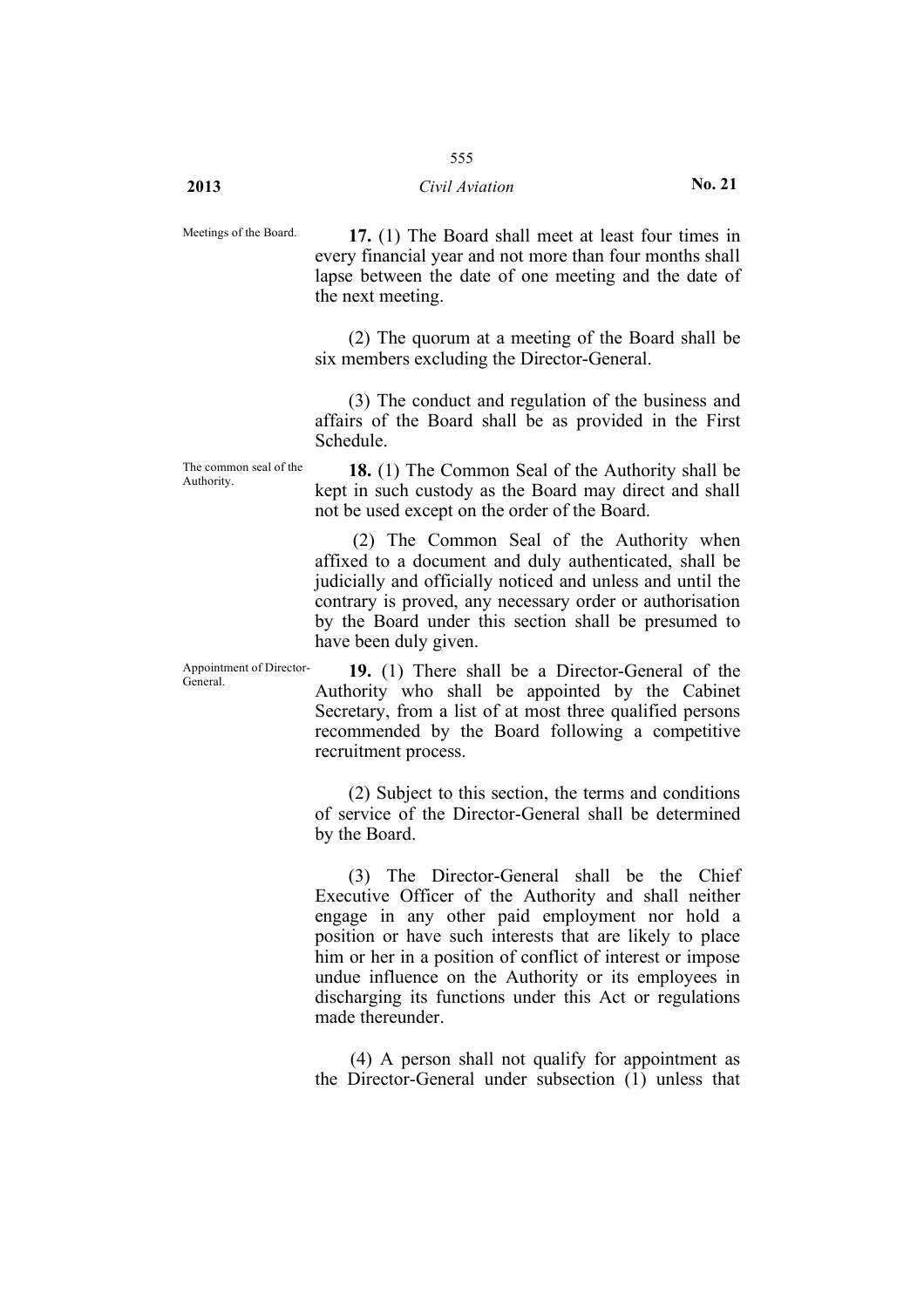person—

**No. 21**

- (a) is a citizen of Kenya;
- (b) meets the requirements of Chapter Six of the Constitution; and
- (c) has knowledge and experience in matters relating to civil aviation.

(5) The Director-General shall hold office for a term of three years from the date of appointment but shall, upon the recommendation of the Board, be eligible for re-appointment for one further term of three years.

(6) The Cabinet Secretary may, in consultation with the Board, terminate the appointment of the Director-General if he or she—

- (a) has been absent from three consecutive meetings of the Board without the permission from the Chairperson;
- (b) is adjudged bankrupt or enters into a composition scheme or arrangement with his creditors:
- (c) is convicted of an offence involving dishonesty or fraud;
- (d) is convicted of a criminal offence and sentenced to imprisonment for a term exceeding six months;
- (e) is incapacitated by prolonged physical or mental illness;
- (f) is found to have contravened the provisions of Chapter Six of the Constitution; or
- (g) fails to comply with the provisions of this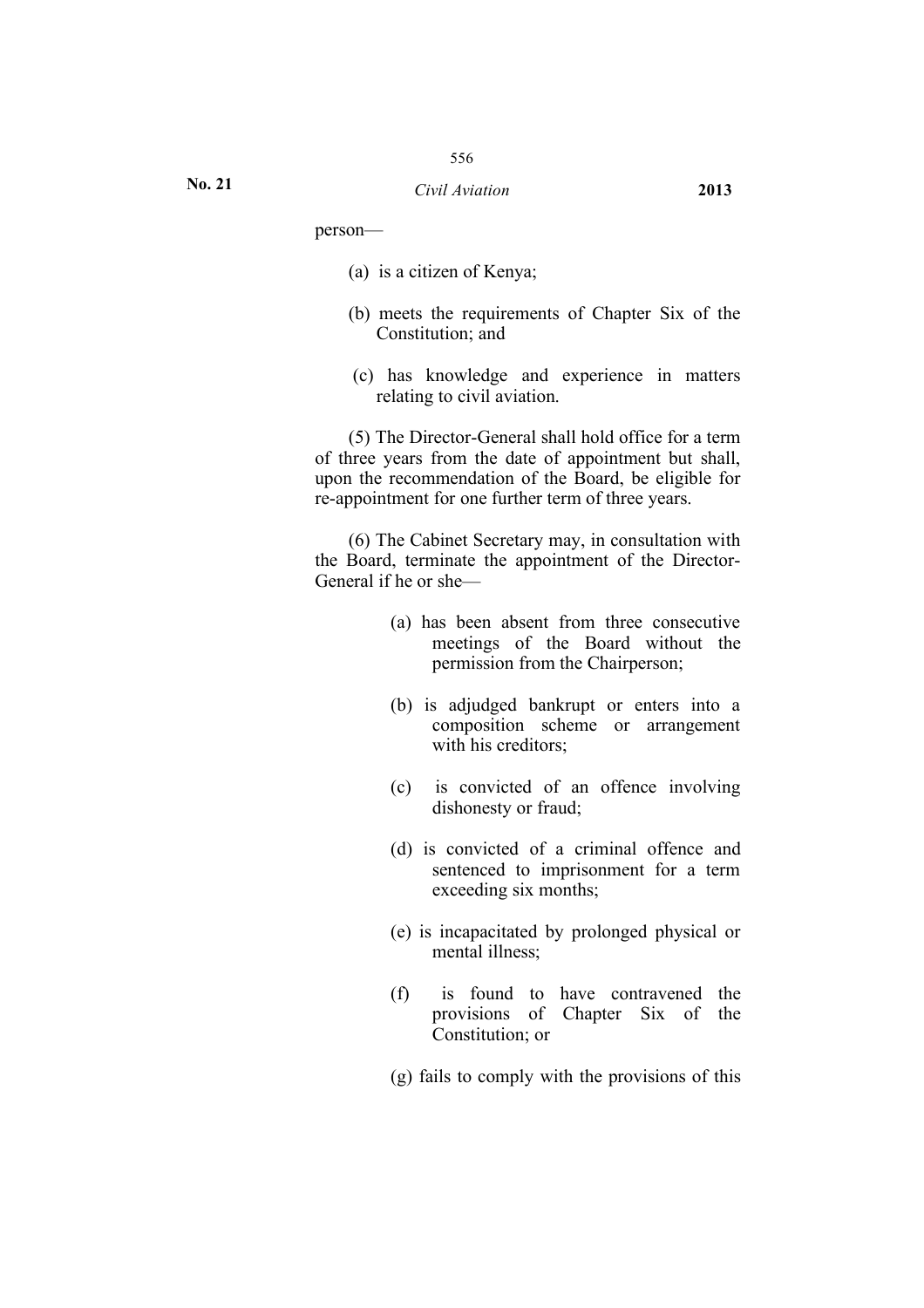## **2013** *Civil Aviation* **No. 21**

#### Act relating to disclosure of interest.

(7) The Director-General may, at any time, resign his or her office by notice in writing to the Cabinet Secretary.

**20.** (1) The Director-General shall be responsible to the Board for the day to day management of the Authority and shall be responsible for the exercise of all powers and the discharge of all functions of the Authority and shall have control over all personnel and activities of the Authority.

(2) The Director-General shall exercise such powers as are necessary for the performance of the functions of the Authority to enable the objectives, implementation and applications of the regulations made under this Act and in particular, but without prejudice to the generality of the foregoing, the Director-General shall have power to—

- (a) inspect, board, or detain an aircraft if serious safety and security concerns are identified or recall an aircraft in flight and search such aircraft during routine inspections or where he or she has reasonable grounds to suspect that the aircraft is being used in contravention of this Act or any regulations made thereunder or that it contains any matter which may be used as evidence in respect of an offence under this Act or the regulations;
- (b) ensure that the provisions of this Act and any rules and regulations made thereunder are complied with to the extent necessary in the interest of aviation;
	- (c) encourage and foster the safe development of civil aviation in Kenya;
	- (d) plan, develop and formulate safe, secure and efficient utilization of the Kenya airspace;
	- (e) acquire, establish and improve air

Responsibilities and powers of the Director-

General.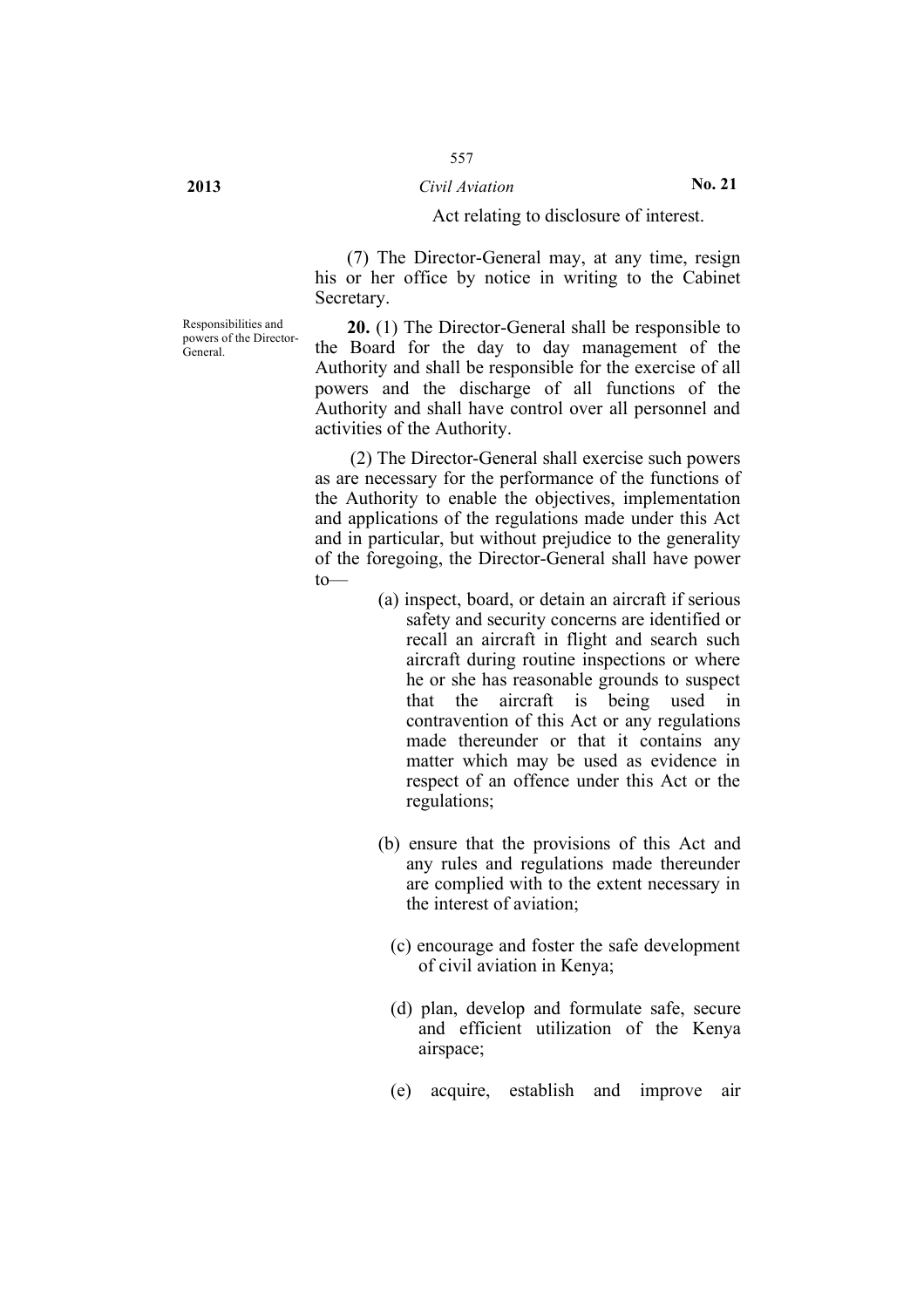navigation facilities where necessary within the limits of available appropriation;

- (f) establish a school or schools for the purpose offering instruction and training in matters related to the aviation industry;
- (g) promulgate rules and procedures governing the notification and reporting of accidents and incidents involving aircraft so as to facilitate investigations;
- (h) use, with their consent the available services, equipment and facilities of other agencies and to co-operate with those agencies in the establishment, and use of services, equipment and facilities of the Authority;
- (i) monitor the deployment and utilization of the movable and immovable property of the Authority;
- (j) prepare the annual report and financial statement of the Authority;
- (k) implement, co-ordinate and supervise the defined activities related to the management of aviation safety and aviation security as the accountable executives of the State Safety Programme and the National Civil Aviation Security Programme; and
- (l) assess and audit the performance standards of the State Safety Programme functions of other State aviation agencies identified by the Cabinet Secretary, to ensure that the State Safety Programme is performing effectively as required.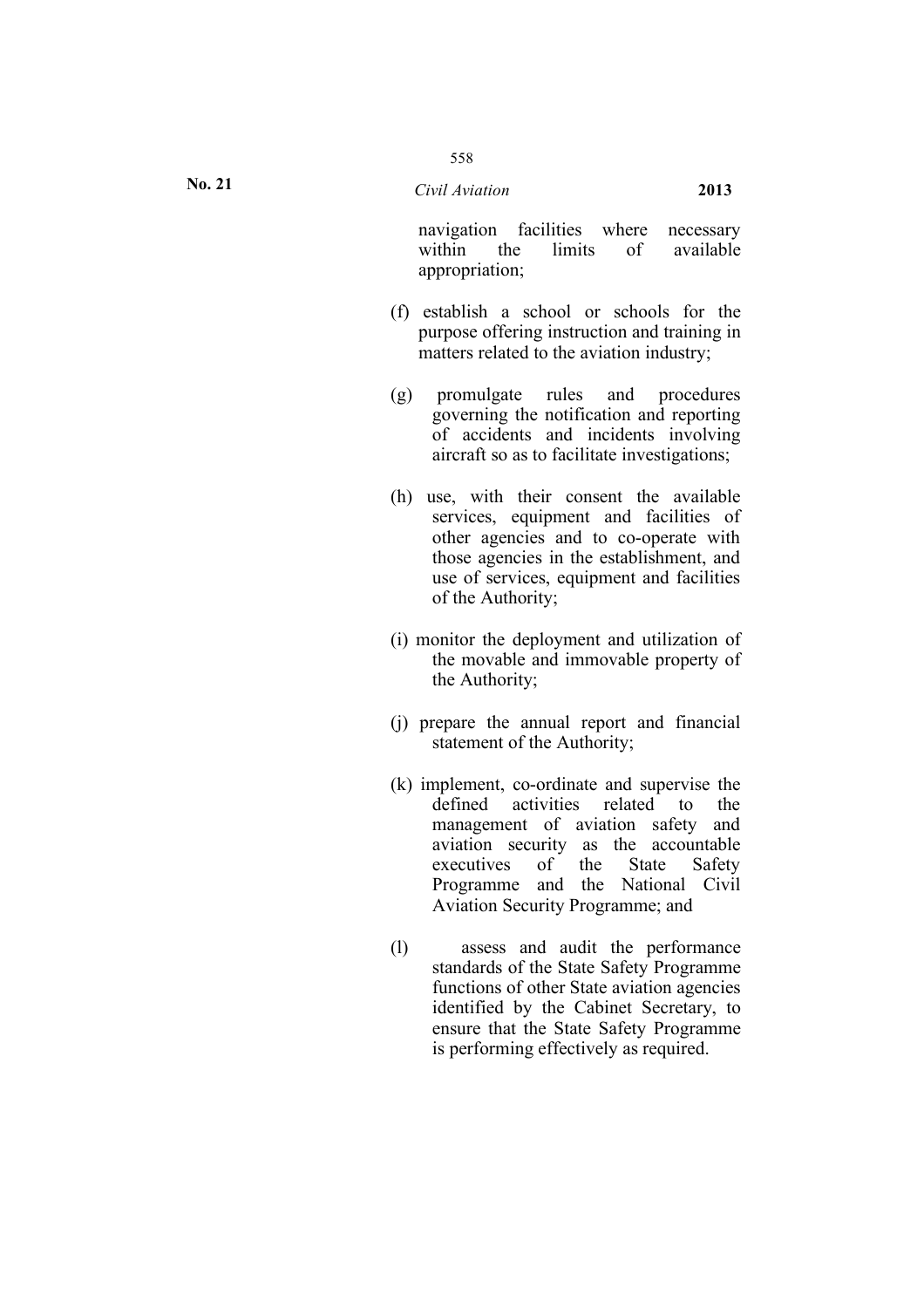#### **2013** *Civil Aviation* **No. 21**

559

Suspension or revocation<br>of privileges of a licence. 21. Where the Director-General has reasonable grounds to believe that a violation of this Act, the regulations and any other rules made thereunder has occurred, he or she may in respect of the offending entity specified under section 39, make an order to detain, prohibit, suspend, revoke or vary the privileges of a licence, certificate or any other authorisation issued by the Authority.

> 22. (1) The Director-General may, from time to time, in writing, either generally or particularly, delegate to any person all or any of the powers, exercisable by him under any written law, but not including this present power of delegation.

(2) Subject to any general or special direction given or condition attached by the Director-General, a person to whom any powers are delegated under this section may exercise those powers in the same manner and with the same effect as if they had been conferred on him directly by this section and not by delegation.

(3) Every person purporting to act pursuant to any delegation under this section, shall be presumed to be acting within the terms of the delegation in the absence of proof to the contrary.

(4) Any delegation under this section may be made to a specified person or to persons of a specified class or may be made to the holder or holders for the time being of a specified public office or class of public officers.

(5) Every delegation under this section shall be revocable at will and no such delegation shall prevent the exercise of any power by the Director-General.

(6) Any such delegation shall, until revoked, continue in force according to its tenure, despite the fact that the Director-General by whom it was made may have ceased to hold office and shall continue to have effect as if made by the person for the time being

Delegation by the<br>Director-General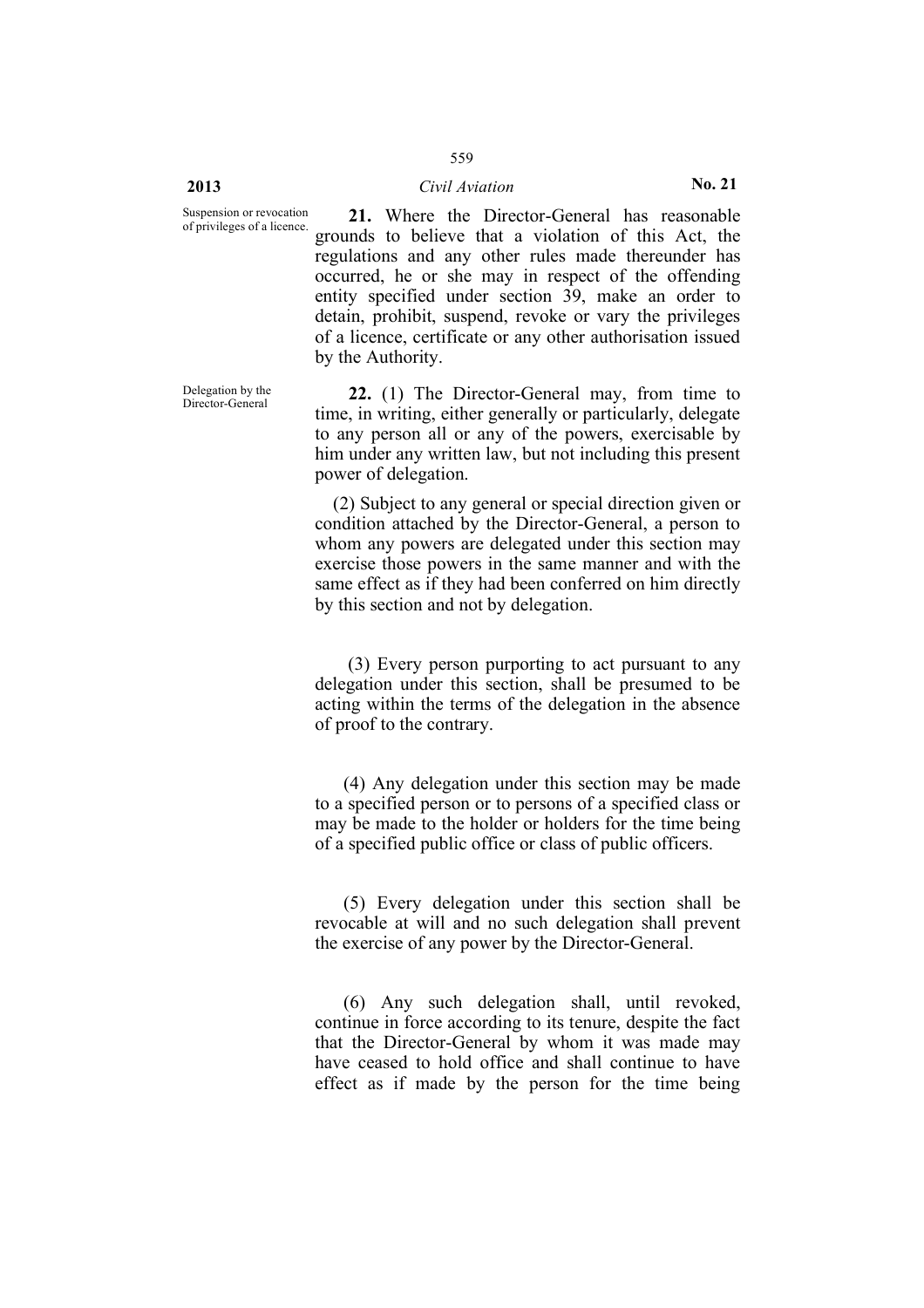**No. 21**

### *Civil Aviation* **2013**

holding office as Director-General.

Appointment of Corporation Secretary.

23. (1) There shall be a Corporation Secretary who shall be appointed by the Board on such terms and conditions as the Board may determine and who shall perform such duties as the Board may, from time to time, assign.

(2) In the performance of his duties under this Act, the Corporation Secretary shall be responsible to the Director-General.

Staff of the Authority. **24.** (1) The Director-General may appoint such staff of the Authority as are necessary for the proper discharge of the functions of the Authority under this Act upon such procedures, terms and conditions of service as the Board may determine.

> (2) The Board may review salaries, wages and other terms and conditions of service of the staff of the Authority from time to time.

Protection from personal

Protection from personal **25.** (1) No action or thing done by a member of the liability. Board or by any officer, employee or agent of the Authority shall, if the action or thing is done in good faith for executing the functions, powers or duties of the Authority under this Act, render the member, officer, employee or agent or any person acting on their direction personally liable to any action, claim or demand whatsoever.

> (2) The provisions of subsection (1) shall not relieve the Authority of the liability to pay compensation or damages to any person for any injury to him, his property or any of his interests caused by the exercise of any power conferred by this Act or any other written law or by the failure, whether wholly or partially, of any works.

Principles of operation. **26.** The Authority shall perform its functions in accordance with sound financial principles and shall ensure, as far as reasonably practicable, that expenditure of the Authority is properly charged to its revenue.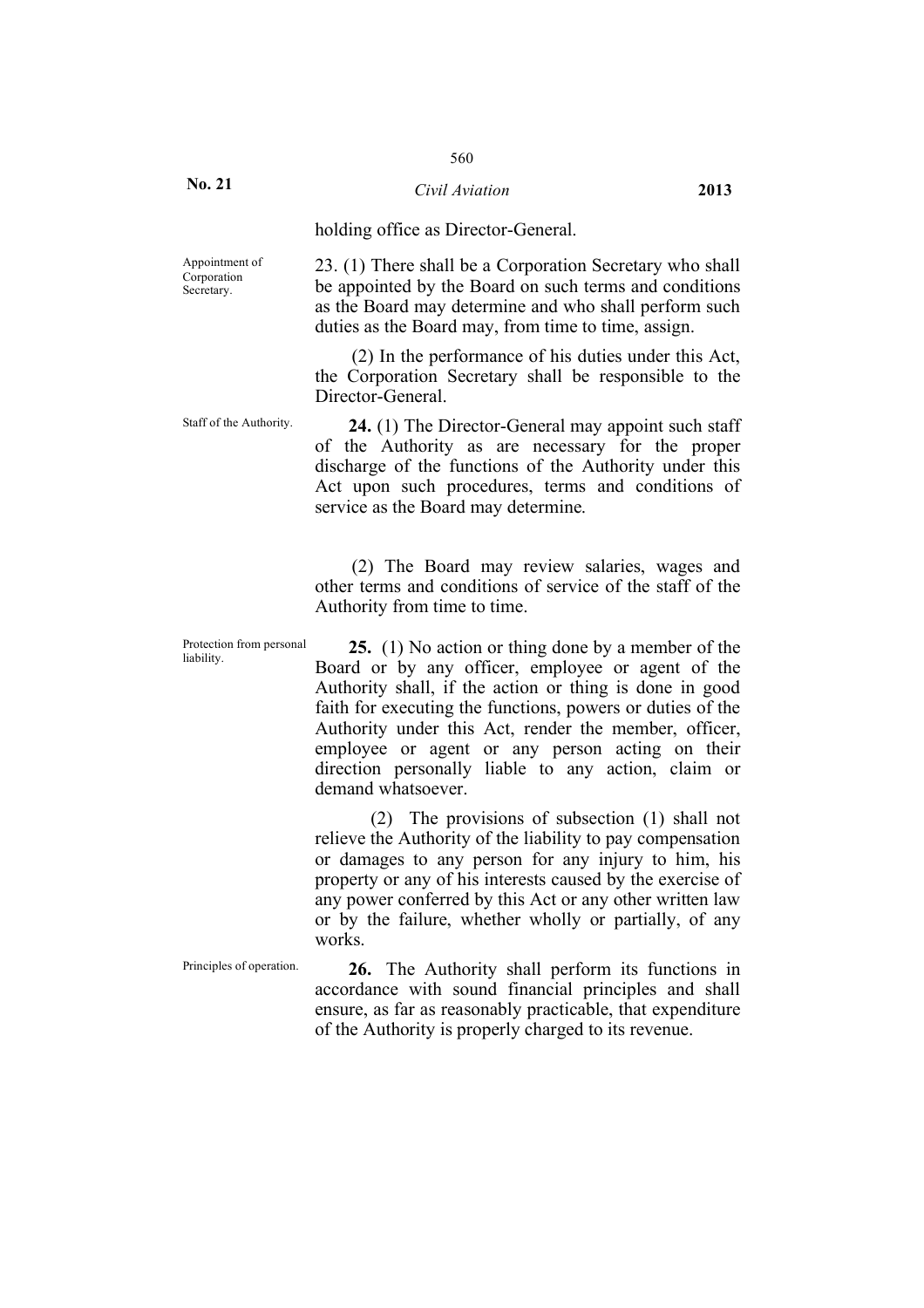Funds of the Authority. **27.** (1) The funds of the Authority shall consist of—

- (a) monies that may accrue to the Authority in the discharge of its functions;
- (b) grants and loans from the Government;
- (c) grants and loans from any body, organization or persons;
- (d) interest on savings made by the Authority;
- (e) such monies that may be provided by Parliament for the purposes of the Authority; and
- (f) money from any other source.

(2) The Authority may open and operate its own bank accounts in both domestic and foreign currencies in banks approved by the Board.

(3) The Authority may, with the approval of the Cabinet Secretary, invest any funds of the Authority not immediately required for use by the Authority in such securities as the Board deems fit.

(4) The Government may provide appropriations to meet operating deficits and capital funding of the Authority.

Commercial ventures. **28.** The Authority may, with a written approval of the Cabinet Secretary —

- (a) subscribe to or purchase shares, debentures or other securities of a company;
- (b) form a company that would be a subsidiary of the Authority;
- (c) enter into partnership with any body, organisations or enterprise whose objectives are compatible with the purposes for which the Authority has been established.

Annual estimates. **29.** (1) At least three months before the commencement of each financial year, the Board shall cause to be prepared estimates of the revenue and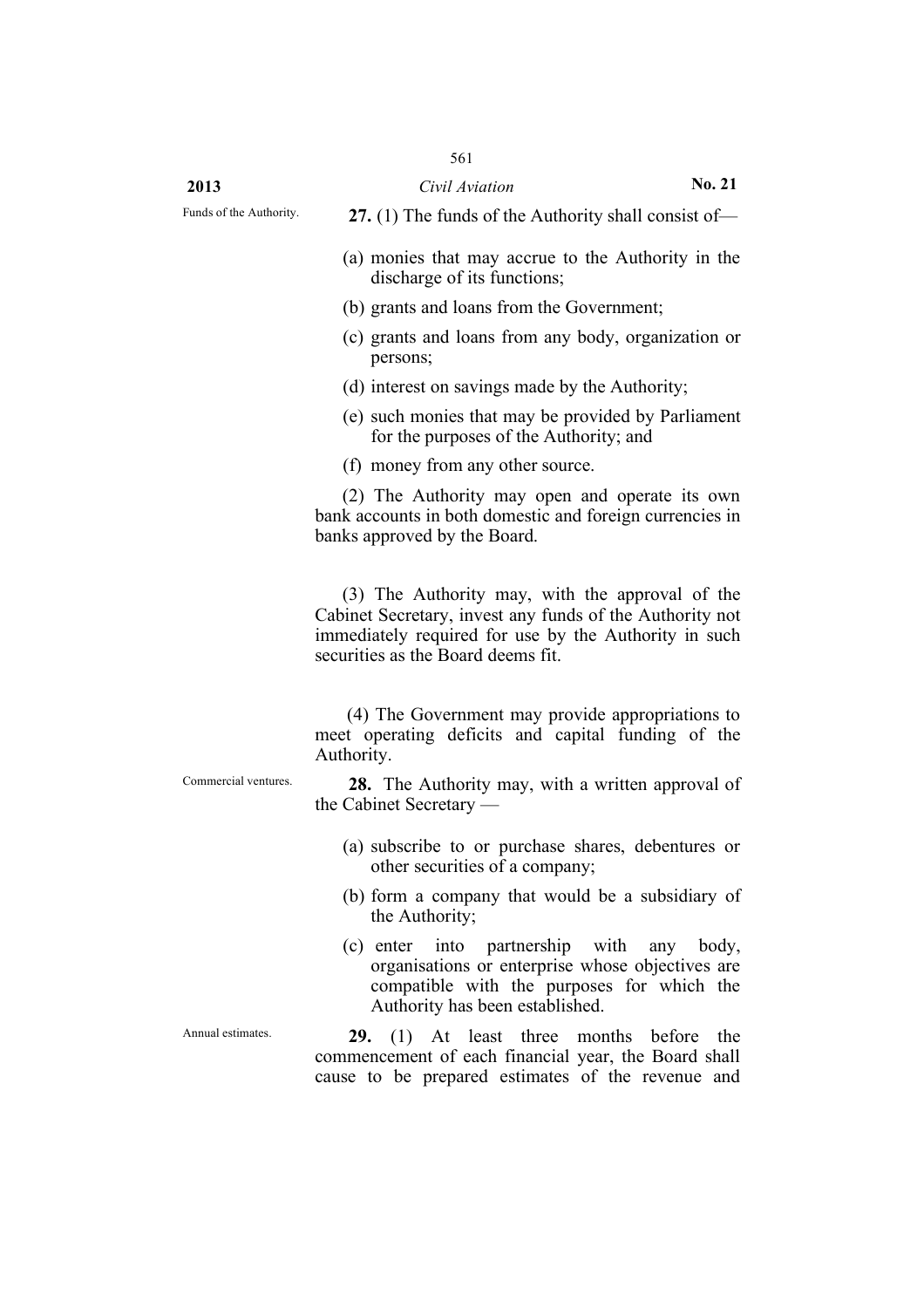#### *Civil Aviation* **2013**

expenditure of the Authority for that year.

(2) The annual estimates shall make provision for the financial year concerned, and in particular shall provide for—

- (a) the payment of the salaries, allowances and other charges in respect of the staff of the Authority and the members of the Board;
- (b) the payment of the pensions, gratuities and other charges in respect of retirement benefits to staff of the Authority;
- (c) the proper maintenance of buildings and the grounds of the Authority;
- (d) the proper maintenance, repair and replacement of the equipment and other movable property of the Authority;
- (e) the creation of such reserve funds to meet future or contingent liabilities in respect of<br>retirement benefits insurance or retirement benefits insurance or replacement of buildings or equipment or in respect of such other matters pertaining to the Authority as the Board may decide;
- (f) the provisions of air navigation services;
- (g) the provision of personnel training.

(3) The annual estimates shall be submitted to the Cabinet Secretary for approval before the commencement of the financial year to which they relate provided that once approved, the sum provided in the estimates shall not be increased without the prior consent of the Cabinet Secretary.

(4) An expenditure shall not be incurred for purposes of the Authority except in accordance with the annual estimates approved under subsection (3) or in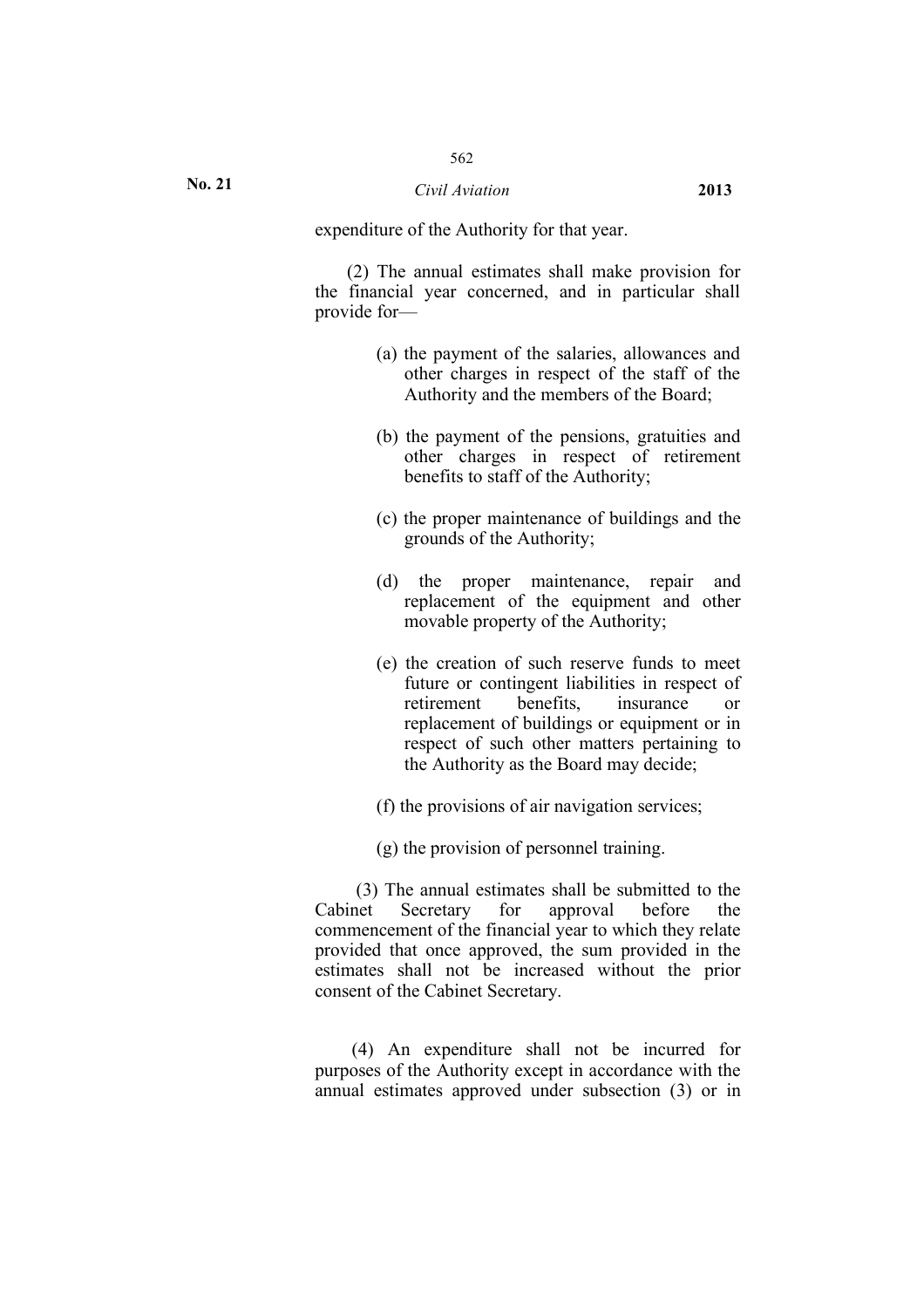563

pursuance of an authorisation of the Cabinet Secretary.

Business plan. **30.** (1) The Authority shall prepare a five-year business plan which shall be reviewed yearly.

> (2) The business plan shall contain financial targets and performance indicators for the Authority.

> (3) When preparing the business plan, the Authority shall consider—

- (a) standards of aviation safety;
- (b) the objectives and policies of the Government;
- (c) funds of the Authority;
- (d) assets and liabilities of the Authority;
- (e) any other consideration the Authority deems appropriate.

(4) The business plan and the revisions thereof shall be prepared by the Authority at least six months prior to the commencement of the Authority's financial year.

**31.** (1) The Authority may borrow funds by the issue of loan stock on such terms as may be approved by the Cabinet Secretary responsible for matters relating to finance upon recommendation of the Cabinet Secretary.

No. 18 of 2012.

Borrowing powers.

(2) The Authority may in line with principles of public finance management as set out in the Constitution and the Public Finance Management Act, 2012, borrow money or obtain credit in Kenya or abroad for carrying out its functions with the concurrence of and subject to such limitations as may be set out by the Cabinet Secretary responsible for matters relating to finance.

(3) Stock issued under subsection (1), and such moneys borrowed or credit obtained under subsection (2), for the purposes of this section, and all interest and other charges payable in respect of such stock or credit, shall, unless the instrument or note evidencing or supporting such borrowing shall otherwise provide, be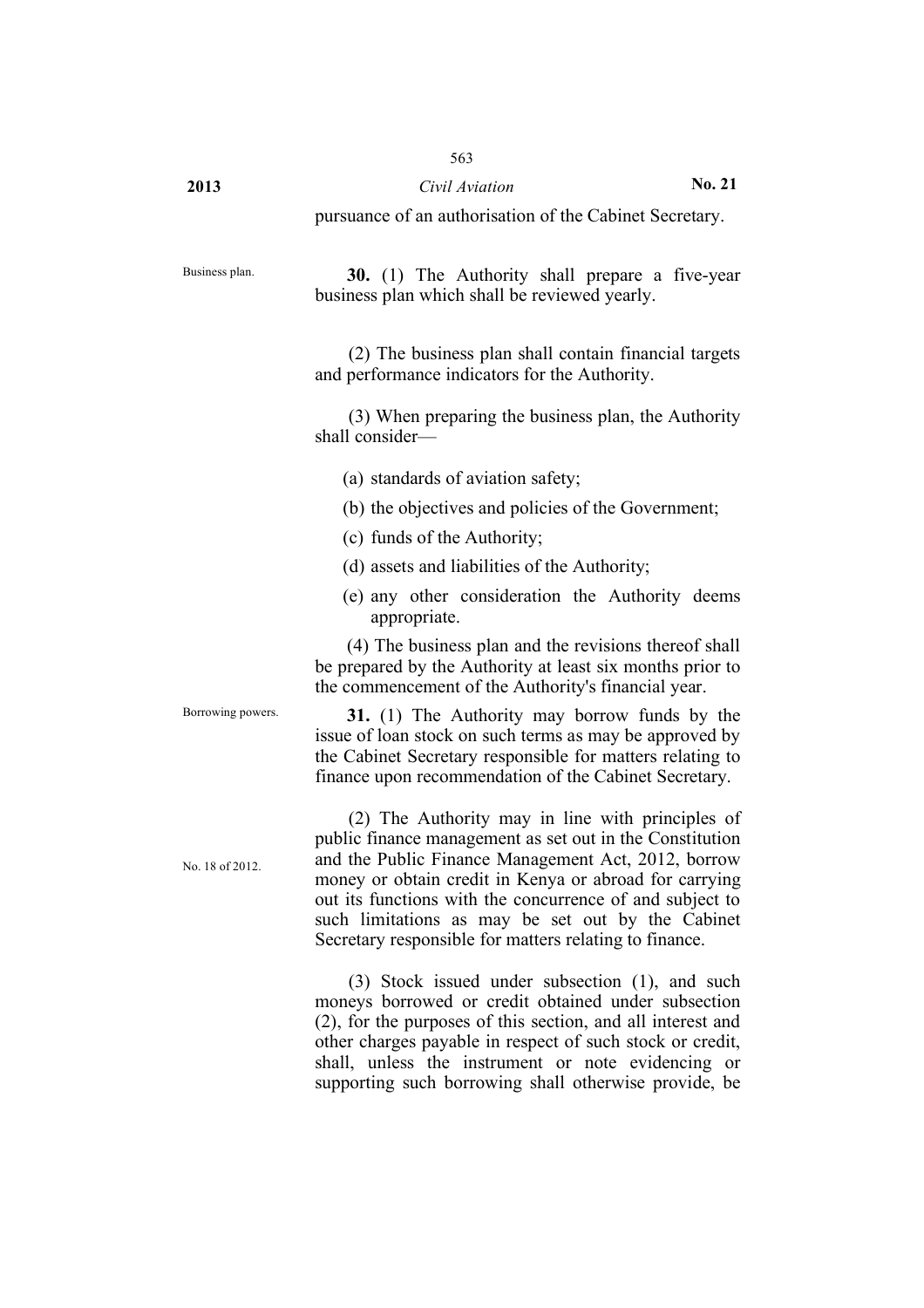### *Civil Aviation* **2013**

charged upon all the property, undertakings and revenue of the Authority by operation of this section and without further charge or instrument.

(4) Any stock issued by the former Authority which, by virtue of an order made under subsection (3) becomes the liability of the Authority and shall, subject to the terms of such order, be deemed to be the stock issued by the Authority and shall be held in the same right and on the same powers, privileges, provisions and charges as those in, or subject to which such stock was issued.

(5) Except as provided in this section, the Authority shall not give or execute any mortgage or charge over any of its property by way of security for borrowed money.

Financial year. **32.** The financial year of the Authority shall be the twelve calendar months commencing on the  $1<sup>st</sup>$  day of July in each year and ending on the  $30<sup>th</sup>$  day of June the following year.

Records and accounts of<br>the Authority

**33.** (1) The Board shall cause to be kept all proper books and records of the income, expenditure, assets and liabilities of the Authority.

(2) Within a period of three months after the end of each financial year, the Board shall submit to the Auditor-General or an auditor appointed under subsection (3), the accounts of the Authority together with—

- (a) a statement of income and expenditure during that year; and
- (b) a statement of the assets and liabilities of the Authority as at the last day of the financial year.
- (3) The accounts of the Authority shall be audited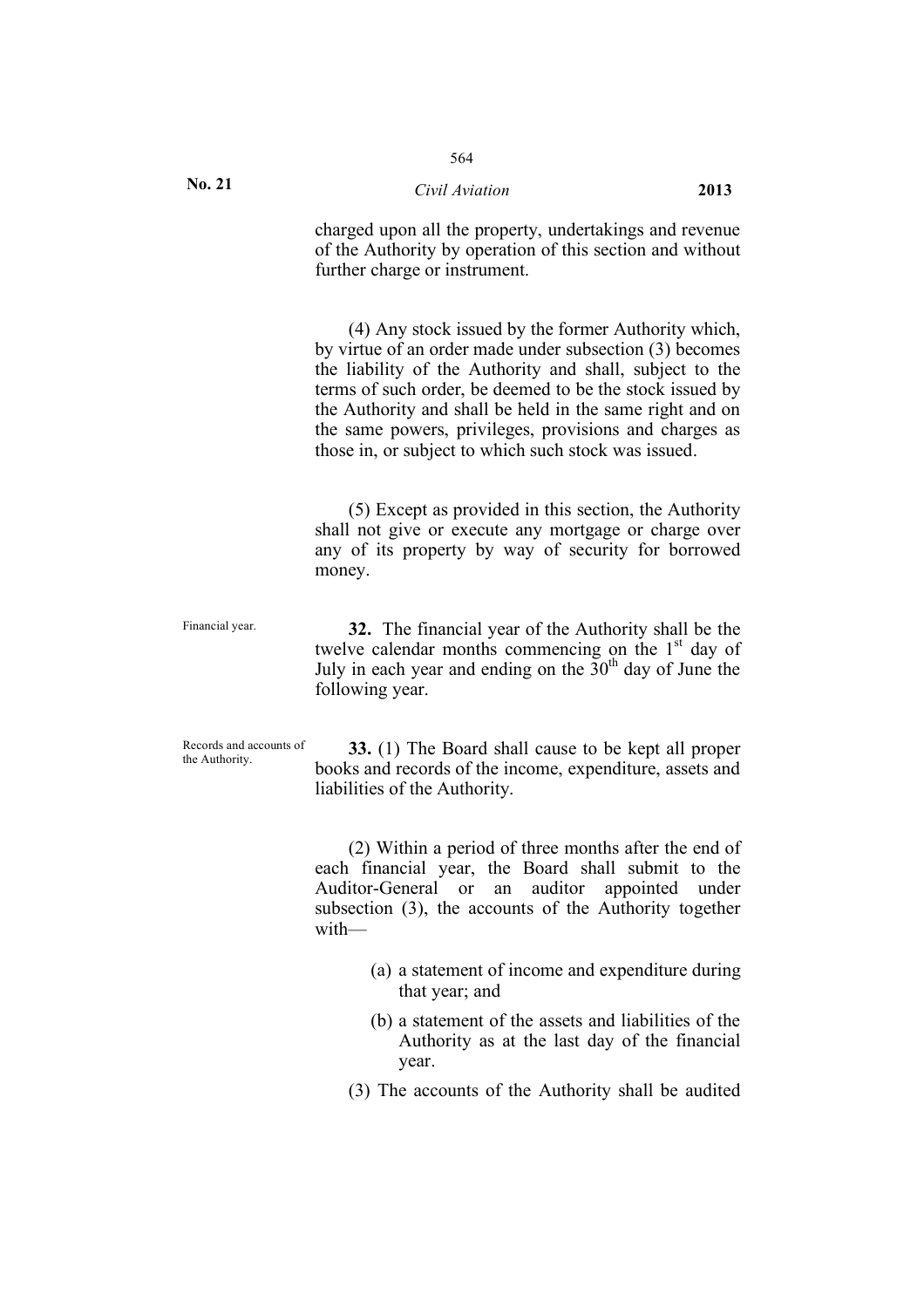by the Auditor-General or by an auditor appointed by the Board with the written approval of the Auditor-General.

(4) The appointment of an auditor shall not be terminated by the Board without the prior written consent of the Auditor-General.

(5) The Auditor-General may give general or special directions to an auditor appointed under subsection (3) and the auditor shall comply with those directions.

(6) An auditor appointed under subsection (3) shall report directly to the Auditor-General on any matter relating to the directions given under subsection (5) of this section.

(7) Despite anything in this Act, the Auditor-General may submit to the Cabinet Secretary a special report on any matters incidental to his or her powers under this Act, and relevant sections of the Public Audit Act, 2003, shall apply, with necessary changes, to any report made under this section.

(8) The Cabinet Secretary shall lay the audit report before the National Assembly as soon as reasonably practicable after the report is submitted to him.

(9) The fee for any auditor, not being a public officer, shall be determined and paid by the Board.

Annual report by the **34.** The Director-General shall, within three months after the end of each financial year prepare a report of the operations of the Authority during that year and shall submit such report to the Cabinet Secretary, through the Board, who shall cause it to be presented to the National Assembly together with the report of the Auditor-General and certified copies of the accounts referred to in section 33(2).

Annual report by the

Charges and fees. **35.** (1) The Authority may determine, set out and

No. 12 of 2003.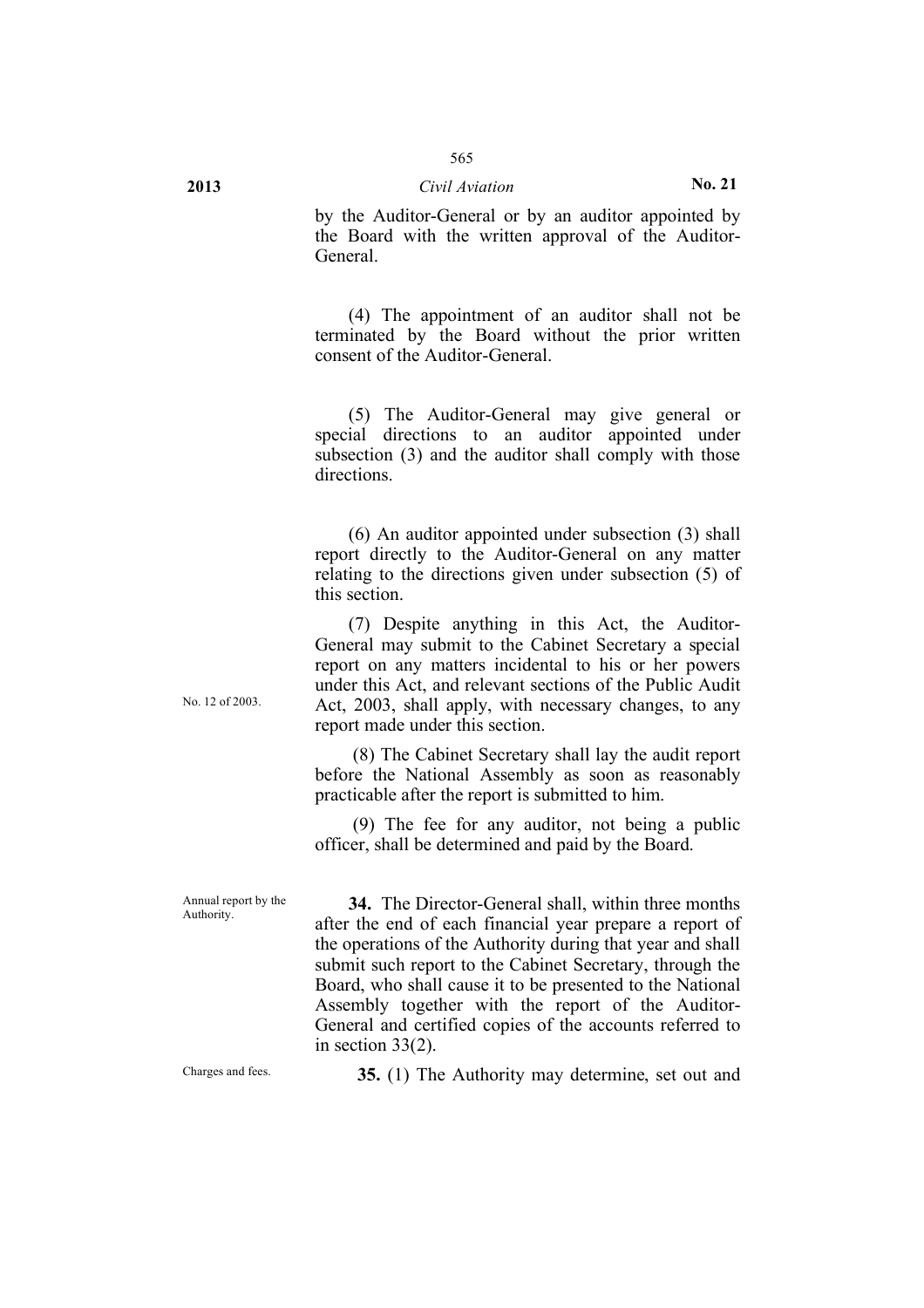levy charges—

(a) for any services performed by the Authority; or

- (b) for use of the facilities provided by the Authority; or
- (c) for the grant of a license, permit or certificate, based on the transparent principle of cost recovery, principles of public finance management as set out in the Constitution and the Public Finance Management Act, 2012 and subject to the approval by the Cabinet Secretary.

(3) The schedule of charges shall be published in an Aeronautical Information Circular.

(4) The schedule of charges shall come into force on a date specified therein, which shall be at least thirty days following publication in the Aeronautical Information Circular.

(5) If any amount due and payable under this section is not paid by any party after demand by the Authority and remains unpaid beyond the time specified for payment thereof, the Authority may deny, withdraw service, licence or certificate, seize the aircraft or other property of the debtors after giving reasonable notice of the intention to seize the aircraft or property of the owner or operator of the aircraft and the Authority shall detain the aircraft or property until payment is made.

Contracting out. **36.** The Authority may contract out any of its services provided that such contracting out shall not abrogate from the Authority's regulatory functions and compromise safety and security standards.

No. 18 of 2012.

**No. 21**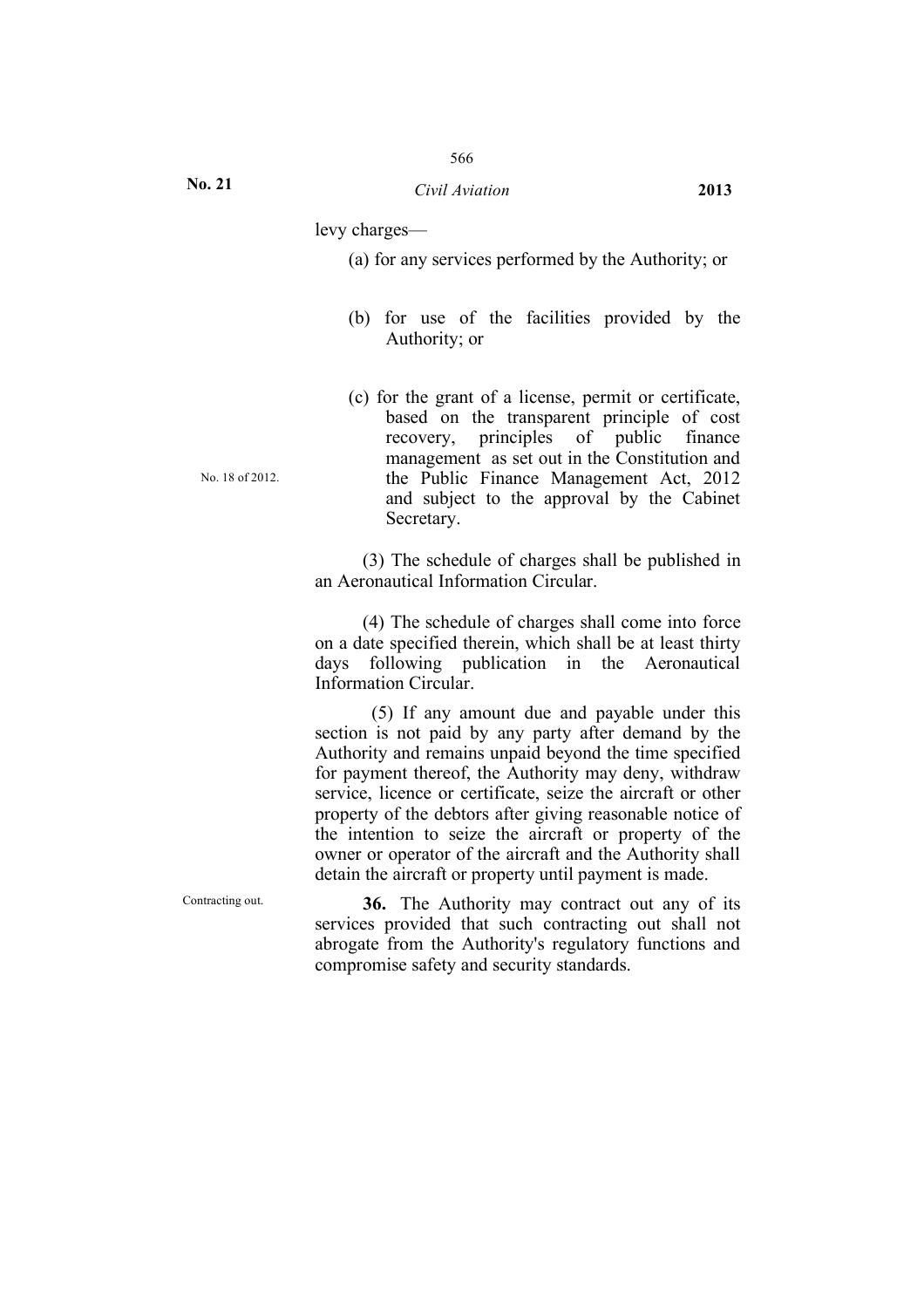Consultation with users or

**37.** (1) In the performance of its functions and exercise of its powers, the Authority shall, where appropriate, consult with Government departments, other authorities, bodies or persons and users of the Authority's facilities and services.

(2) The Authority shall establish any consultative mechanism it deems necessary to obtain the views of the users of the Authority's facilities and services.

Authorisation to provide

**38.** The Authority may authorise an aerodrome to provide air navigation services for the use of such aerodrome subject to such conditions as may be set by the Authority.

Inspection of aerodromes, Inspection of aerodromes, **39.** (1) The Authority shall inspect any aerodrome premises and aircraft used for civil aviation operations, premises of any regulated agent or premises of the holder of an air service license, certificate, authorisation or other approval document issued by the Authority or any aircraft on Kenyan territory regardless of their state of registry or Kenya registered aircraft wherever it may be for reasons of aviation safety, security, consumer protection and for any other reasons for which the Authority is established.

> (2) The Authority's inspectors shall have unhindered access to aerodromes, premises of any regulated agent or premises of the holder of air service license, certificate, authorisation or other approval document or aircraft wherever it may be and the related facilities and installations and to any records, information and explanation that may be required in the course of their inspections.

> (3) The Authority's inspectors shall, where they find that an aerodrome operator, regulated agent or a holder of air service licence, certificate, authorisation or approval document or an aircraft is in violation of this Act or regulations made hereunder, issue an infringement notice to such licence, certificate or authorisation holder as provided in the Second Schedule stating the particulars of the violation, the period within which to comply and the attendant penalty for the stated violation.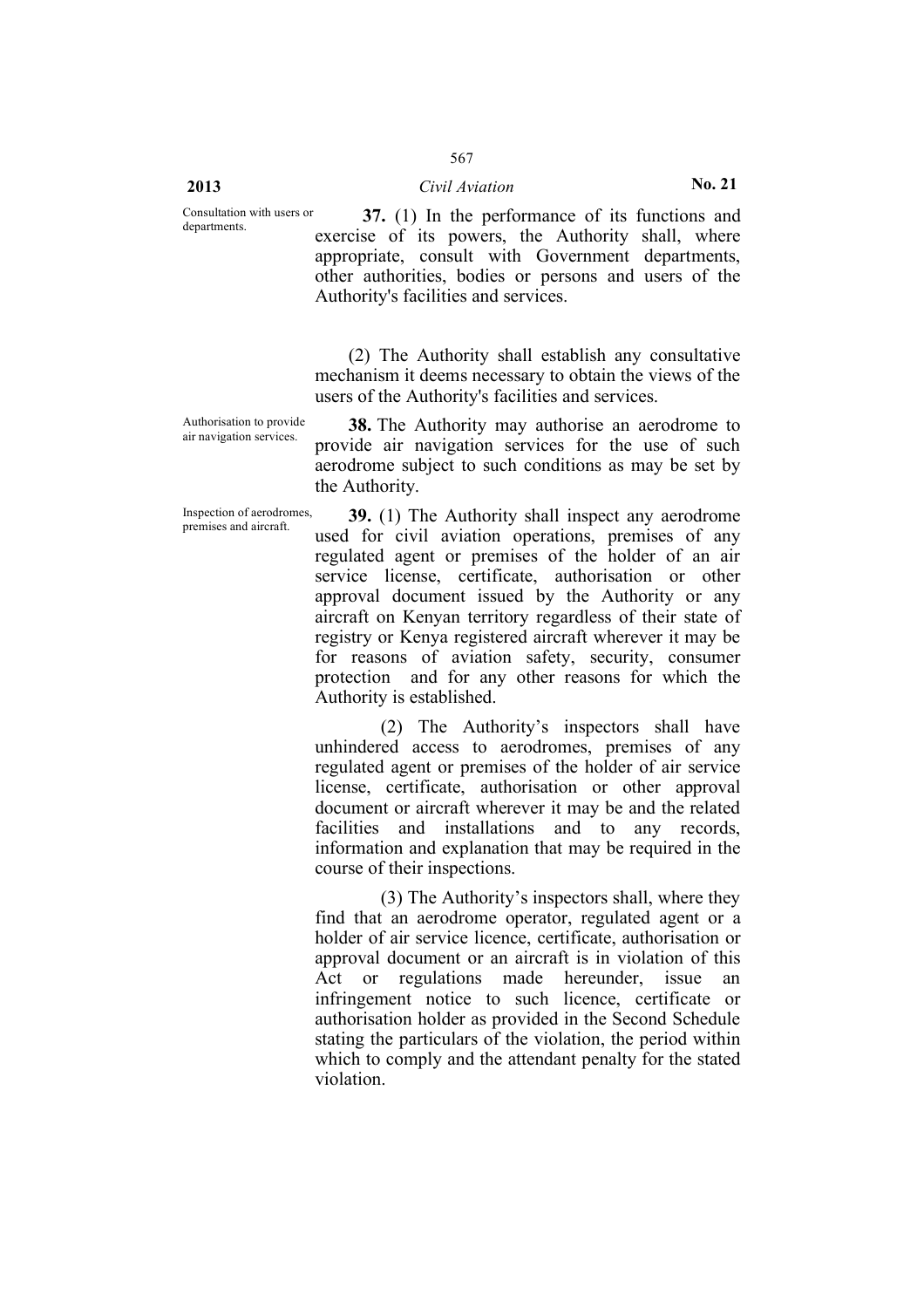### 568

#### *Civil Aviation* **2013**

(4) A licence, certificate and authorisation holder, regulated agent or any person that may be aggrieved by any of the matters raised by the infringement notice issued by the Authority's inspector, such licence, certificate or authorisation holder, regulated agent or any person so aggrieved shall have a right to appeal to the Director- General within twentyeight days from the time of issuance of the infringement notice.

(5) The Director-General upon receipt of an appeal may consider the grounds for appeal and—

- (a) confirm, set aside or vary the order or decision in question;
- (b) exercise any of the powers which could have been exercised by the Authority in the proceedings in connection with which the appeal is brought; or
- (c) make such other order as he may deem just and expedient.

(6) Any person aggrieved by the order of the Director-General under subsection (5) may appeal to the Tribunal in accordance with the relevant provisions of this Act.

**40.** (1) Where land is required by the Authority for its use, the Authority may either—

> (a) if such land is not public land, acquire such land through negotiation and agreement with the registered owner thereof; or

> (b) if such land is public land or if the Authority is unable to acquire it by agreement in accordance with paragraph (a), it shall notify the Cabinet Secretary responsible for matters relating to lands that the land specified in the notice is required for the purposes of the Authority.

Acquisition of land for purposes of the Authority.

Cap. 302 .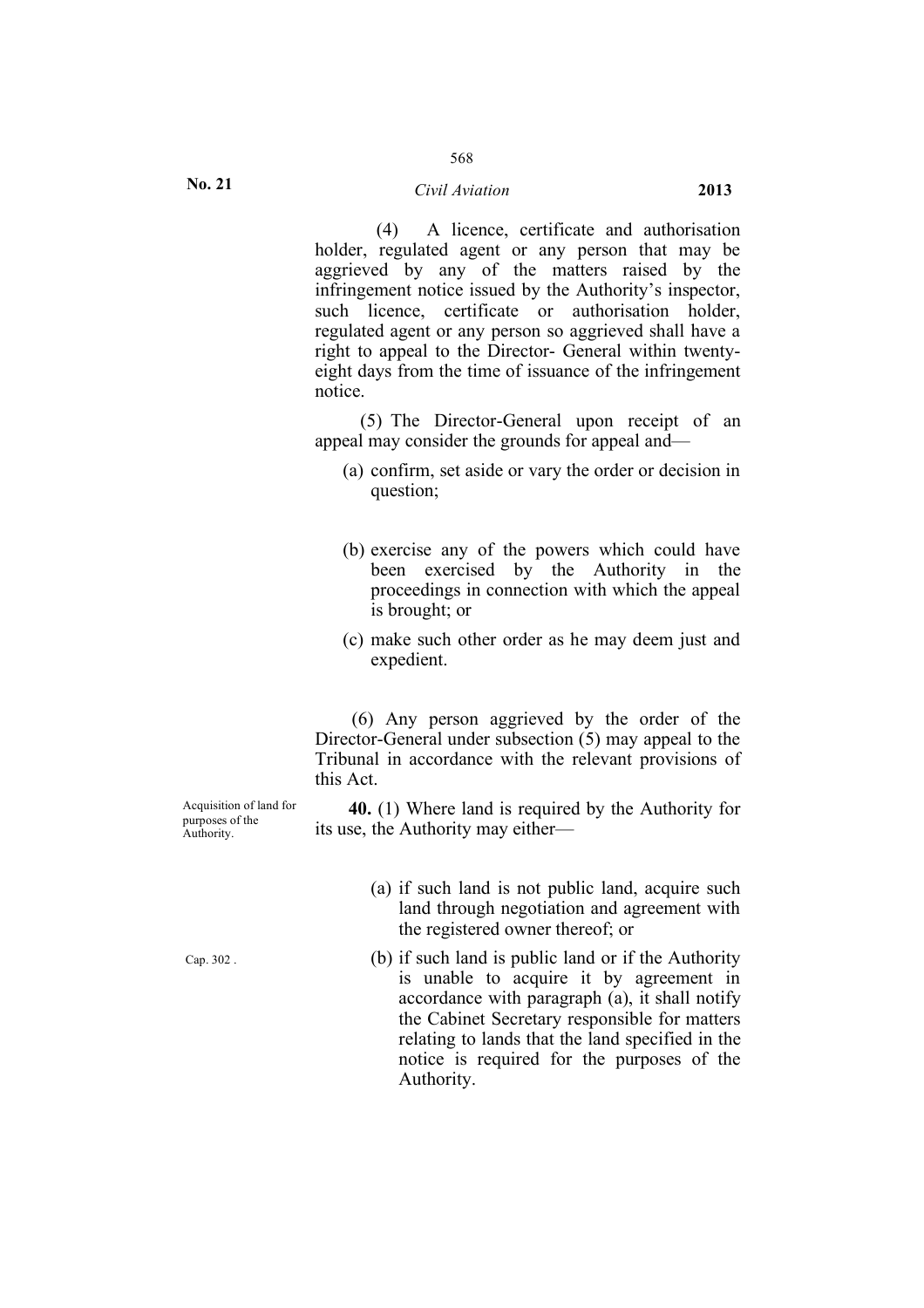(2) When notice has been given under subsection (1) (b) then—

- (a) if the land is public land, the Cabinet Secretary responsible for matters relating to lands may, in his discretion and upon such terms and conditions as he may think fit, place such land at the disposal of the authority to be utilized for the purposes of the Authority, or
- (b) if the land is not public land, any provision in any written law which empowers the President or the Cabinet Secretary responsible for matters relating to lands to acquire or direct the acquisition of such land for any specific purpose shall be, deemed to include a power enabling the President or the Cabinet Secretary responsible for matters relating to land to acquire or direct the acquisition of such land for the purposes of the Authority.

(3) Where any compensation is payable to any person in respect of any land specified in the notice given under subsection (1) (b) acquired by the President or the Cabinet Secretary responsible for lands, and such land after being so acquired is placed at the disposal of the Authority in accordance with subsection (2) (a), the amount of compensation payable to that person, in accordance with the provisions of the law under which the land was acquired, shall be paid by the Authority in line with the relevant law dealing with compulsory acquisition of private land.

(4) The Authority may at any time, in consultation with the Board, convey, transfer or surrender any land surplus to both its existing and future requirements by a conveyance or a deed of surrender:

Provided that such land shall be surrendered to the Government and shall be conveyed or transferred to another public institution and not a private person in line with the provisions of Article 62 of the Constitution.

(5) The provisions of subsection (4) shall apply to land vested in the Authority by any written law, including this Act, as well as land conveyed to it or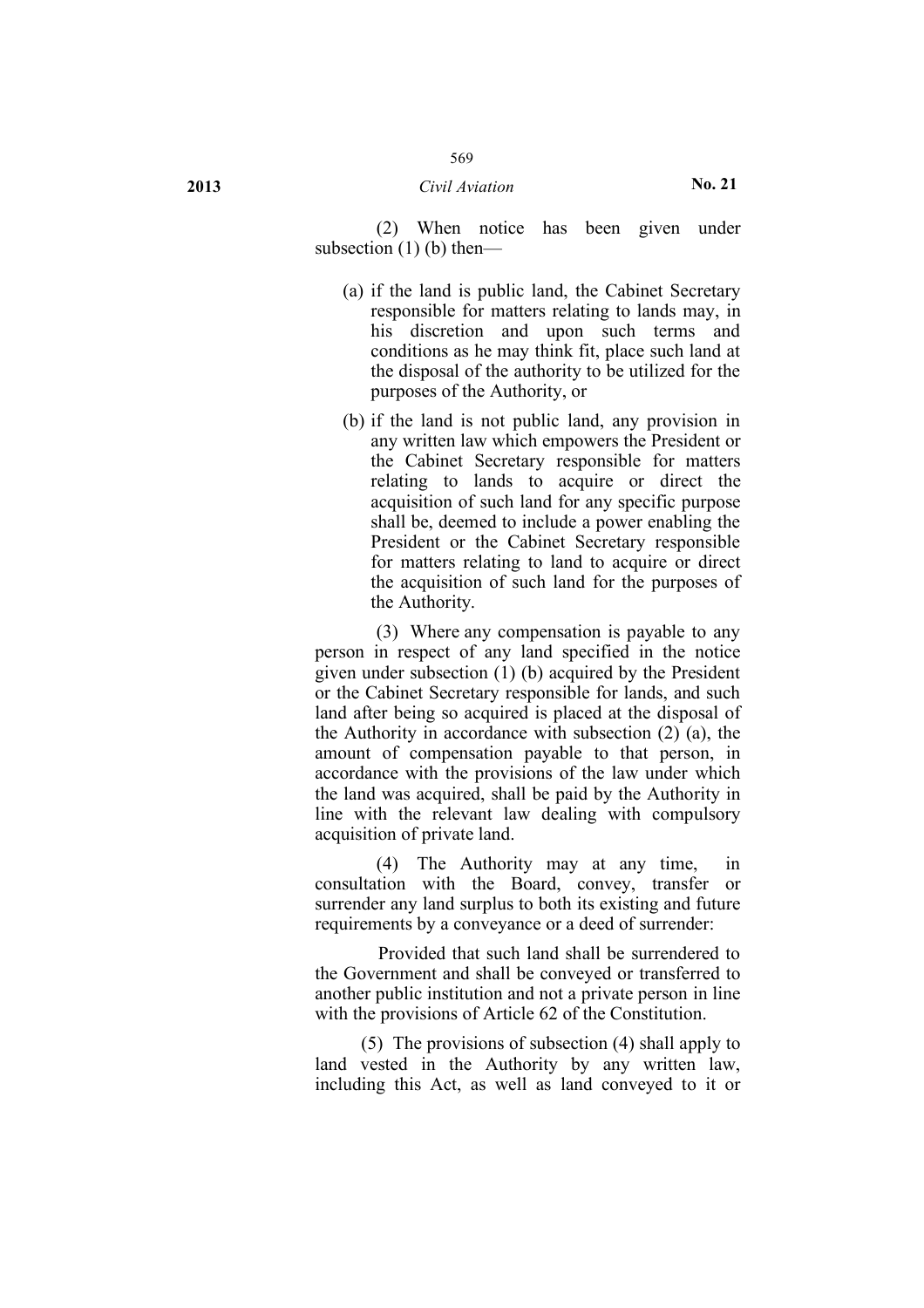otherwise placed at its disposal.

Limitation of actions. **41.** Where an action or other legal proceeding is commenced against the Authority for any act done pursuance, or execution or intended in execution of this Act or any public duty or authority, or in respect of any alleged neglect or default in the execution of this Act, or of any such duty of authority, the following provisions shall have effect—

- (a) the action or legal proceedings shall not be commenced against the Authority until at least one month after written notice containing the particulars of the claim, and of the intention to commence the action or legal proceedings, has been served upon the Director-General by the plaintiff or his agent;
- (b) the action or legal proceedings shall not lie or be instituted unless it is commenced within **three years** next after the act, neglect, omission or default complained of or in the case of a continuing injury or damage, within six months next after the cessation thereof.

Transfer of Government

Transfer of Government **42.** (1) Upon the commencement of this Act, all assets and liabilities existing assets used in the provision of services for which the Authority has been established shall be transferred to vest in the Authority.

> (2) Subject to subsection (3), the Cabinet Secretary may, by order published in the Gazette, transfer to the Authority any property or asset belonging to the Government which appears to him to be necessary or useful to the Authority for the performance of its functions under this Act, which property or asset shall vest in the Authority by virtue of the order and without further assignment.

> (3) An order under subsection (2) may contain such incidental, consequential or supplemental provisions as the Cabinet Secretary thinks necessary or expedient.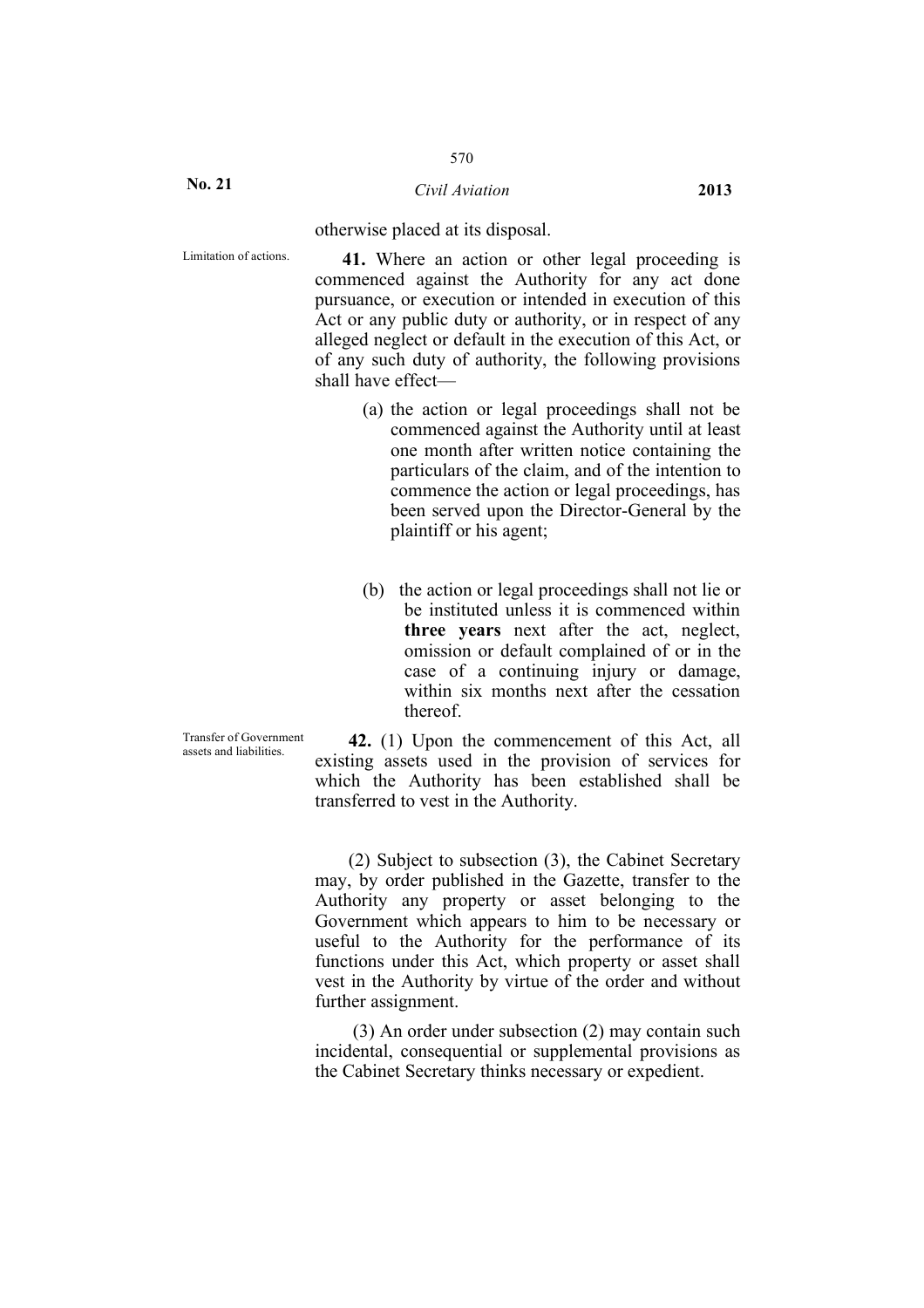## **2013** *Civil Aviation* **No. 21**

571

(4) All liabilities incurred in the provisions of services for which the Authority has been established, shall vest in the Authority without further assignment.

**43.** (1) Despite anything to the contrary in any law—

- (a) where any judgment or order has been obtained against the Authority, no execution or attachment or process in the nature thereof, shall be issued against the immovable property of the Authority or any of its vehicles, vessels, aircraft or its other operational equipment, machinery, fixtures or fittings, but the Director- General shall cause to be paid out of the revenue of the Authority such amount as may, by the judgment or order or decree, be awarded against the Authority to the person entitled thereto;
- (b) no immovable property of the Authority or any of its vessels, vehicles, aircraft or its equipment, machinery, fixture or fittings, shall be seized or taken by any person having by law, power to attach or distrain property without the previous written permission of the Director-General.

Service of notice on the **44.** Any notice, summons, warrant, process or any Director-General other document required or authorised under this Act or any other law to be served on the Authority or the Director-General may be served—

- (a) by delivering the notice or document to the Director-General or to any authorised employee,
- (b) by leaving it at the office of the Director-General; or
- (c) by sending it by registered post to the Director-General.

Recovery of debts. **45.** All debts owed to the Authority under this Act shall be recoverable summarily.

Restriction in the execution against property of the Authority.

Service of notice on the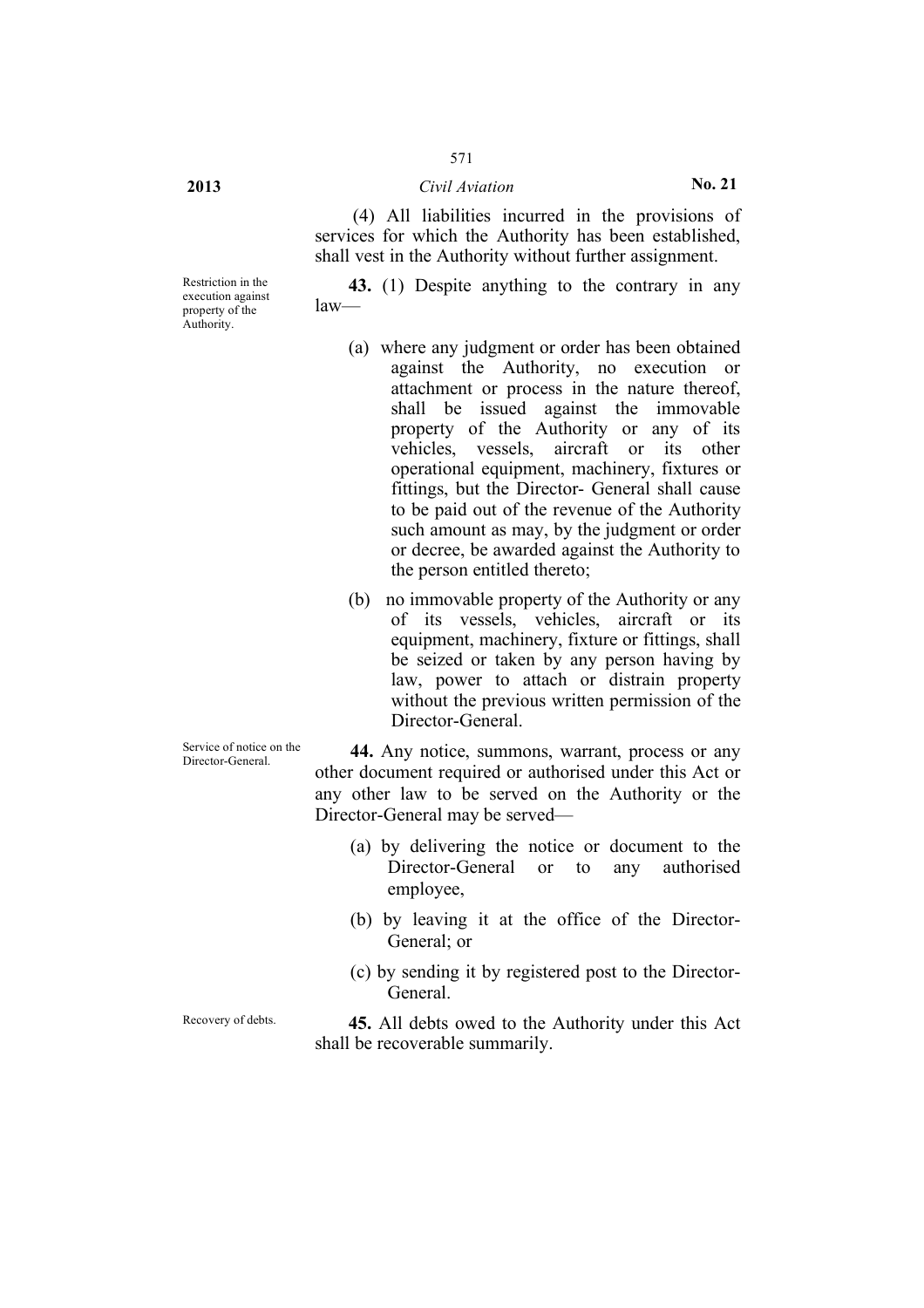### **PART III—SAFETY OF AIRCRAFT AND PERSONS ON BOARD**

**46.**(1) A person shall not willfully or negligently—

- (a) imperil the safety of an aircraft or any person on board, whether by interference with any member of the crew of the aircraft or by tampering with the aircraft or its equipment, or by disorderly conduct or by any other means;
- (b) cause or permit an aircraft to endanger any person or property;
	- (c) interfere or tamper with an air navigation facility.

(2) A person who contravenes the provisions of subsection (1) commits an offence and shall be liable upon conviction to a fine not exceeding two million shillings.

**47.** (1) A safety sensitive person shall not, when involved in aviation safety and security operations or operation of any aircraft whether in-flight or on the ground or being carried in any aircraft for the purpose of so acting be under the influence of alcohol or drugs.

(2) An employee of the Authority shall not report on duty or be on duty when under the influence of alcohol or drugs.

(3) Without prejudice to the provisions of the Narcotic Drugs and Psychotropic Substances (Control) Act, 2007 and the Employment Act, 2011 a person who contravenes the provisions of subsections (1) and (2) commits an offence and shall be liable upon conviction to a fine not exceeding five hundred thousand shillings or a suspension of his or her privileges, withdrawal or cancellation of licence or any other sanction on the certificate or licence as the Director-General may deem fit.

Requirement for drug and

Requirement for drug and **48.** (1) An operator shall have an effective drug and alcohol testing system. alcohol testing system approved by the Authority.

(2) An operator who contravenes the provisions of

Imperiling, permitting or interfering with the safety of aircraft and persons on board.

Being under the influence of alcohol or drugs in aircraft or while on duty.

No. 4 of 2007. No. 11 of 2011.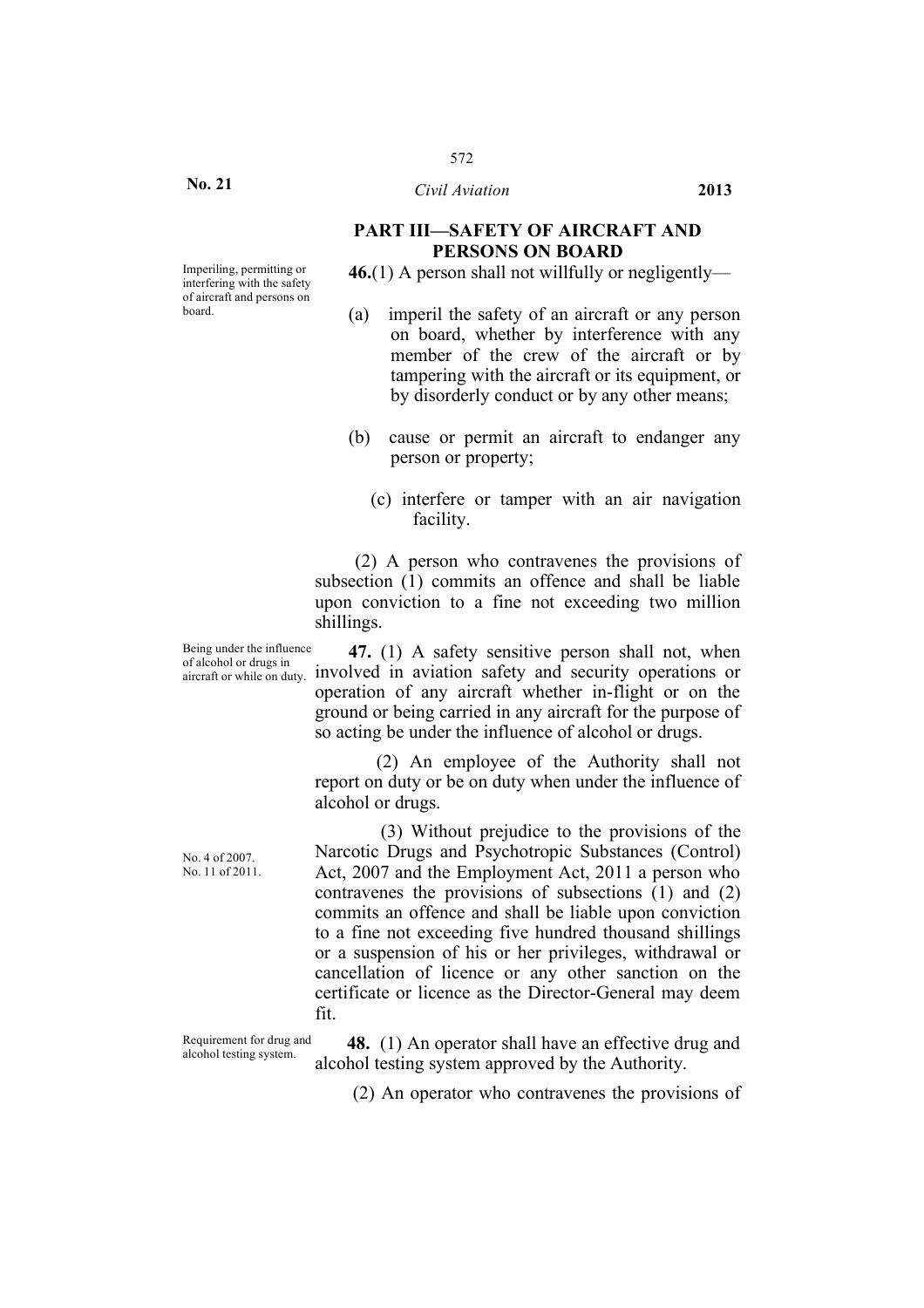subsection (1) commits an offence and shall be liable upon conviction to a penalty not exceeding two million shillings or may have suspension of his or her privileges, withdrawal or cancellation of licence or any other sanction on the certificate or licence as the Director-General may deem fit.

Exemption by the

**49.** (1) The Authority may upon an application by an operator, a license or a certificate holder or a holder of any authorisation, as the case may be, on aviation safety or security matters, grant exemptions on such terms and conditions as may be necessary, with respect to the application of any regulations made under this Act provided that any such exemptions granted shall not compromise aviation safety and security standards.

(2) Exemptions granted under subsection (1) shall be in writing and shall specify the time when the aviation service provider is expected by the Authority to fully comply with the requirements of this Act and regulations made thereunder and the period within which the exemption shall cease to be effective provided that the duration of any such exemption shall not exceed six months.

(3) Despite the provisions of this Act, and in particular those relating to exemptions, the Cabinet Secretary may, by Gazette notice, set aside, vary or revoke an exemption issued by the Authority.

Exemption by the Cabinet

Exemption by the Cabinet **50.** Despite the provisions of this Act, the Cabinet Secretary. Secretary may, upon the recommendation of the Authority, by way of a Gazette notice and on such terms and conditions as may be necessary, exempt any aircraft, person, aerodrome facility or service or enterprise from the application of any regulations made under this Act, if such exemption is in the public interest and is not likely to adversely affect aviation safety and security.

### **PART IV—POWERS AND RESPONSIBILITIES OF THE CABINET SECRETARY**

Powers of the Cabinet Powers of the Cabinet **51.** (1) The Cabinet Secretary shall have powers to Secretary determine the policy framework within which the Authority shall operate and for that purpose but with due regard to the need to uphold the Authority's autonomy the Cabinet Secretary may—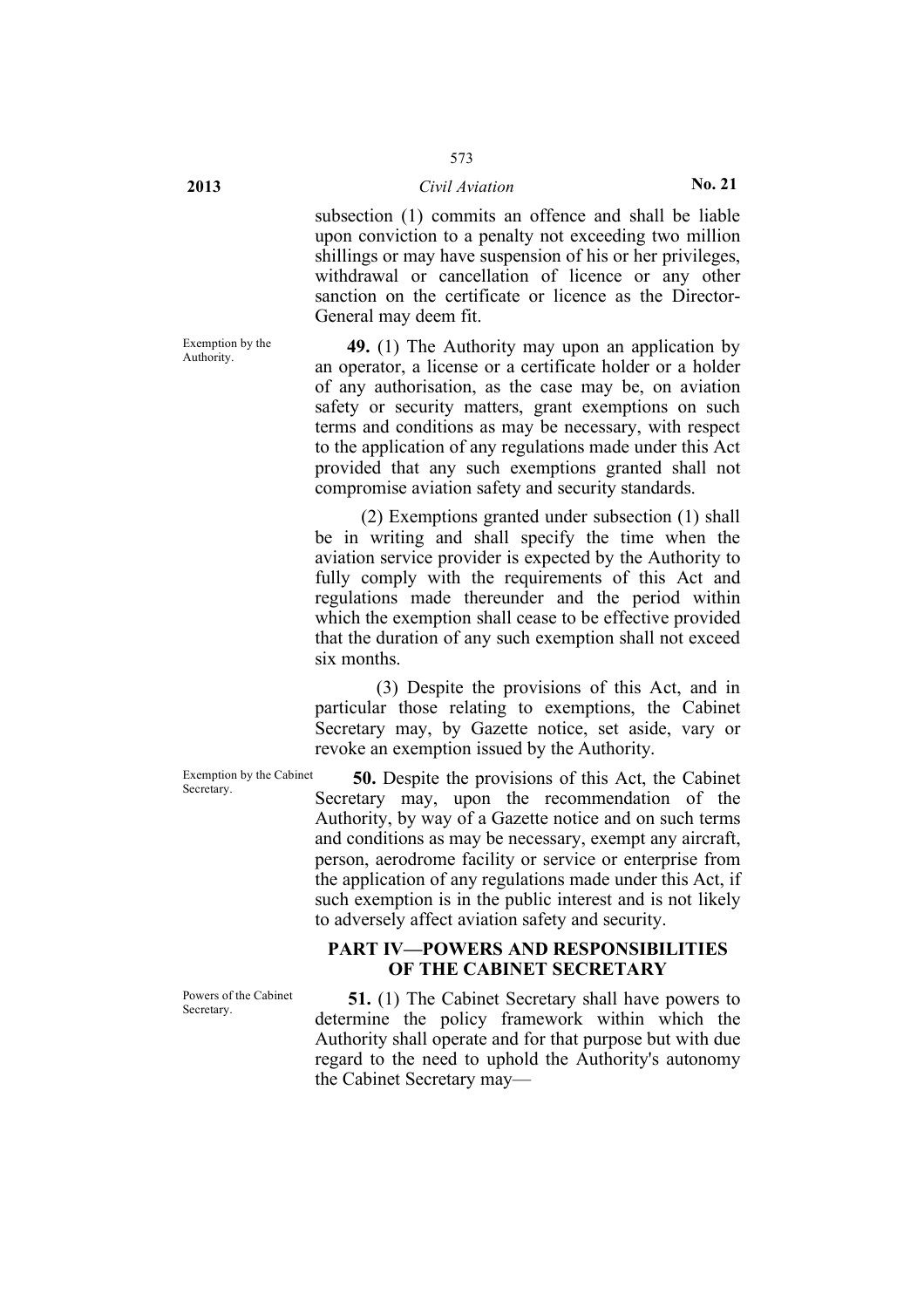- (a) give directions of a general nature to the Board regarding the operations of the Authority;
- (b) approve alterations in the tariffs, rates, fees and any other charges levied for the services and facilities provided by the Authority;
- (c) approve any individual capital work for the purposes of the Authority, whose estimated cost exceeds prescribed limit set by the Cabinet Secretary, from time to time;
- (d) from time to time, in writing, either generally or particularly, delegate to the Director-General any of the powers, exercisable by him under any written law, but not including this present power of delegation.

(2) The Director-General may exercise the delegated powers under subsection  $(1)(d)$  in the same manner and with the same effect as if they had been conferred on him or her directly by this section and not by delegation subject to any direction given or condition attached by the Cabinet Secretary;

(3) Every delegation under this section shall be revocable and no such delegation shall prevent the exercise of any power by the Cabinet Secretary.

(4) Any such delegation under this section shall, until revoked, continue in force according to its tenure, despite the fact that the Cabinet Secretary by whom it was made may have ceased to hold office.

International obligations. **52.** The Cabinet Secretary shall be responsible for—

- (a) civil aviation policies;
- (b) investigation of civil aircraft accidents and incidents for the purpose of prevention of further occurrence of similar accidents and incidents;
- (e) establishment of incident reporting systems to facilitate collection of information on actual and potential safety deficiencies;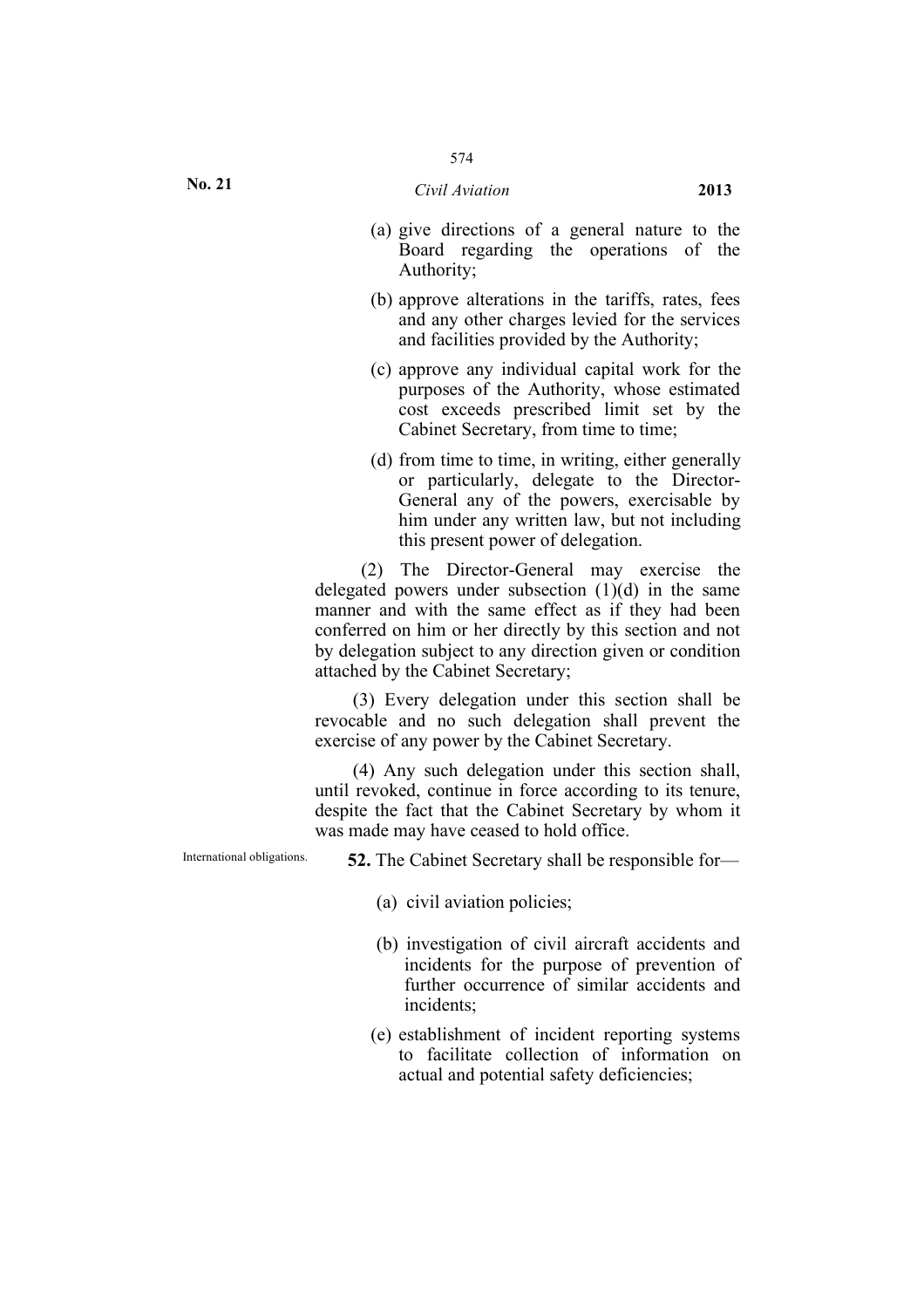- (f) establishment and review of air services agreement in an open and transparent manner;
	- (e) submission of variations to the Chicago Convention, any Annex to the Convention relating to international standards and recommended practices and any amendment thereto, or other international conventions and protocols, relating to civil aviation that Kenya is party to.

Appointment of Appointment of<br>investigators of accidents. **53.** (1) For the purposes of carrying out responsibilities under section 52(b) and (c), the Cabinet Secretary shall appoint, by way of Gazette notice, investigators of accidents from whom he or she shall appoint an investigator-in-charge of air accidents and his or her Deputy.

> (2) The objective of the investigation of an accident or incident shall be to determine the safety factors and where possible the probable cause and the prevention of accidents and incidents and not to apportion blame or liability.

> (3) Investigators appointed under subsection (1) shall have a professional pilot's background, or an aeronautical engineering qualification, or air traffic control qualification or, as appropriate, experience in specialized areas of aviation such as operations, aerodynamics and aircraft design.

> (4) The Cabinet Secretary may appoint in writing any persons with special skills or knowledge in specialized areas of aviation in an advisory capacity in any case where it appears to the Cabinet Secretary that such special skills or knowledge are required for proper completion of the investigation.

Accident Investigation 54. (1) Where the whole or any part of the investigation is carried out in Kenya, the investigator-incharge shall have—

- (a) free and unhindered access to the site of the accident or incident as well as to the aircraft, its contents or its wreckage;
- (b) powers to secure and preserve the scene of

Accident Investigation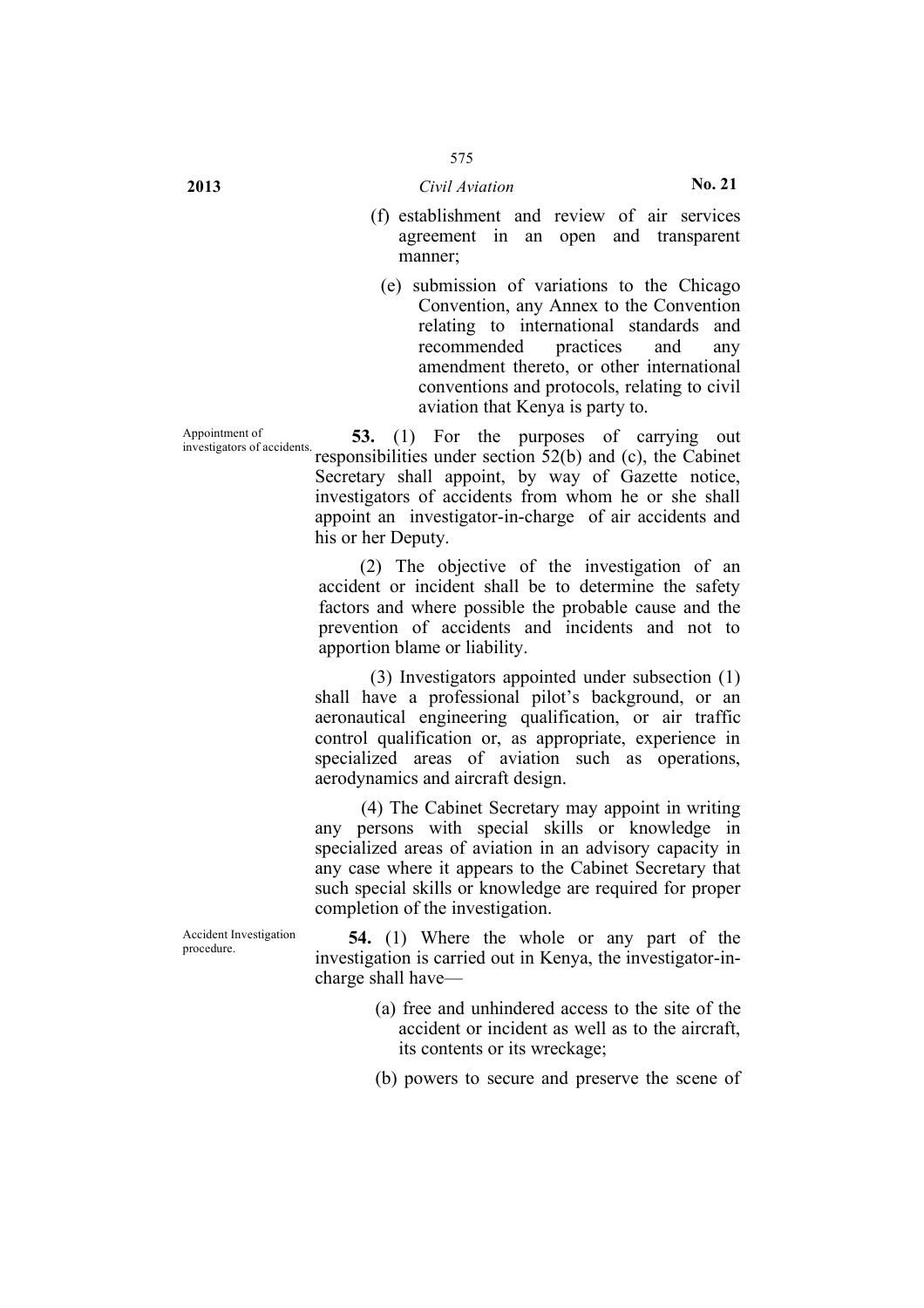(c) free access to any relevant information or records held by the owner, the operator, the operator's maintenance contractors and subcontractors, the hirer, the designer or the manufacturer of the aircraft and by the authorities for civil aviation or airport operation or Air Traffic Service.

(2) The Cabinet Secretary shall establish an incident reporting system to facilitate collection of information on actual and potential safety deficiencies.

(3) Upon completion of the accident investigation, the person in charge of investigation shall submit a final report of the findings to the Cabinet Secretary for publication in the Gazette.

(4) The person in charge of investigation may, at any stage of an investigation—

- (a) recommend to the appropriate authorities, including those in other Contracting States, any preventive action that he or she considers necessary to be taken promptly to enhance aviation safety; and
- (b) communicate to the relevant person or authorities in Kenya, the recommendations referred above or those received from another Contracting State.

(5) Any person or authority in Kenya to whom a recommendation has been communicated under subsection (4), shall take that recommendation into consideration and, where appropriate, act upon it or provide a full explanation as to why no measures shall be taken to implement the recommendation.

(6) Information gathered in the course of an accident investigation and through the incident reporting system shall not be put to inappropriate use.

(7) Where the investigator-in-charge has reasons to believe that a person is capable of supplying information, producing a document or giving evidence that may assist in the performance of an investigation,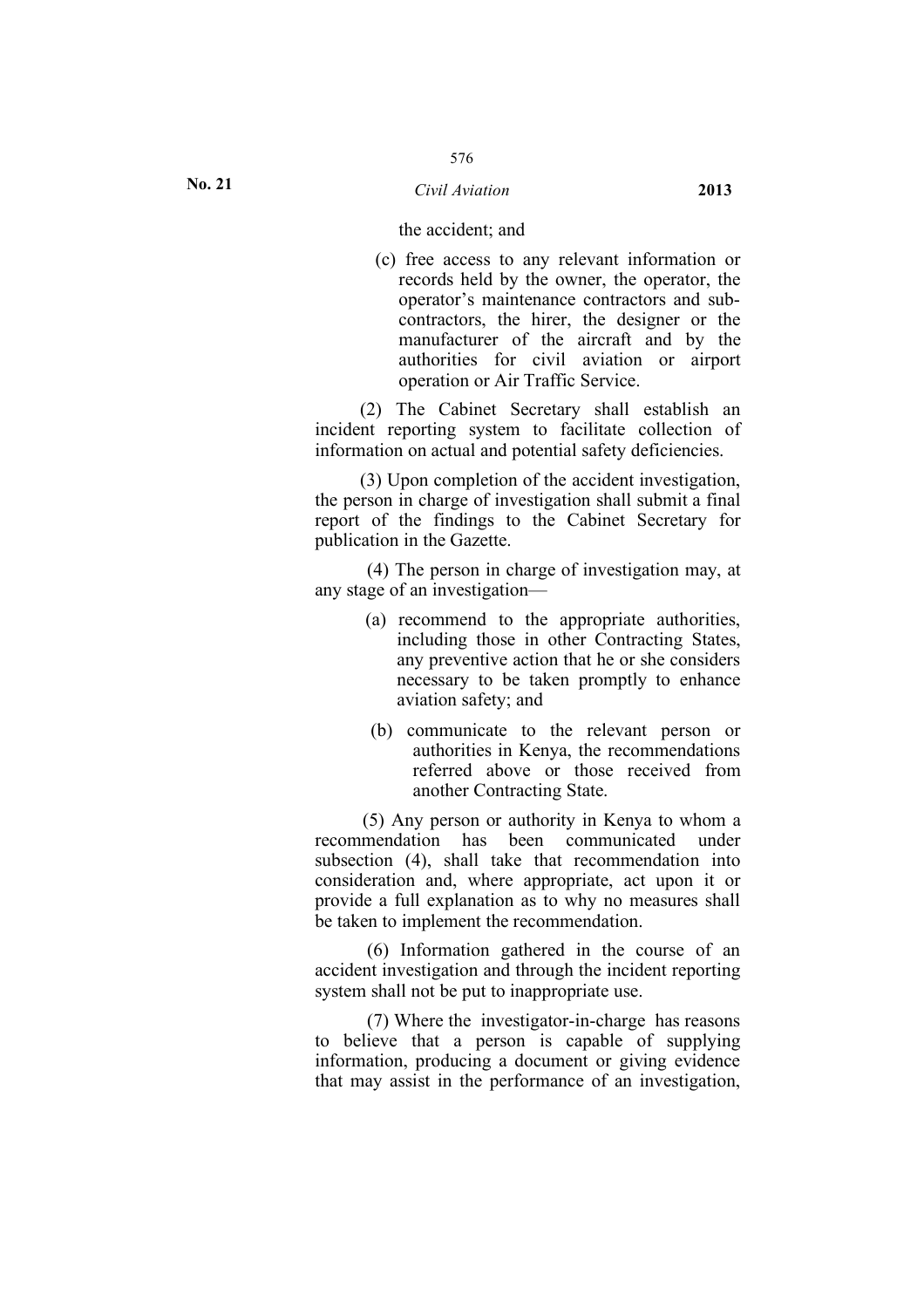the investigator-in-charge may by summons signed by himself or herself or the person in charge of investigation and served on that person, require the person—

> (a) to furnish the information in writing signed by the person served, and in the case of a body corporate, signed by a competent officer of the body corporate;

(b) to produce documents; and

(c) to give evidence.

(8) A summon made under subsection (7) shall specify the required time and manner of compliance.

(9) A person shall not be excused from complying with summons under this section on the grounds that compliance may incriminate the person or make the person liable to a penalty:

Provided that such information, documents or evidence shall not be admissible against that person other than proceedings under this Act.

(10) A person who, without lawful excuse, refuses or fails to comply with a summon under this section commits an offence and is liable on conviction to a fine of not less than fifty thousand shillings or to imprisonment for a term not less than six months or to both.

(11) Where the investigator-in-charge has reason to believe that a person is in possession or control of any information or document which may assist in the performance of an investigation and that person has refused or failed to supply such information or document, the investigator-in-charge may apply to the Tribunal for issuance of a warrant authorising a police officer to enter into any premises believed to contain or into which a document is kept or hidden and conduct search and make copies or take extracts of documents therein.

(12) Any person, who knowingly gives false or misleading information or evidence in purported compliance with a summons under this section, commits an offence and shall be liable on conviction to a fine not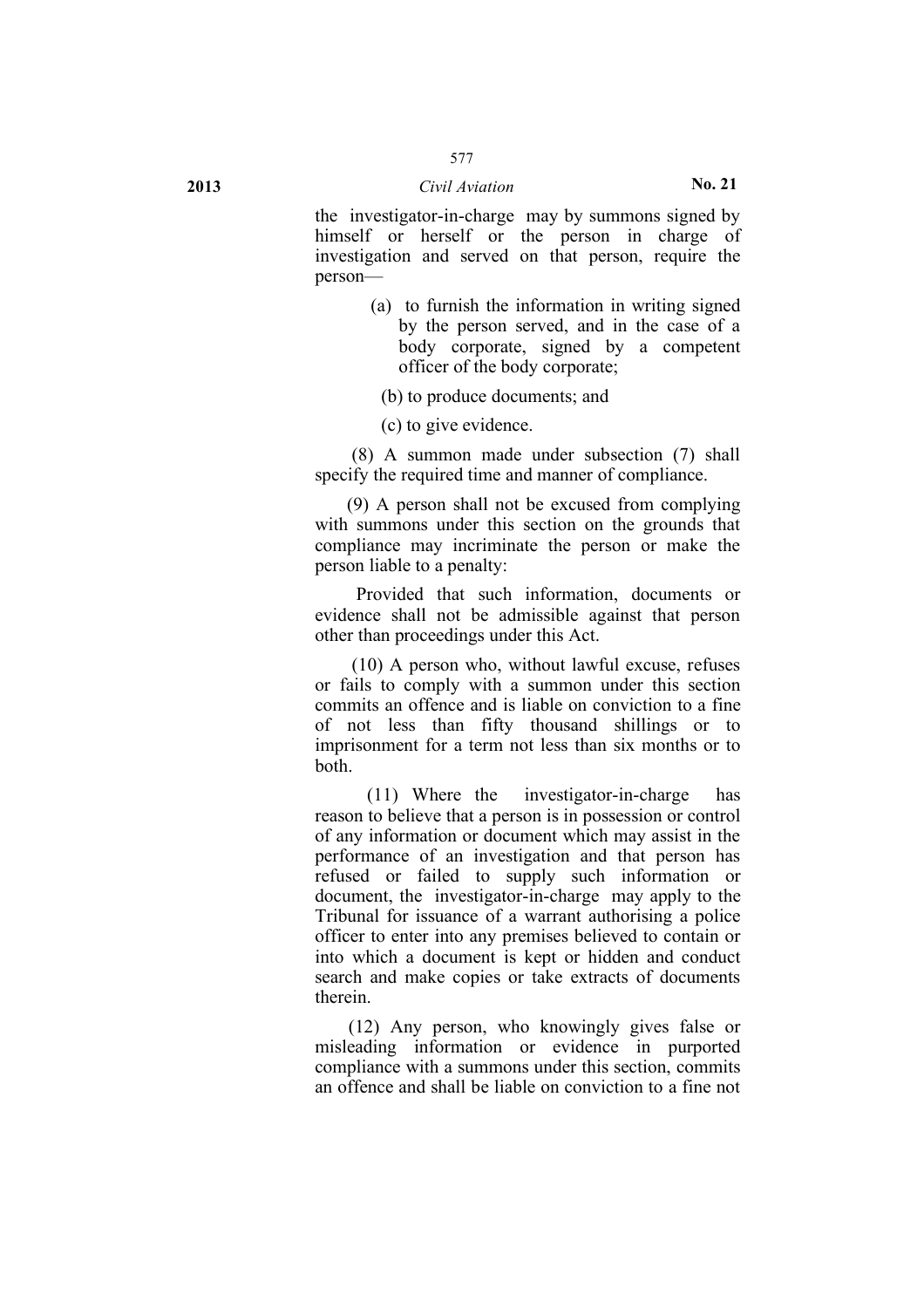**No. 21**

Inspection and

exceeding fifty thousand shillings or to imprisonment for a term not exceeding six months.

Inspection and **55.** (1) The Cabinet Secretary shall assess and audit assessment the performance standards of the functions of the Authority to ensure that they meet prescribed international standards at such time intervals as he or she may consider desirable.

> (2) The Cabinet Secretary may appoint audit inspectors to carry out the assessment and audit referred to in subsection (1).

> (3) The audit inspectors appointed under subsection (2) shall have unhindered access to all records, information, facilities and installations and to any explanation that may be required in the course of their duties.

> (4) The Cabinet Secretary may, on the advice of any audit inspector, take appropriate action to ensure that noted safety deficiencies are corrected and appropriate standards are maintained.

### **PART V—PROVISIONS RELATING TO PROHIBITIONS, OFFENCES, EXEMPTIONS, ETC.**

Restriction of building in

**56.** (1) Despite the provisions of any written law, or the terms of any deed, grant, lease or license concerning the use and occupation of land, the Cabinet Secretary may, where he considers it to be necessary in the interests of the safety of air navigation, by order published in the Gazette, prohibit the erection within a declared area of any building or structure above a height specified in the order.

(2) For the purposes of this section, "declared area" means any area adjacent to or in the vicinity of an aerodrome which the Cabinet Secretary may by notice in the Gazette declare to be a declared area.

(3) Any person who contravenes the provisions of an order made under subsection (1) commits an offence and shall be liable on conviction to a fine not exceeding two million shillings or to imprisonment for a term not exceeding three years, or to both.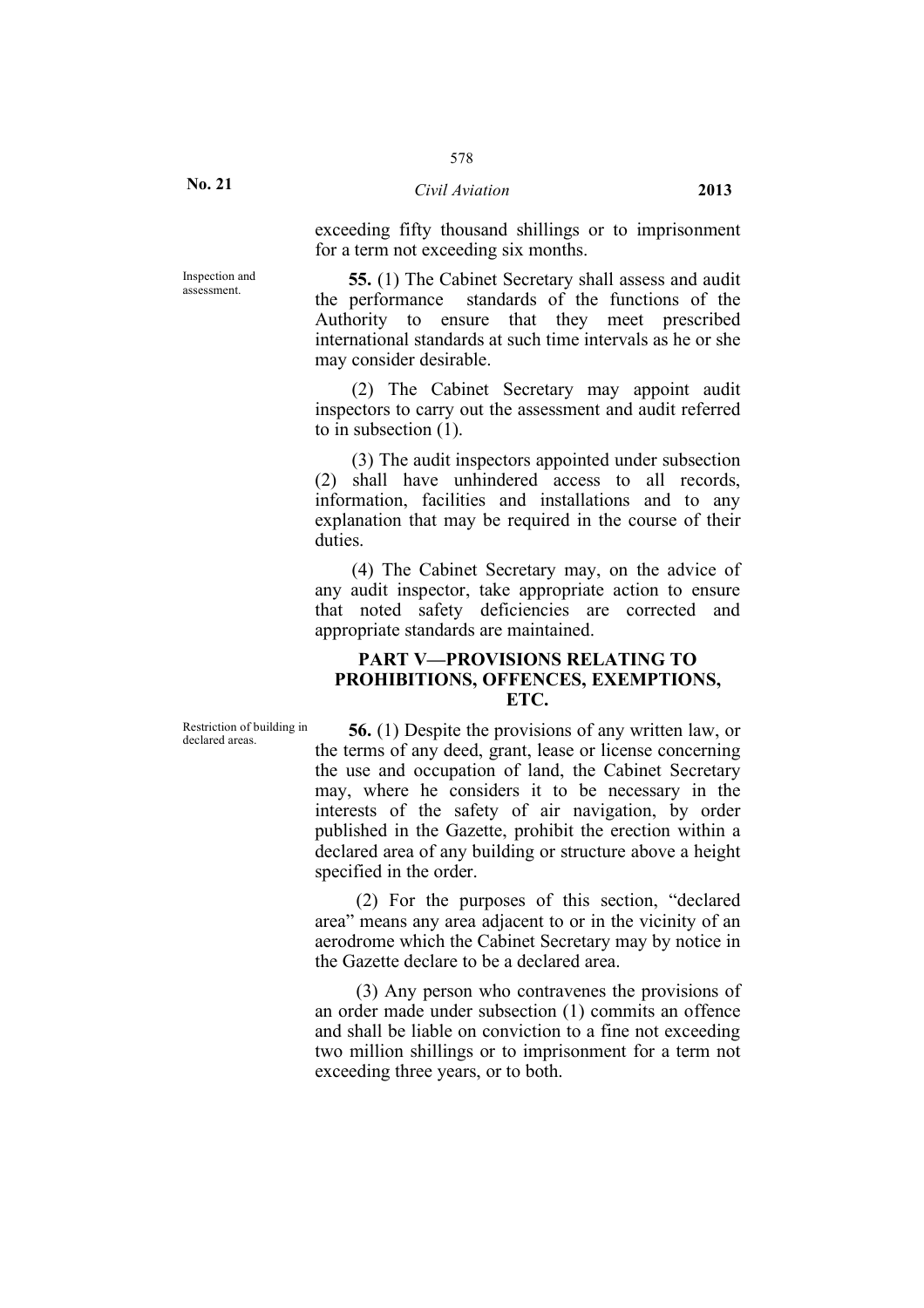Control of structures etc.,<br>on or near aerodromes.

57. (1) If the Director-General considers that provisions for civil aviation safety and security or efficiency of air navigation ought to be made—

- (a) whether by lighting or otherwise for giving aircraft warning of the presence of any building, structure, tree or natural growth or formation on or in the vicinity of an aerodrome; or
- (b) by the removal or reduction in height of any such obstruction or surface,

he or she may by order, and subject to any conditions specified in the order, require or authorise either the owner or occupier of the land on which the obstruction is situated or any person acting on behalf of the Director-General to enter upon the land and carry out such work as is necessary to enable the warning to be given or the obstruction to be reduced in height.

(2) The Director-General shall before making an order under subsection (1), cause to be published, in such manner as he or she thinks best for informing persons concerned, notice of the proposal to make the order, and of the place where copies of the draft order may be obtained free of charge.

(3) The Director-General shall take into consideration any representations with respect to the proposed order under subsection (1) which may, within such period not being less than two months after the publication of the notice as may be specified therein, be made to him or her by any person appearing to him or her to have an interest in any land which would be affected by the order, and at the end of that period the order may, subject to the provisions of this section, be made with such modifications, if any, of the original draft as the Director- General thinks proper.

(4) Every order made under subsection (1) shall provide that—

> (a) no work shall be executed on any land under the order until a period of at least fourteen days has elapsed from the date of publication thereof; and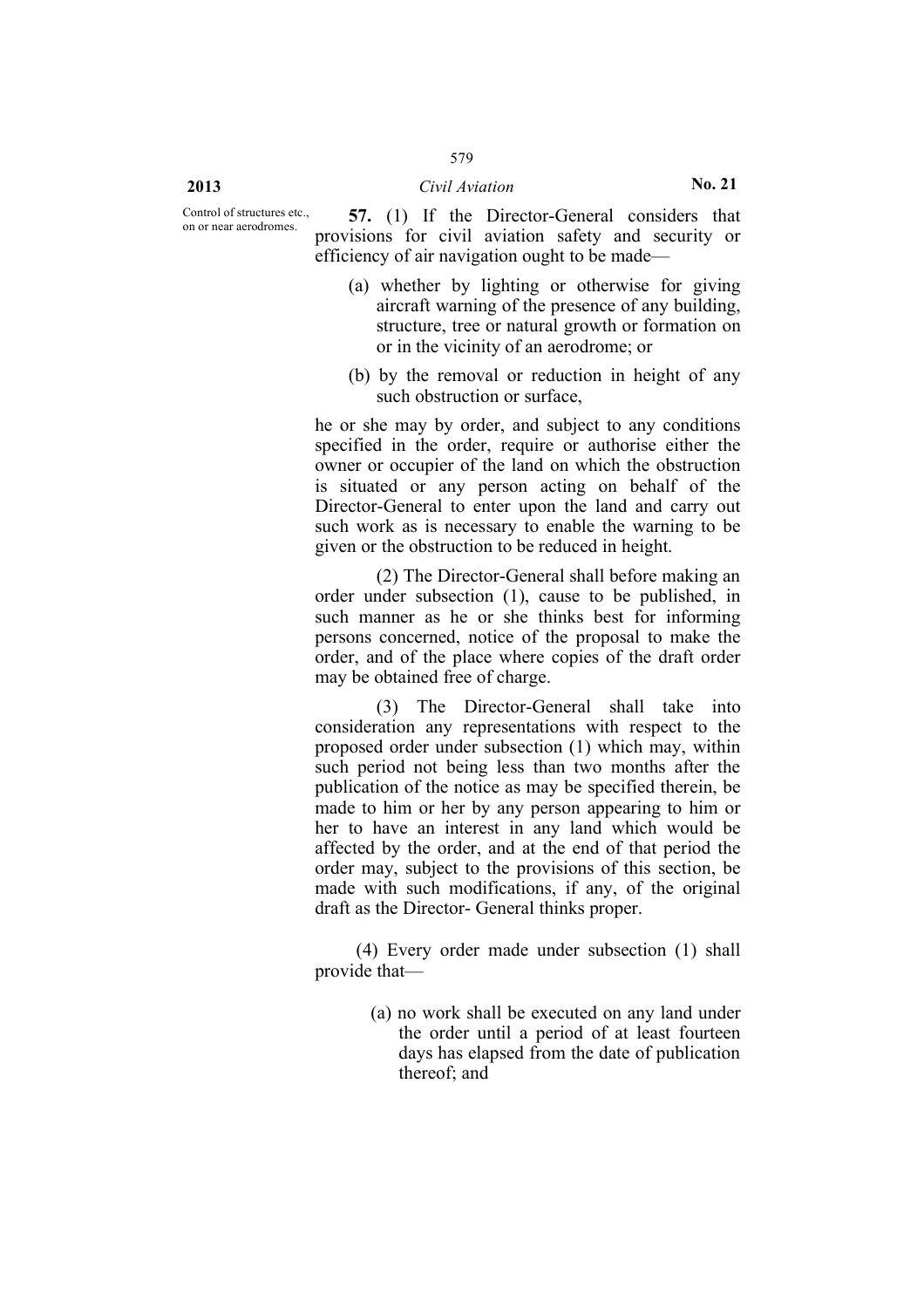- (b) such compensation shall be paid to any person who had legally acquired the particular land or having an interest in land affected by the order for any loss or damage which that person may suffer in consequence of the order as may be agreed between that person and the Director-General, or; in default of agreement, as may be determined by an arbitrator having regard to the public interest.
- (5) Any person who —
- (a) willfully interferes with any works or things which to the knowledge of that person are executed or placed in, on or over land under an order under subsection (1); or
- (b) willfully obstructs a person in the exercise of any powers conferred by such an order or;
- (c) willfully disobeys or fails to comply with any order made under subsection (1),

commits an offence and shall be liable upon conviction to a fine not exceeding two million shillings or to imprisonment for a term not exceeding three years, or to both.

(6) Any person aggrieved by any action, order or condition set out by the Authority under the provisions of subsection (1), may lodge an appeal to the Tribunal, and the Tribunal shall have exclusive original jurisdiction for disputes arising under this Part.

Trespass. **58.** (1) Any person who trespasses on any land forming part of a Government aerodrome or an aerodrome licensed under regulations made under this Act commits an offence and shall be liable on conviction to a fine not exceeding five hundred thousand shillings or imprisonment for a term not exceeding one year or to both:

> Provided that a person shall not be liable to conviction under this section unless it is proved that, at the material time, notices warning trespassers of their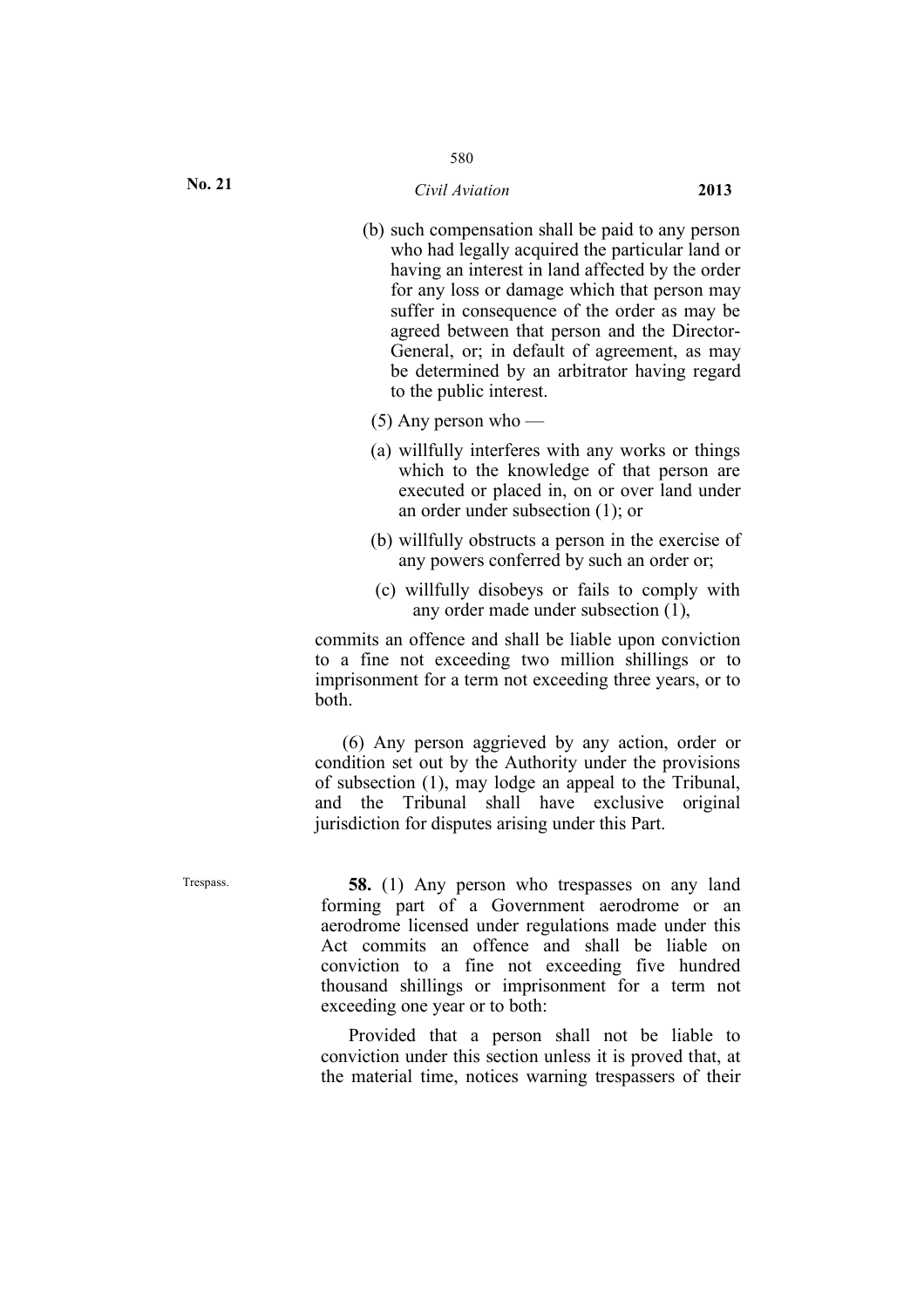# **2013** *Civil Aviation* **No. 21**

liability under this section were posted so as to be readily seen and read by members of the public.

(2) Any person being the owner of or for time being having charge of, a domestic animal which trespasses in or upon a Government aerodrome or licensed aerodrome commits an offence and shall be liable on conviction ,

- (a) in the case of a first offence, to a fine not exceeding fifty thousand shillings, and
- (b) in the case of a second or subsequent offence, to a fine not exceeding one hundred thousand shillings.

(3) The application of subsection (1) and (2) is without prejudice to the provisions of the Trespass Act provided that it shall be a good defence for an offender under this provision to prove to the satisfaction of the court that he has previously been charged for the same offence under subsection (1).

Nuisance and liability for<br>damage.

**59.** (1) An action shall not lie in respect of trespass or in respect of nuisance, by reason only of the flight, or the ordinary incidents of the flight, of an aircraft over any property at a height above the ground, which, having regard to wind, weather and all the circumstances of the case is reasonable, so long as the provisions of any written law or convention are complied with.

(2) Where material loss or damage is caused to any person or property on land or water by, or by a person in, or by an article or person falling from, an aircraft while in flight, taking off or landing, then, unless the loss or damage was caused or contributed to by the negligence of the person by whom it was suffered, damages in respect of the loss or damage shall be recoverable without proof of negligence or intention or other cause of action, as if the loss or damage had been caused by the wilful act, neglect or default of the owner of the aircraft:

Provided that where such material loss or damage is caused in circumstances in which—

> (a) damages are recoverable in respect of such loss or damage by virtue only of the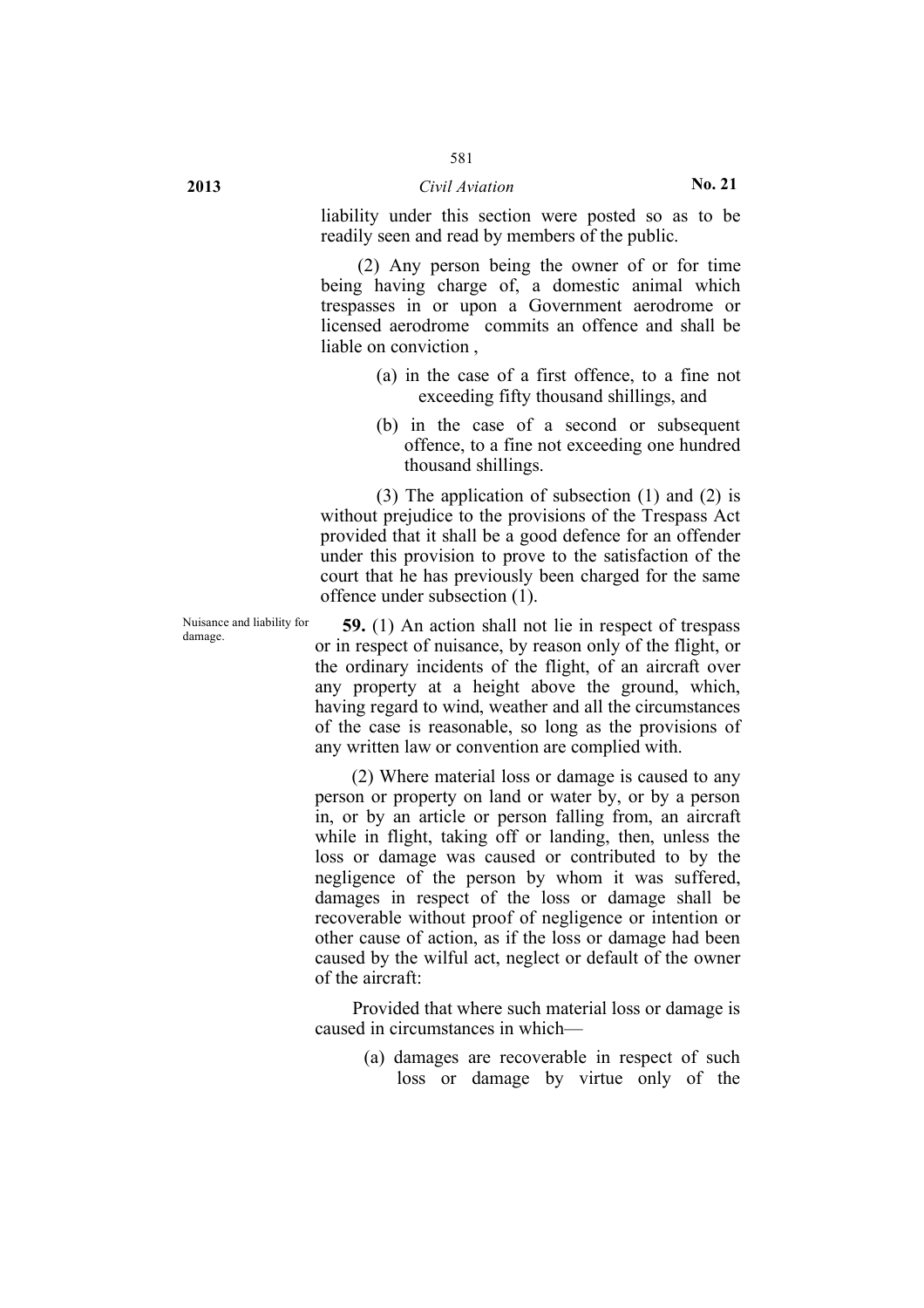foregoing provisions of this subsection; and

(b) a legal liability is created in some person other than the owner to pay damages in respect of such loss or damage,

the owner shall be entitled to be indemnified by that other person against any claim in respect of such loss or damage.

(3) Despite section 2, where an aircraft has been *bona fide* demised, let or hired out for any period exceeding fourteen days to any person by the owner thereof, and during such period no pilot, commander, navigator or operative member of the crew of the aircraft is in the employment of the owner, this section shall have effect as if for reference therein to the owner there were substituted a reference to the person to whom the aircraft has been so demised, let or hired out.

Nuisance caused by

Nuisance caused by **60.** (1) Regulations made under section 82 may aircraft and aerodromes provide for regulation of the conditions under which noise and vibration may be caused by aircraft and may provide that subsection (2) of this section shall apply to any aerodrome concerning which provision as to noise and vibration is so made.

> (2) An action shall not lie in respect of nuisance by reason only of the noise and vibration caused by aircraft on an aerodrome to which this subsection applies by virtue of regulations made under section 82 so long as the provisions of any such regulations are complied with

Dangerous flying. **61.** (1) Where an aircraft is flown in such a manner as to cause unnecessary danger to any person or property on land or water, the pilot or the person in charge of the aircraft and the owner thereof, unless he or she proves that the aircraft was so flown without his or her knowledge or consent commits an offence and shall be liable upon conviction to a fine not exceeding two hundred thousand shillings or a suspension of his or her privileges, withdrawal or cancellation of licence or any other sanction on the certificate or licence as the Director-General may deem fit.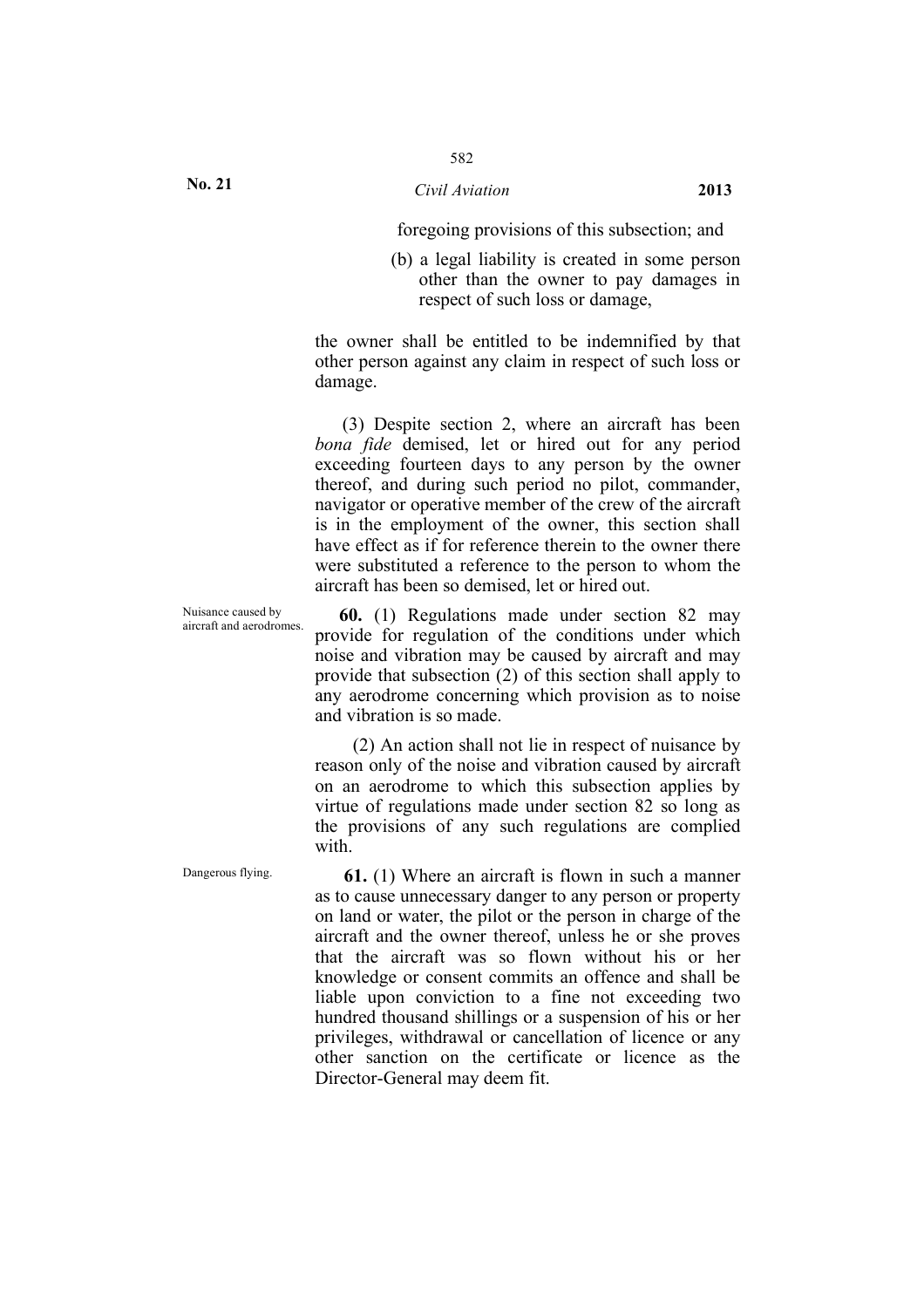(2) The provisions of this section shall be in addition to and not in derogation of the powers conferred upon the Cabinet Secretary under this Act or regulations made thereunder.

Exemption from seizure of certain aircraft on patent claims.

**62.** (1) Any lawful entry into Kenya or any lawful transit across Kenya, with or without landing, of an aircraft to which this section applies shall not entail seizure or detention of the aircraft or any proceedings being brought against the owner or operator thereof or any other interference therewith by or on behalf of any person in Kenya on the ground that the construction, mechanism, parts, accessories or operation of the aircraft is or are an infringement of any patent, design or model.

(2) The importation into and storage in Kenya of spare parts and spare equipment for aircraft to which this section applies and the use and installation thereof in the repair of such an aircraft shall not entail any seizure or detention of the aircraft or of the spare parts or spare equipment or any proceedings being brought against the owner or operator of the aircraft or the owner of the spare parts or spare equipment or any other interference with the aircraft by or on behalf of any person in Kenya on the ground that the spare parts or spare equipment or their installation are or is an infringement of any patent, design or model:

Provided that this subsection shall not apply in relation to any spare parts or spare equipment, which are sold or distributed in Kenya or are, exported for sale or distribution.

(3) This section shall apply—

- (a) to an aircraft registered in any country or territory in respect of which there is in force a notice made by the Cabinet Secretary and published in the Gazette, with a view to the fulfilment of the provisions of Article 27 of the Chicago Convention, that the benefits of those provisions apply to that country or territory; and
- (b) to such other aircraft as the Cabinet Secretary may prescribe.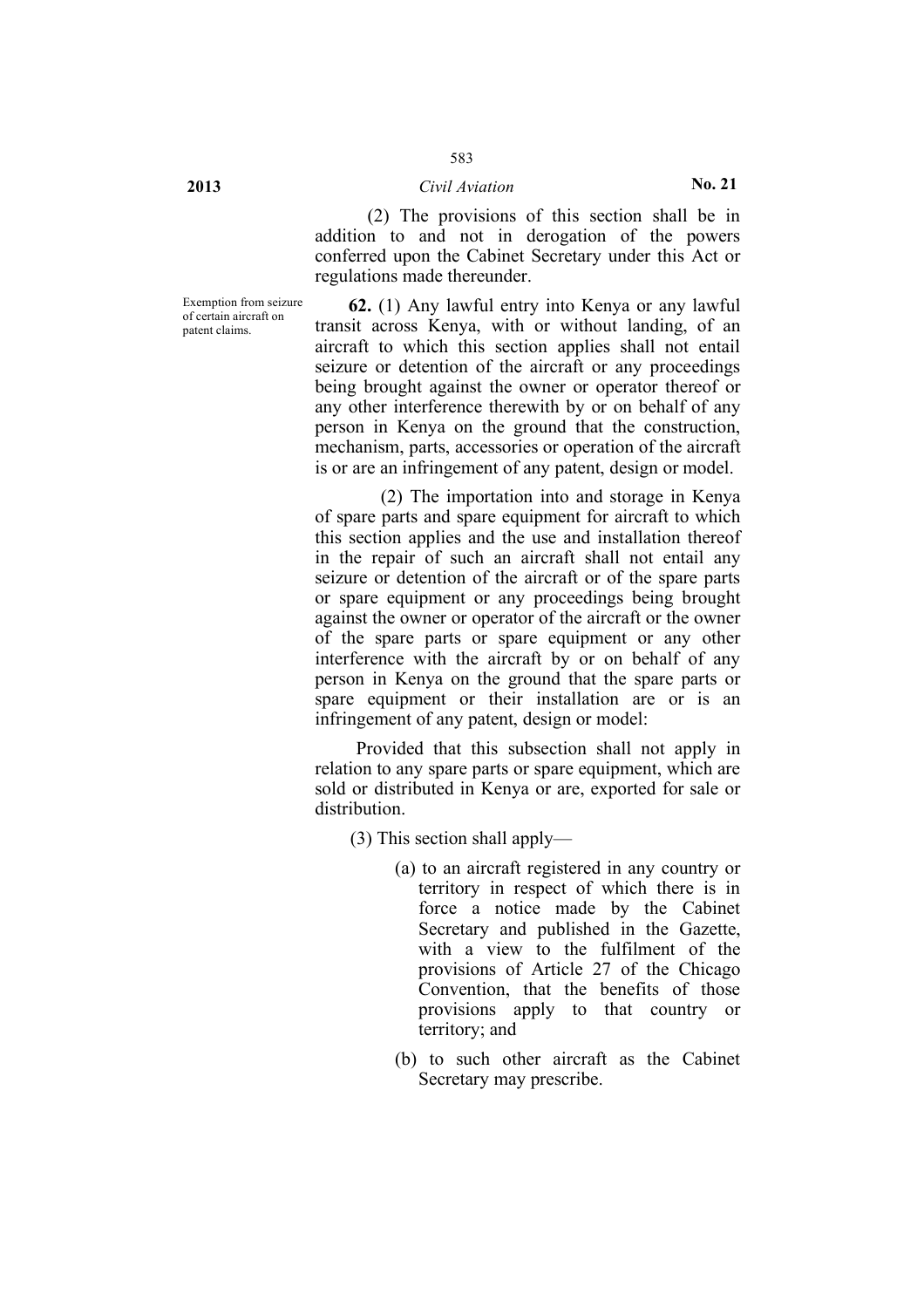# 584

#### *Civil Aviation* **2013**

Detention of aircraft. **63.** Regulations made under this Act may provide for the detention of an aircraft to secure compliance with this Act or any regulations made thereunder and may make such further provisions as appear to the Cabinet Secretary to be necessary or expedient for securing such detention.

Jurisdiction. **64.** Any offence under this Act or regulations made under this Act and any offence committed on a Kenya aircraft shall, for the purpose of conferring jurisdiction, be deemed to have been committed in any place within Kenya where the offender may for the time being be:

> Provided that if such offence is committed in or over Kenya, the offence may be tried by any court having jurisdiction in Kenya.

Liability of directors and officers of body corporate.

Establishment of

**65.** Where an offence under this Act or regulations made thereunder is committed by a body corporate or any other association of individuals, every person who at the time of the commission of the offence was a director, partner or any other similar officer of the body corporate, or acting or purporting to act in management of its affairs, commits an offence unless that person proves that—

- (a) the act or omission constituting the offence took place without his or her knowledge, consent or connivance; or
- (b) he or she exercised all such diligence to prevent the commission of the offence as he ought to have exercised having regard to the nature of his or her functions in that capacity and to all the circumstances.

# **PART VI—THE NATIONAL CIVIL AVIATION ADMINISTRATIVE REVIEW TRIBUNAL**

Establishment of **66.** (1) There is established a tribunal to be known as the National Civil Aviation Administrative Review Tribunal which shall consist of —

> (a) a Chairperson nominated through a competitive process by the Judicial Service Commission, who shall be a person qualified for appointment as a Judge of the High Court of Kenya;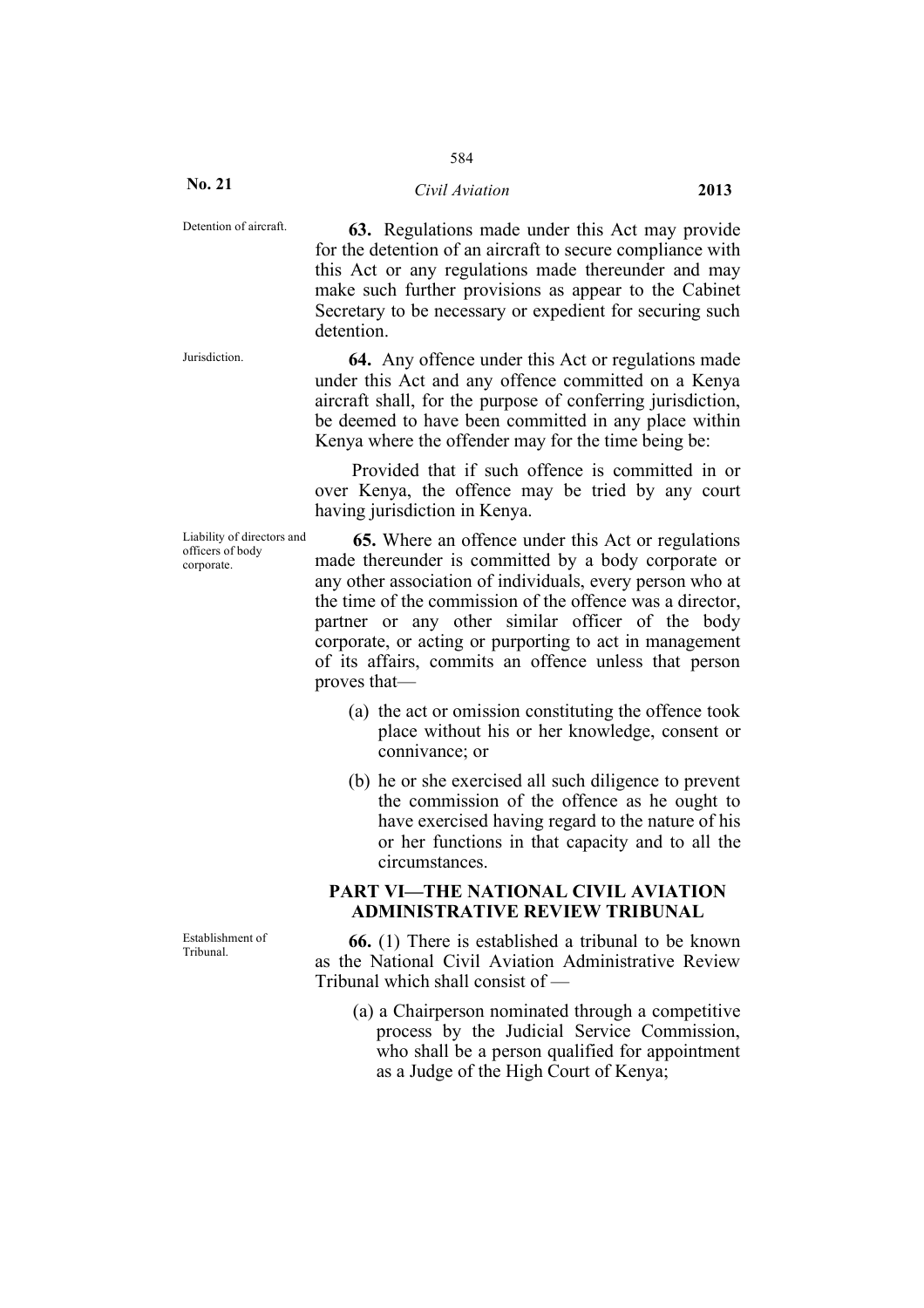- (b) an advocate of the High Court of Kenya nominated by the Law Society of Kenya through a competitive process with knowledge, experience and professional qualifications in aviation law;
- (c) two persons to be recruited through a competitive recruitment process from the aviation industry who shall have knowledge and experience in aviation matters; and
- (d) one other person recruited competitively and who shall be a holder of such other qualifications and experience of proven ability in such other fields as the Cabinet Secretary may deem necessary.

(2) All appointments to the Tribunal shall be done by the Cabinet Secretary by name and through a Gazette notice.

(3) The members of the Tribunal shall be appointed at different times so that the respective expiry dates of their terms of office shall fall at different times.

(4) In appointing members of the Tribunal, regard shall be taken to ensure that no more than twothirds of the members of the Tribunal shall be of the same gender and that the chairperson and the vicechairperson shall not be of the same gender.

Tenure and vacation of

Tenure and vacation of  $\qquad \qquad 67. \quad (1)$  A member of the Tribunal shall hold office for a term of three years but shall be eligible for reappointment for one further term of three years.

> (2) The office of a member of the Tribunal shall become vacant—

- (a) at the expiration of three years from the date of his or her appointment;
- (b) if he or she accepts any office the holding of which, if he or her were not a member of the Tribunal, would give rise to the existence of a conflict of interest with his or her membership to the Tribunal;
- (c) if he or she is removed from membership of the Tribunal by the Cabinet Secretary upon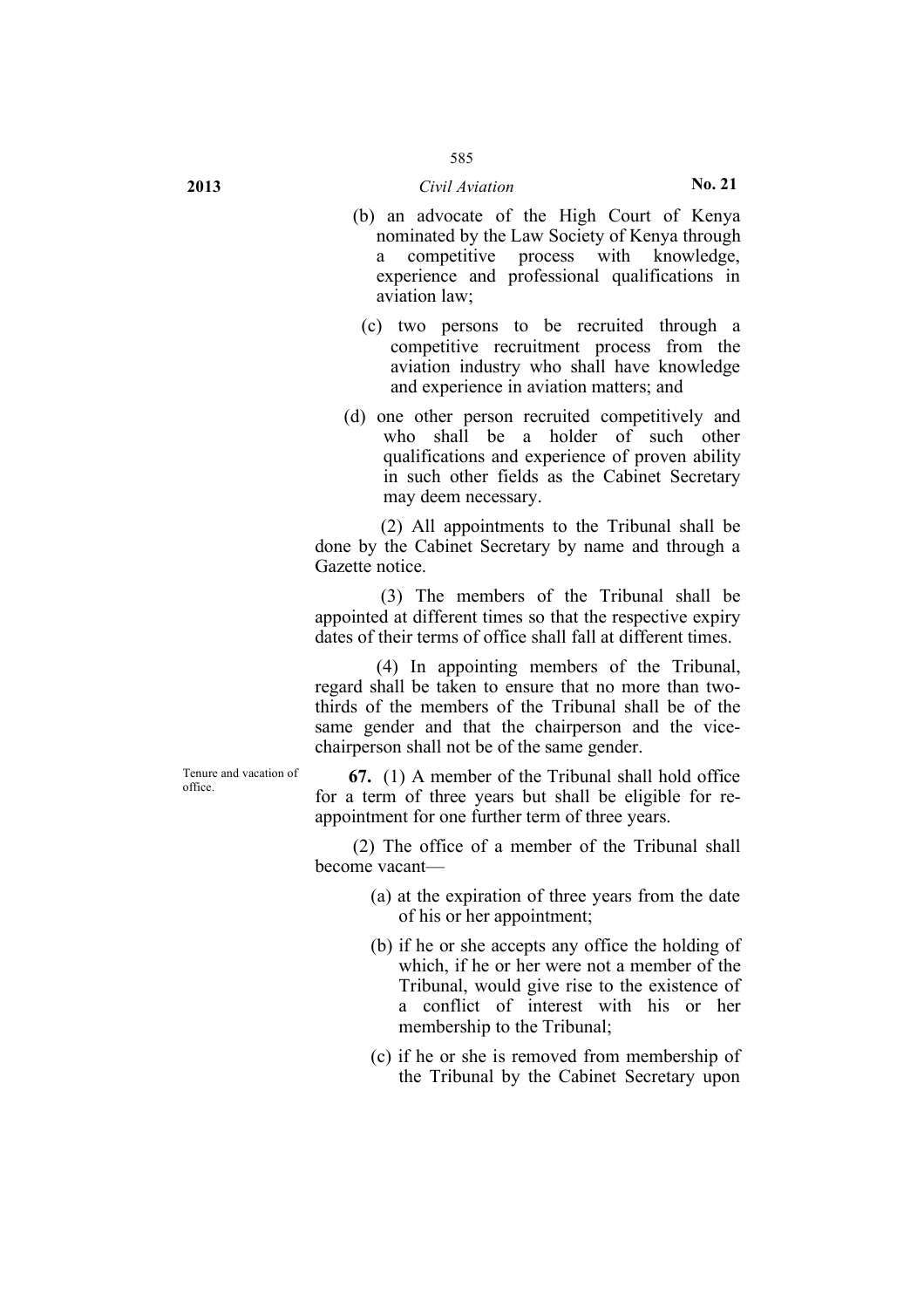findings of an inquiry determining his or her failure to discharge the functions of his or her office (whether arising from infirmity of body or mind or from any other **lawful** cause) or for misbehavior;

- (d) if he or she resigns the office of member of the Tribunal; or
- (e) upon death.

(3) Members of the Tribunal shall be paid allowances approved by the Cabinet Secretary, in consultation with the Cabinet Secretary for the time being responsible for matters relating to finance.

Secretary to Tribunal. **68.** (1) The Tribunal shall have a Secretary who shall be a public officer appointed by the Cabinet Secretary through an open and competitive process.

> (2) The Secretary shall hold office on the terms and conditions specified in the letter of appointment.

> (3) The Secretary shall be responsible for the day to day affairs of the Tribunal and shall be answerable to the Tribunal in performance of his or her functions.

> (4) The Secretary shall perform any other functions determined by the Tribunal.

Jurisdiction of Tribunal. **69.** The Tribunal shall have the jurisdiction to hear and determine complaints or appeals arising from—

- (a) any refusal to grant a licence, a certificate or any other authorisation by the Authority or transfer of a licence under this Act or regulations made thereunder;
- (b) the imposition of any condition, limitation or restriction on a licence under this Act or regulations made thereunder;
- (c) any revocation, suspension or variation of a licence under this Act or regulations made thereunder;
- (d) any amount of money which is required to be paid as a fee under this Act or regulations made thereunder;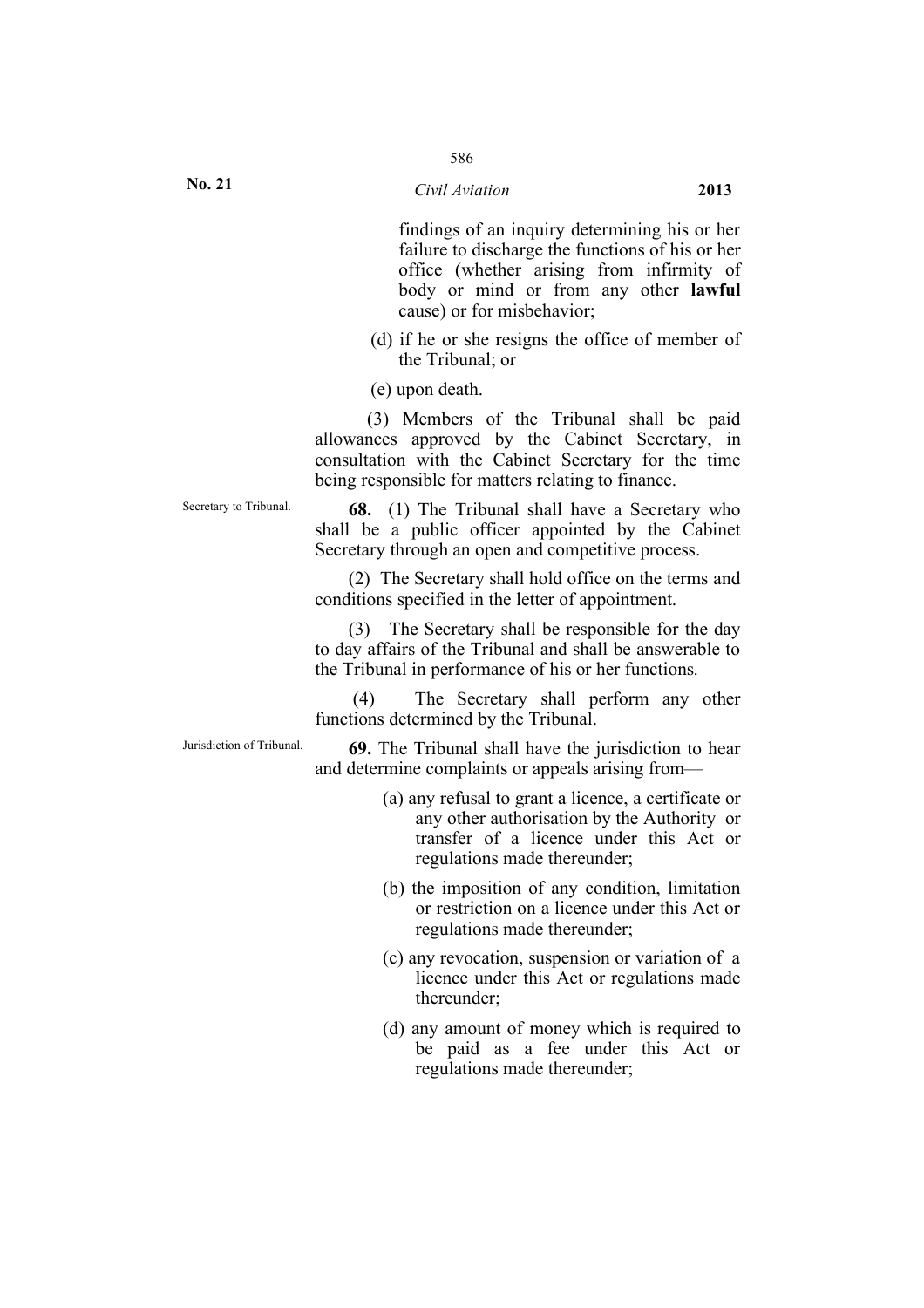- 
- (e) the imposition of any order or direction by the Authority under this Act or regulations made thereunder;
- (f) consumer protection compliance and enforcement activities related to areas such as right violations, unfair and deceptive practices and unfair competition by air carriers and travel agents, deceptive airline advertising including fare, on-time performance, schedule, code sharing, and violations of rules concerning denied boarding compensation, ticket refunds, baggage liability requirements, flight delays and charter flights or
- (g) any exercise of powers to make decisions, but not powers in respect of staff employment, granted to the Director-General or the Authority under this Act or regulations made thereunder.

Proceedings of Tribunal. **70.** (1) The Tribunal shall, upon an appeal made to it in writing, within thirty days after the occurrence of the event against which a party is dissatisfied, inquire into the matter and make an award, give directions, make orders or make decisions thereon, and every award, direction, order or decision made shall be notified by the Tribunal to the parties concerned, the Authority or any relevant committee thereof, as the case may be.

> (2) The Tribunal shall sit at such times and in such places as it may appoint by Gazette Notice.

> (3) The proceedings of the Tribunal shall be open to the public save where the Tribunal, for good cause, otherwise directs.

> (4) Except as expressly provided in this Act or any regulations made thereunder, the Tribunal shall regulate its proceedings as it deems fit.

> (5) A person who is party to the proceedings before the Tribunal may appear in person or be represented by an advocate of the High Court.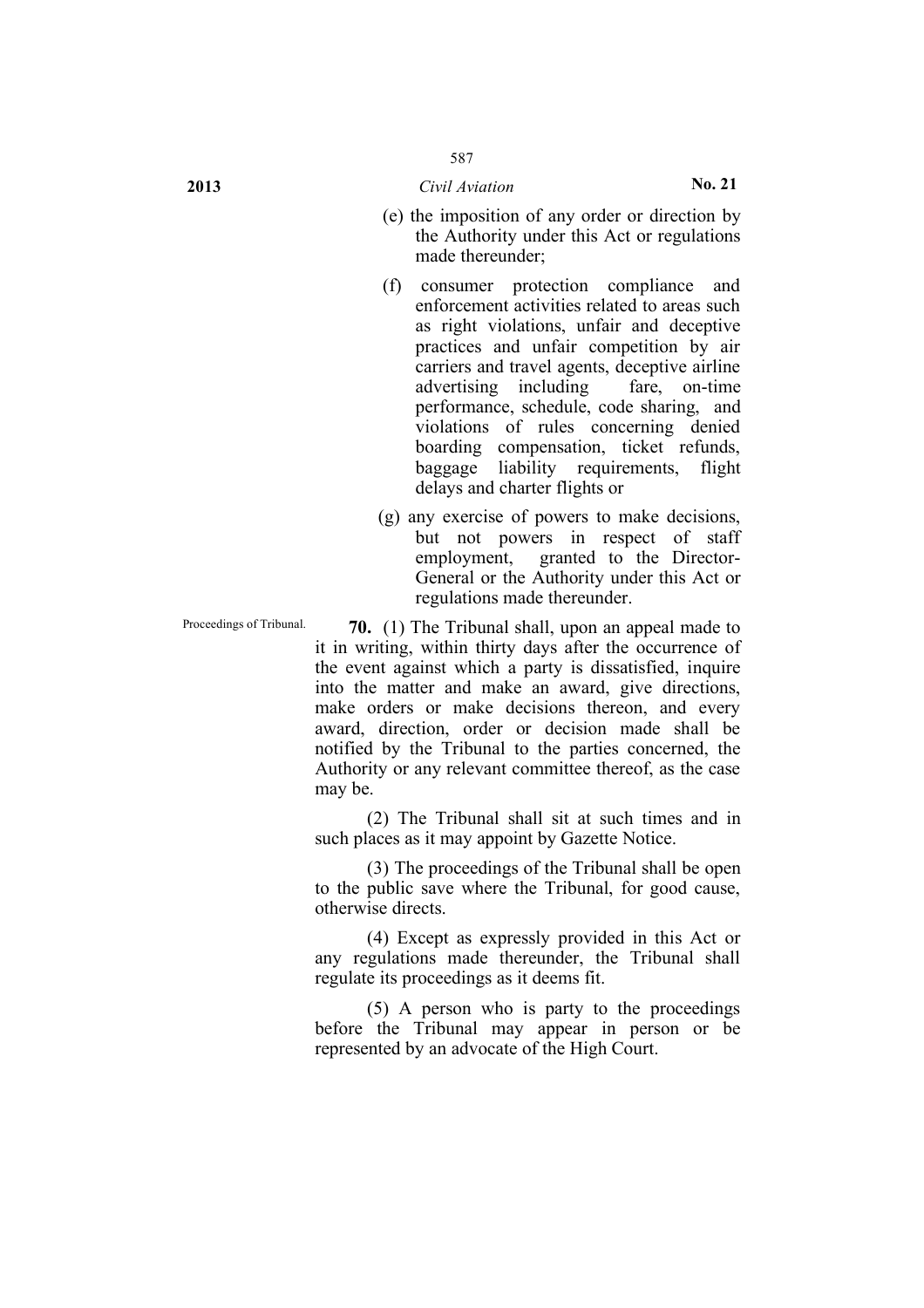**No. 21**

Powers of Tribunal. **71.** (1) On hearing of a complaint or an appeal, the Tribunal shall have all the powers to—

- (a) summon witnesses, take evidence on oath or affirmation and order the production of documents; or
- (b) summon expert evidence as may be necessary.

(2) Where the Tribunal considers it desirable for the purposes of minimising expenses, to avoid delay or for any special reason, it may receive evidence by affidavit and administer interrogatories and require the person to whom the interrogatories have been made to respond.

Awards of Tribunal. **72.** (1) The Tribunal may—

- (a) award damages;
- (b) confirm, set aside or vary the order or decision in question; or
- (c) make an order for the maintenance of the status quo of any matter or activity which is the subject of a complaint or appeal before it until the complaint or appeal is determined.

(2) The Tribunal shall have power to award the costs of any proceedings before it and direct that the costs shall be taxed in accordance with any scale prescribed for suits in the High Court or to award a specific sum as costs.

(3) Where the Tribunal awards costs in an appeal, it shall, on application by the person to whom the costs are awarded, issue to him or her a certificate stating the amount of the costs.

(4) Every certificate issued under subsection (3) may be filed in the High Court by the person in whose favour the costs have been awarded and upon being so filed, shall be deemed to be a decree of the High Court and may be executed as such.

(5) The Chief Justice may make rules governing the making of appeals and providing for the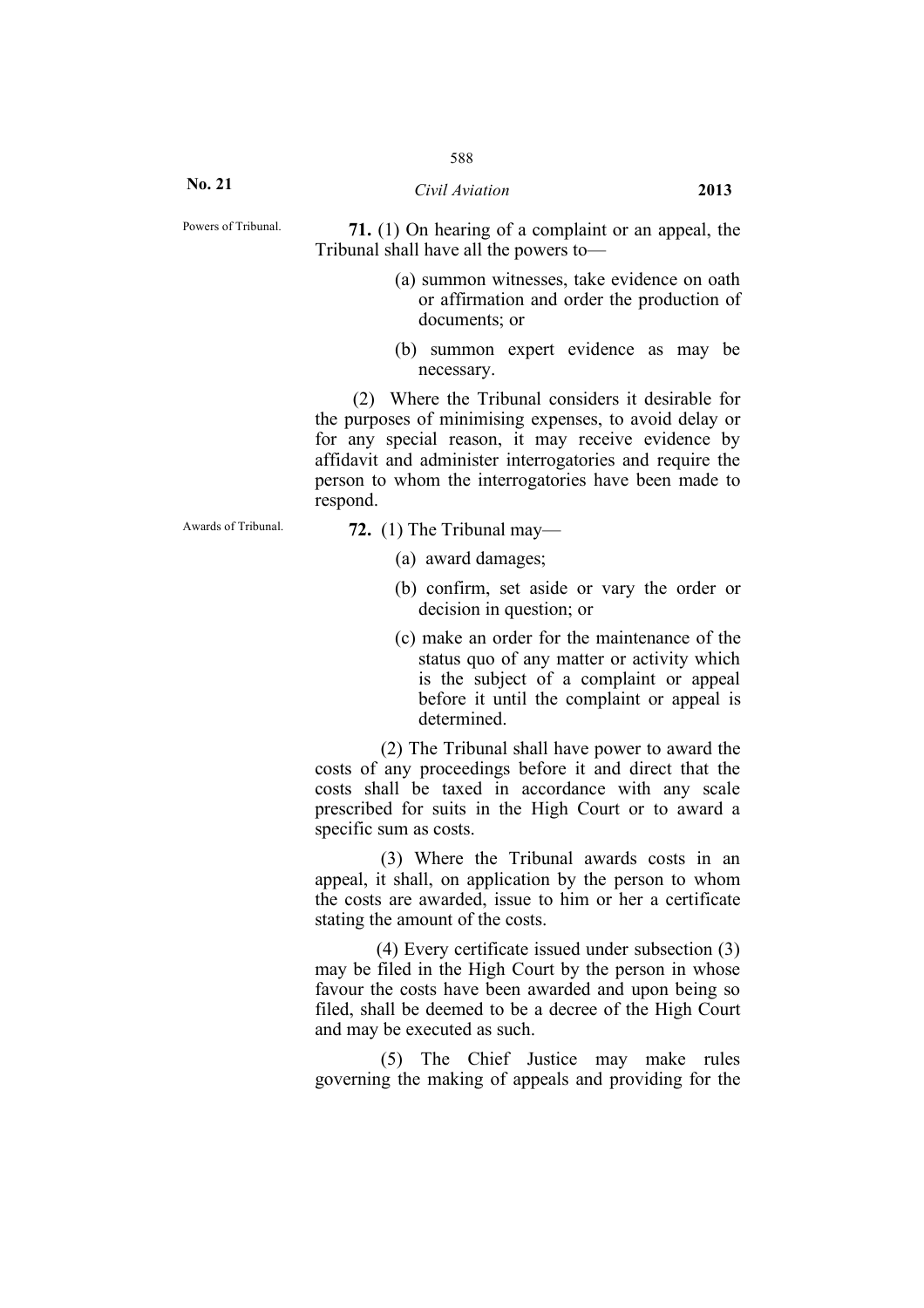fees to be paid, the scale of costs of any such appeal, the procedure to be followed therein, and the manner of notifying the parties thereto, and until such rules are made, and subject thereto, the provisions of the Civil Procedure Act shall apply.

(6) Upon any appeal to the Tribunal under this section, the status quo of any matter or activity, which is the subject of the appeal, shall be maintained until the appeal is determined.

(7) All summons, notices or other documents issued under the hand of the Chairperson of the Tribunal shall be deemed to be issued by the Tribunal.

Appointment of assessors. **73.** The Chairperson of the Tribunal, in consultation and with the concurrence of two other members of the Tribunal, may appoint in writing any person with special skills or knowledge on aviation issues which are the subject matter of any proceedings or inquiry before the Tribunal to act as assessors in an advisory capacity in any case where it appears to the Tribunal that such special skills or knowledge are required for proper determination of the matter.

Contempt of Tribunal. **74.** (2) Any person who—

- (a) fails to attend the Tribunal after being summoned by the Tribunal to do so;
- (b) refuses to take oath or affirmation before the Tribunal, or being a public officer refuses to produce any article or document when lawfully required to do so by the Tribunal;
- (c) knowingly gives false evidence or information which he knows to be misleading before the Tribunal; or
	- (d) at any sitting of the Tribunal—
		- (i) willfully insults any member or officer of the Tribunal; or
		- (ii) willfully interrupts the proceedings or

commits any contempt of the Tribunal;

(e) fails or neglects to comply with a decision

Cap. 21.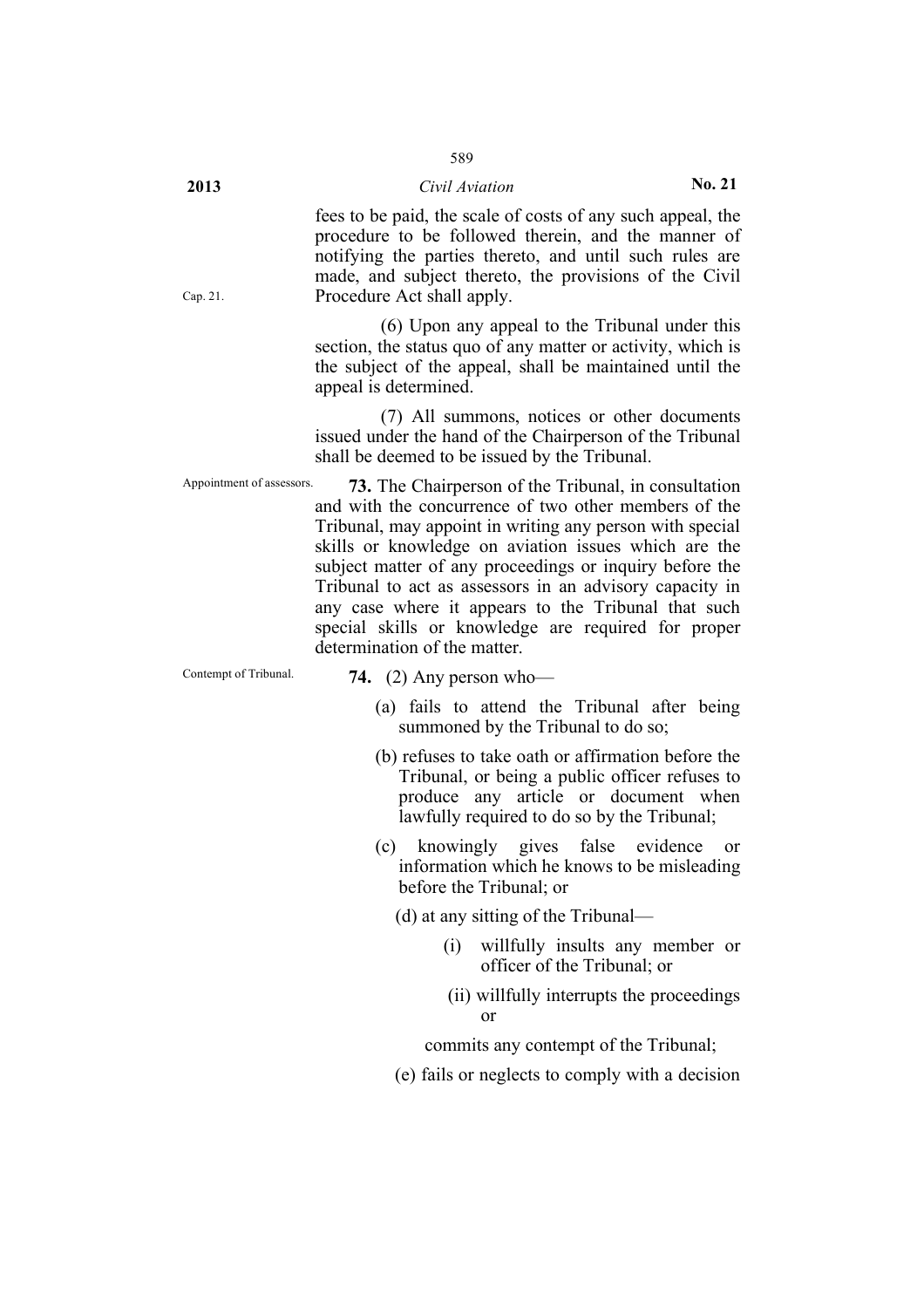**No. 21**

### *Civil Aviation* **2013**

order, direction or notice confirmed by the Tribunal,

commits an offence under this Act and shall be liable, upon conviction, to a fine not exceeding fifty thousand shillings or imprisonment to a term not exceeding three months, or to both.

Appeals to the High

Quorum for Tribunal. **75.** For the purposes of hearing and determining any cause or matter under this Act, the Chairperson and two other members of the Tribunal shall form a quorum.

Disclosure of interest. **76.** A member of the Tribunal who has a direct interest in any matter that is the subject of the proceedings before the Tribunal shall disclose in writing the nature of that interest and shall not participate in the deliberations of the Tribunal in respect of that matter.

Appeals to the High  $\overline{77}$ . (1) Any person aggrieved by a decision or order of the Tribunal may, within thirty days of such decision or order, appeal against such decision or order to the High Court.

> (2) A decision or order of the Tribunal shall be enforced forthwith except where an appeal has been lodged or commenced provided that the lodging or commencing of an appeal shall not on its own, operate as a stay.

> (3) Upon the hearing of an appeal under this section, the High Court may—

- (a) confirm, set aside or vary the decision or order in question;
- (b) remit the proceedings to the Tribunal with such instructions for further consideration, report, proceedings or evidence as the Court may deem fit to give;
- (c) exercise any of the powers which could have been exercised by the Tribunal in the proceedings in connection with which the appeal is brought; or
- (d) make such other order as it may deem just, including an order as to costs of the appeal or of earlier proceedings in the matter before the Tribunal.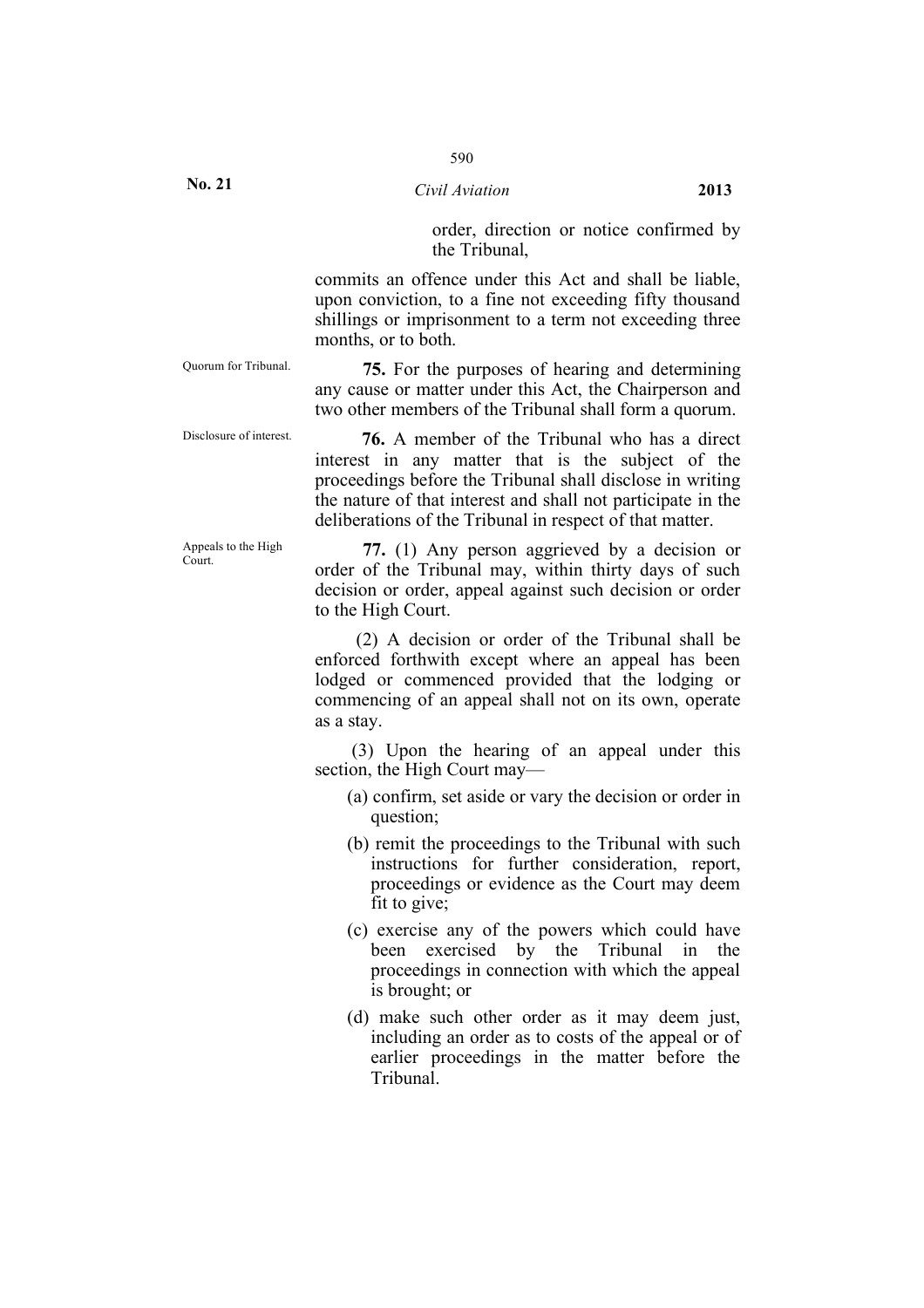#### **2013** *Civil Aviation* **No. 21**

591

Appeals to the Court of Appeal.

**78.** A person aggrieved by the decision or order of the High Court may, within sixty days of that decision or order, appeal against that decision or order to the Court of Appeal on matter of law.

# **PART VII—GENERAL PROVISIONS**

Protection from personal<br>liability.

Compounding of

**79.** (1) The Chairperson or any other members of the Tribunal shall not be liable to be sued in a civil court for an act done or omitted to be done or ordered to be done by them in the discharge of their duty as members of the Tribunal, whether or not within the limits of their jurisdiction, provided they, at the time, in good faith, believed themselves to have jurisdiction to do or order the act complained of, and no officer of the Tribunal or other person bound to execute the lawful warrants, orders or other process of the Tribunal shall be liable to be sued in any court for the execution of a warrant, order or process which he would have been bound to execute if within the jurisdiction of the Tribunal.

General penalty. **80**. A person who commits an offence under this Act for which no specific penalty is provided for shall be liable on conviction to a fine not exceeding one hundred thousand shillings or to imprisonment for a term not exceeding twelve months, or to both.

Compounding of **81.** (1) Any employee of the Authority authorised by name in that behalf by the Director-General, or any police officer not below the rank of the inspector, may compound any offence under this Act or Regulations.

> (2) All fines or penalties levied for any offence under this Act or Regulations made under it, shall be paid to the funds of the Authority.

(3) Where an offence is compounded in accordance with the provisions of subsection (1) and any proceedings are brought against the offender for the same offence, it shall be a good defence for such offender to prove to the satisfaction of the court that the offence with which he or she is charged has been compounded under subsection (1).

Regulations. **82.** (1) The Cabinet Secretary shall make regulations to give effect to and for the better carrying out of the objects and purposes of this Act, to provide generally for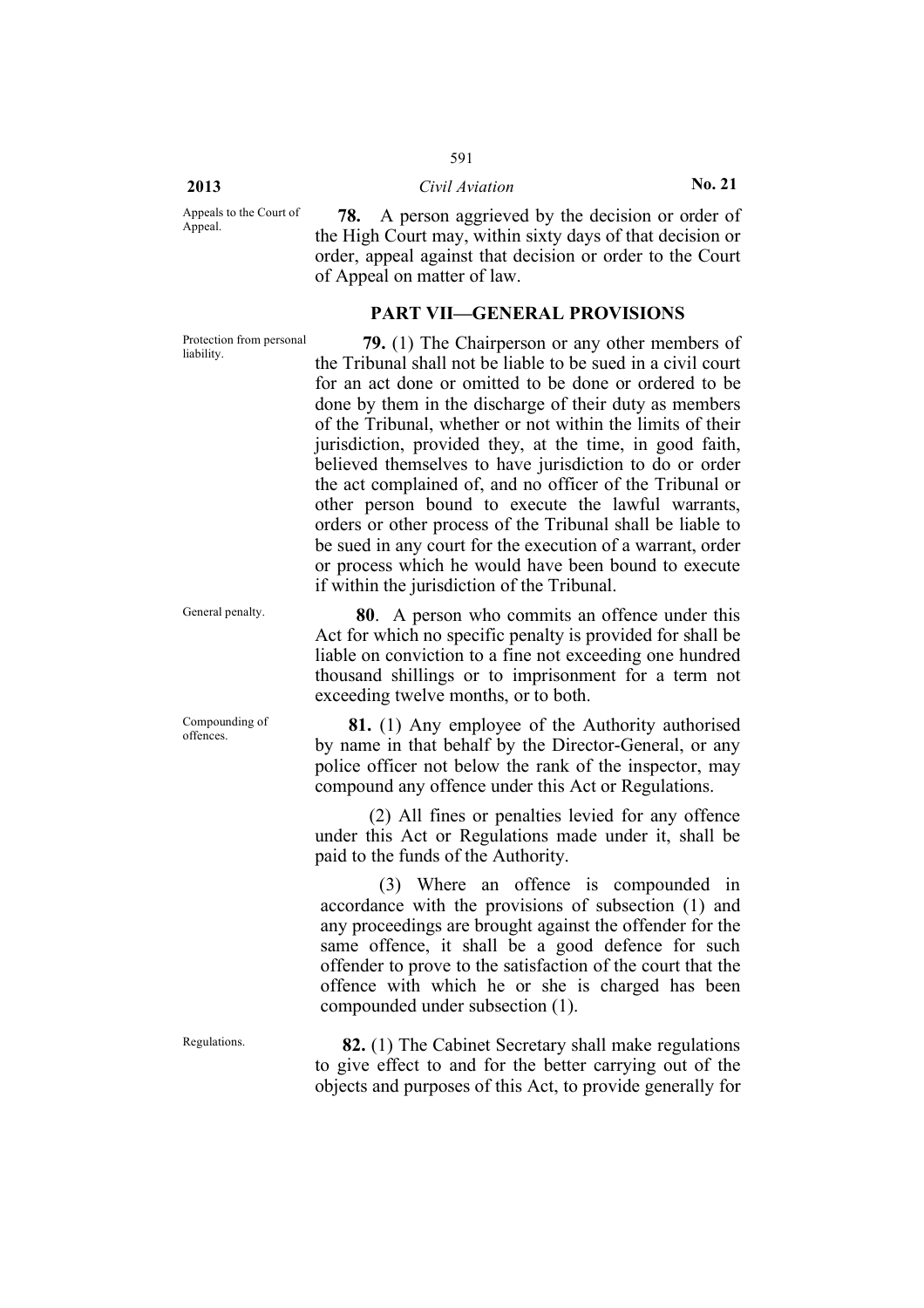regulating air navigation, air transport, air accident investigation and carrying out and giving effect to any convention.

(2) Without prejudice to the generality of subsection (1), the Cabinet Secretary may make regulations—

- (a) regulating, by establishing licensing authorities and a system of licensing and otherwise, the use of aircraft—
	- (i) for commercial transport; and
	- (ii) for aerial work;
- (b) providing for the registration and marking of aircraft;
- (c) prohibiting the flying of any aircraft—
	- (i) unless there is in force in respect of such aircraft a certificate of airworthiness or permit to fly issued or recognized in accordance with regulations made under this Act; and
	- (ii) except upon compliance with such conditions as to maintenance and repair as may be prescribed or specified in the certificate or permit;
- (d) requiring the flight crew, and persons, performing prescribed functions in relation to the operation or maintenance of aircraft, air navigation services, design and construction of aircraft to be the holders of licences of specified kinds;
- (e) providing for the manner and conditions of issue, validation, renewal, extension or variation of any licence required in regulations and for the form, custody, production, cancellation, suspension, endorsement and surrender of such;
- (g) providing for the conditions under which and in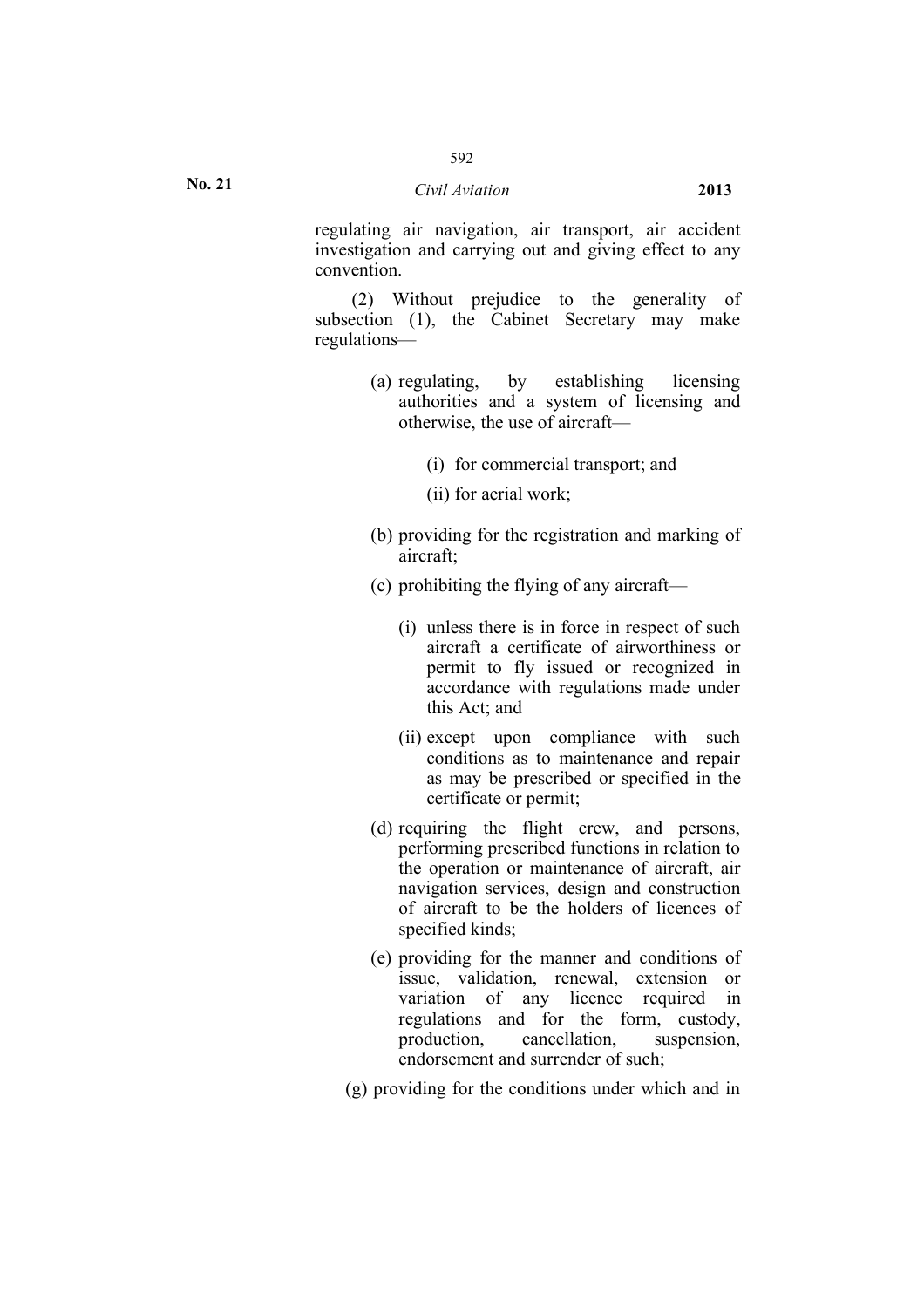particular the aerodromes to or from which, aircraft entering or leaving Kenya may fly and the conditions under which aircraft may fly from one part of Kenya to another;

- (g) providing for the conditions under which passenger and cargo may be carried by air and under which aircraft may be used for other commercial, industrial or gainful purposes, and for prohibiting the carriage by air of goods of such classes as may be prescribed;
- (h) minimizing or preventing interference with the use or effectiveness of apparatus used in connection with air navigation and air navigation services and prohibiting or regulating the use of such apparatus and the display of signs and lights liable to endanger aircraft;
- (j) generally securing the safety, efficiency, and regularity of air navigation and safety of aircraft and of persons and cargo carried therein, and for preventing aircraft endangering other persons;
	- (k) requiring persons engaged in or in connection with meteorology to supply meteorological information for the purpose of air navigation;
	- (l) regulating the making of signals and other communications by or to aircraft and persons carried therein;
	- (m) subject to any other written law, prescribing a civil air ensign for Kenya and regulating the use of any other ensign established for purposes connected with air navigation;
	- (n) prohibiting aircraft from flying over such areas in Kenya as the Cabinet Secretary may by order published in the Gazette declare to be prohibited areas;
	- (o) prescribing the fees to be paid in respect of the issue, validation, renewal, extension or variation of any license, or the undergoing of any examination or test required by regulations made under this Act or any other matters in respect of which it appears to the Cabinet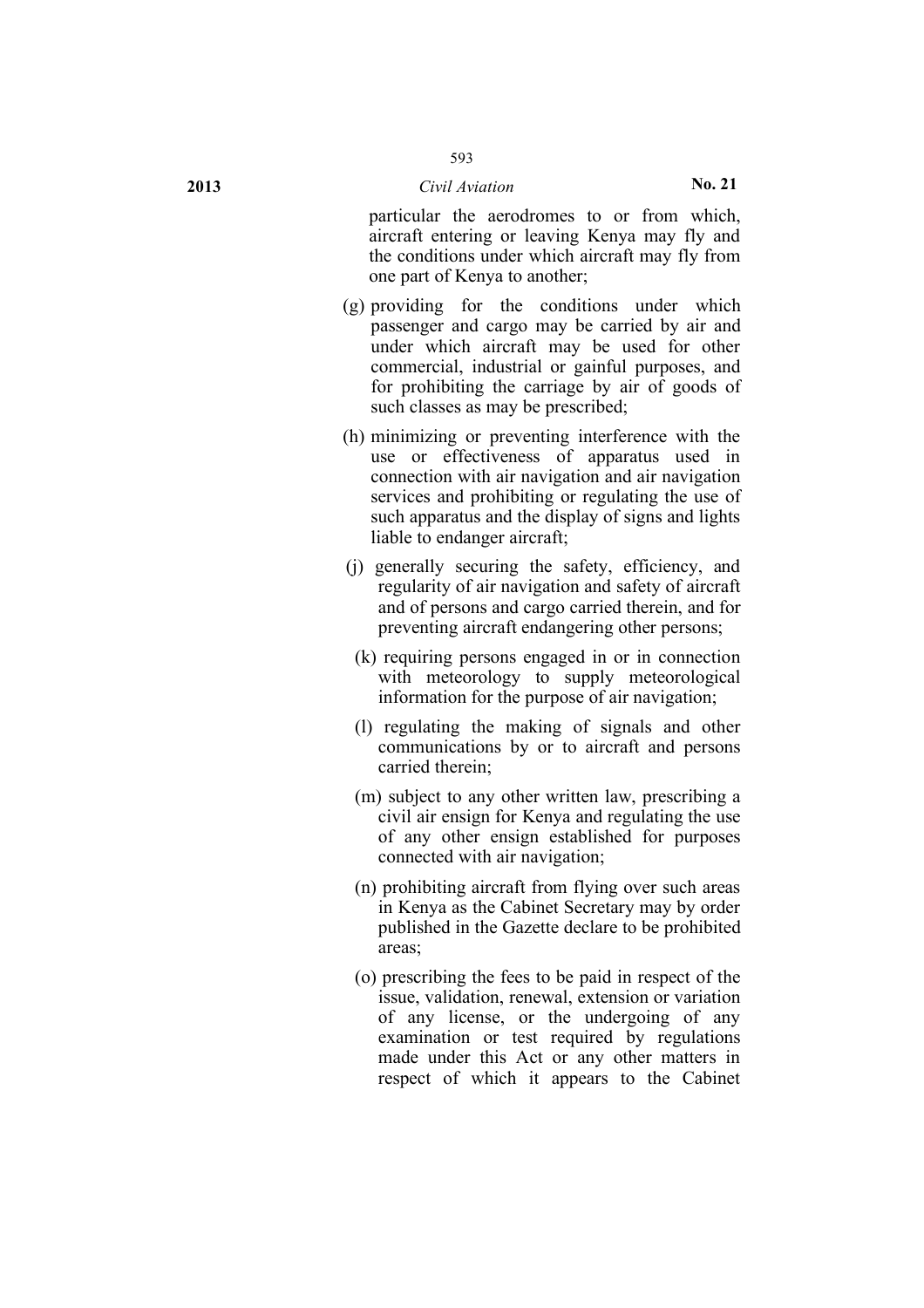Secretary to be expedient to charge fees;

- (p) prescribing charges or enabling some other authority to prescribe charges to be paid in respect of air navigation services, regulatory services and providing for the recovery of such charges;
- (q) providing for consumer protection and any other related matter;
- (r) exempting any aircraft or persons or classes of aircraft or persons from the provisions of any regulations made under this Act;
- (s) providing for the investigation in such manner as may be prescribed, including by means of a tribunal established for the purpose, of any accident arising out of or in the course of air navigation and occurring either in or over Kenya or occurring elsewhere to Kenya aircraft;
- (t) prohibiting access to or interference with aircraft to which an accident has occurred, and authorizing any person, so far as may be necessary for the purpose of an investigation, to have access to, remove, take measures for the preservation of, or otherwise deal with any such aircraft;
- (u) requiring any person who owns an aircraft or who carries on the business of operating aircraft for hire or reward to furnish to such authorities as may be prescribed such information relating to the aircraft and the use thereof, the crew, the mail, the passengers and the cargo carried, as may be prescribed;
- (v) providing for the licensing, inspection and regulation of aerodromes, access to places where aircraft, have landed or may land,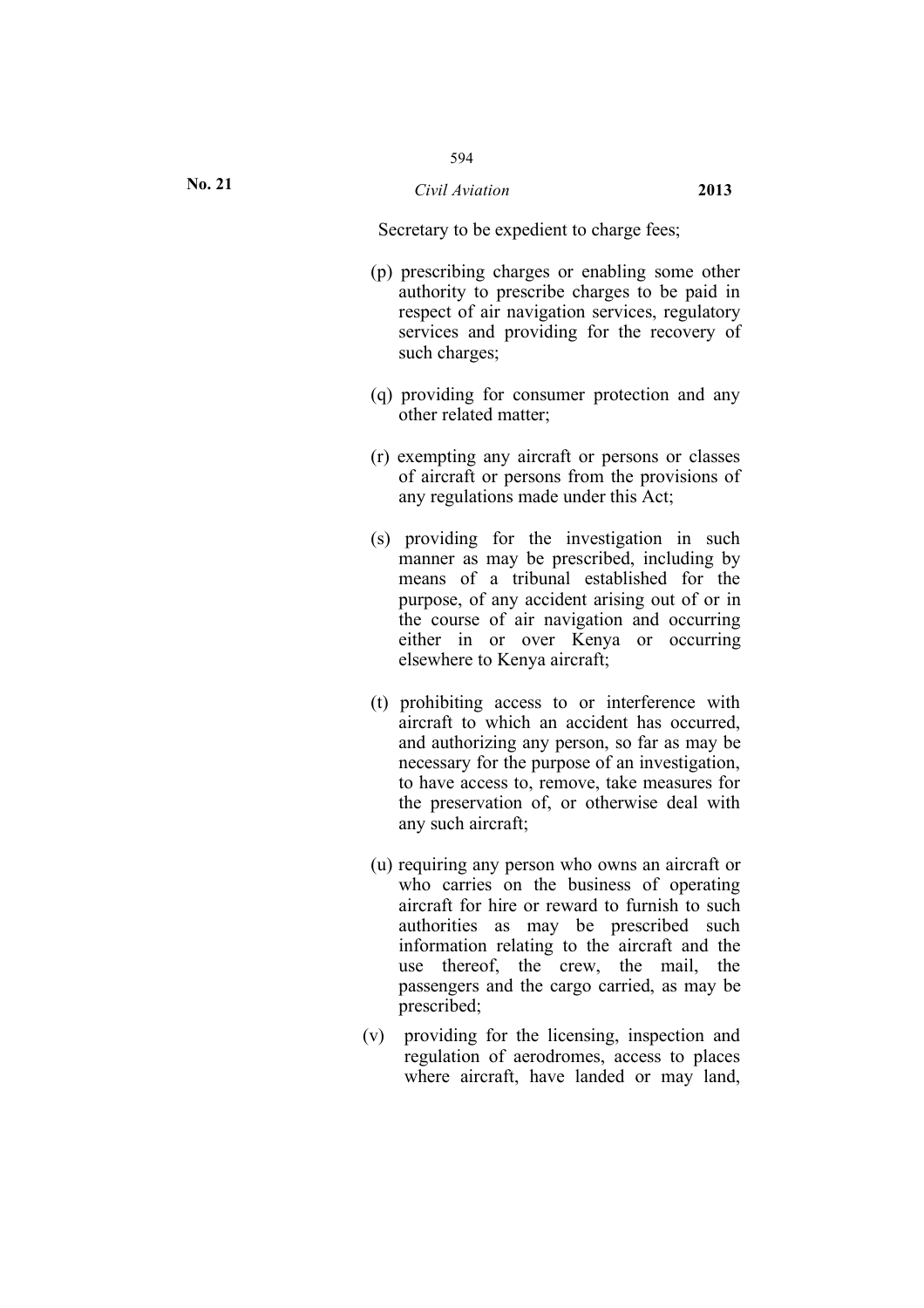**2013** *Civil Aviation* **No. 21**

access to aircraft factories or maintenance establishments or places where aircraft parts and engines are maintained, for the purpose of inspecting work therein carried on in relation to aircraft or parts thereof.

- (w) regulating the firing of rockets;
- (x) prohibiting or regulating in the vicinity of any aerodrome the emission or causing of smoke, soot, ash, grit, dust and any other substance whatever which obscures or may obscure visibility;
- (y) controlling and regulating the selling of charters, booking of accommodation and selling of tickets for persons or cargo on flights in any part of the world;
- (z) controlling and regulating aviation training institutions;
- (aa) the classification and use of airspace and the control and use of air routes and provisions of search and rescue facilities;
- (bb) the design, construction, repair, overhaul, maintenance, operation and use of aircraft, maintenance and repair of facilities and related equipment;
- (cc) the control and operation of the aircraft within or directly above the aerodrome for the purpose of limiting or mitigating the effect of noise;
- (dd) regulating aviation security operations and providing for security audits and inspections, tests of aircraft, aerodromes, regulated agents and any pre-flight and post flight passenger processing and screening area;
- (ee) providing for the regulation of the safe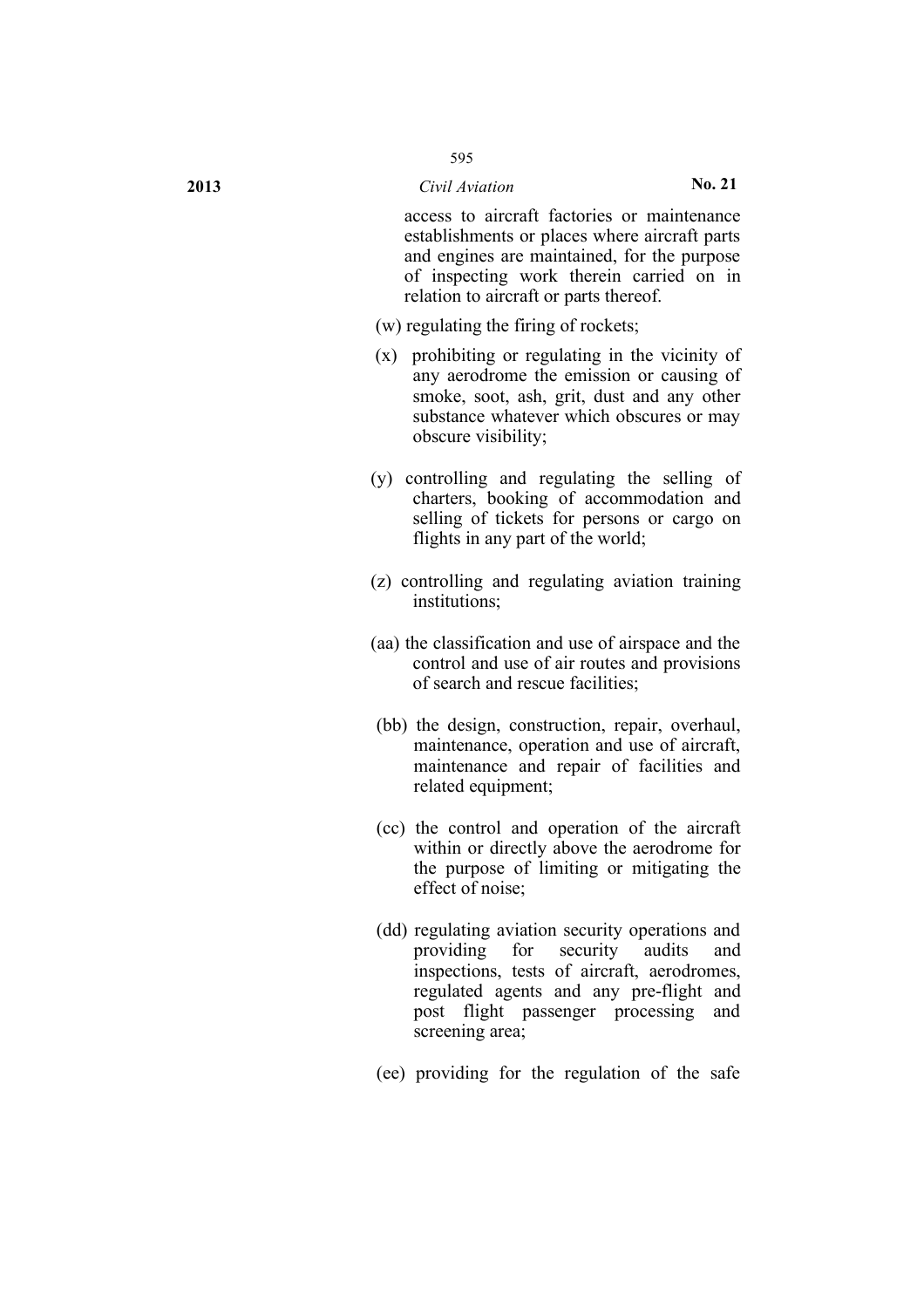transport of dangerous goods by air; and

(ff) providing for the establishment of air accident and incident prevention programs.

(3) Separate or different regulations may be made for different classes of aircraft, aerodromes, persons or property and for different parts of Kenya.

(4) Any regulations made under this section may provide in respect of any contravention thereof or noncompliance therewith for the impositions of penalties not exceeding in the case of any particular offence a fine of two million shillings or imprisonment for a term not exceeding three years, or to both.

## **PART VII—REPEAL, SAVINGS AND TRANSITIONAL PROVISIONS**

Repeal of Cap. 394. **83.** (1) The Civil Aviation Act is repealed.

(2) Despite subsection  $(1)$  —

(a) any proceedings taken against or by the former Authority or pending against it or any other person immediately before the commencement of this Act may be continued by or against the Authority as if instituted under this Act:

Provided that criminal proceedings shall be regarded as pending if the person concerned had pleaded to the charge in question.

- (b) any administrative investigation or inquiry instituted in terms of the repealed Act which was pending before the commencement of this Act shall be continued or disposed of as if instituted under this Act;
- (c) all disciplinary proceedings which immediately before the commencement of this Act were pending shall be continued or concluded as if instituted under this Act;
- (d) all appeal processes, which immediately before the commencement of this Act were pending, shall proceed as if instituted under this Act;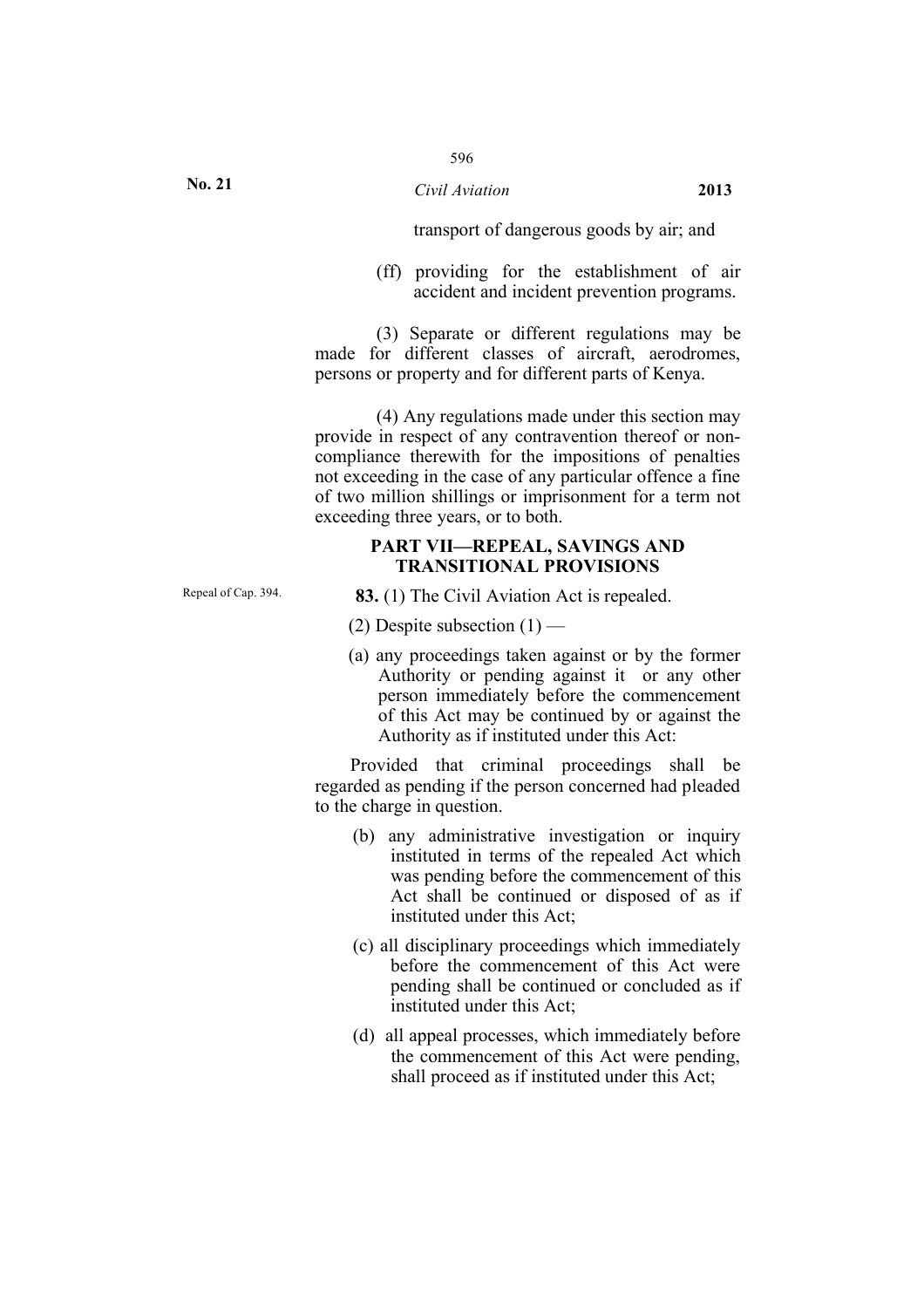# 597

- (e) the persons employed by the former Authority shall be transferred to the Authority established under this Act; and
- (f) a contract subsisting between the former Authority and another person before the commencement of this Act shall subsist between the Authority established under this Act and that person.

# **FIRST SCHEDULE (s.17 (3))**

# **PROVISIONS RELATING TO THE MEETINGS OF THE BOARD OF DIRECTORS**

**1** The Chairperson may call a special meeting of the Board of Directors at any time, where he or she considers it expedient for the transaction of the business of the Board of Directors.

**2**. Other than a special meeting, or unless three quarters of members agree, at least fourteen days' written notice of every meeting of the Board of Directors shall be given to every member of the Board of Directors by the secretary.

**3**. The quorum at a meeting of the Board of the Directors shall be half of the members or a greater number determined by the Board of Directors, in respect of an important matter.

**4**. The Chairperson shall preside at the meetings of the Board of Directors and in his or her absence the vice-chairperson, and in the absence of a vice-chairperson, a member of the Board of Directors elected by the members present from among their number, shall preside.

**5**. The matters of the Board of Directors shall be decided by a majority of the members present and voting and in the event of equality of votes, the person presiding shall have a casting vote.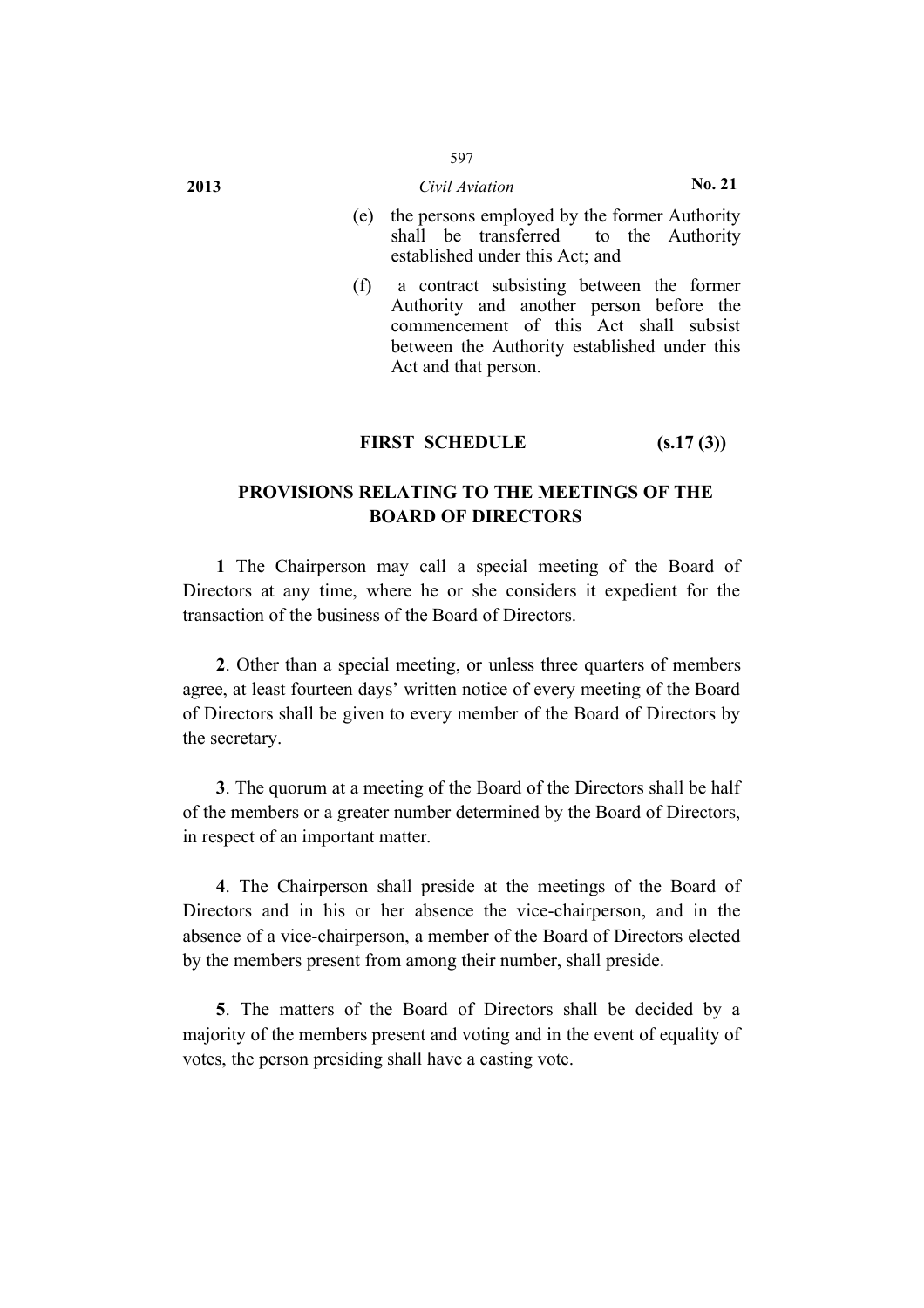598

**6**. The proceedings of the Board of Directors shall not be invalidated by reason of a vacancy among the members or a defect in the appointment or qualification of a member.

**7**. At the first meeting of the Board of Directors, the members shall elect a vice-chairperson, not being an ex officio member, from among its members.

**8**. Subject to the provisions of this Schedule, the Board of the Directors may determine its own procedure and the procedure for any committee of the Board of Directors and for attendance of any other persons at the meetings and may make standing orders in respect thereof.

## **SECOND SCHEDULE (s.39 (3))**

## **INFRINGEMENT NOTICES**

- **1.** The purpose of this Schedule is to create a system of infringement notices for offences under the Act and the regulations made thereunder as an alternative to prosecution.
- **2.** This Schedule does not –
- (a) affect the liability of a person to be prosecuted for an offence if an infringement notice is not issued to the person for the offence;
- (b) prevent the issue of two or more infringement notices to a person for an offence;
- (c) affect the liability of a person to be prosecuted for an offence if the person does not comply with an infringement notice for the offence; or
- (d) limit or otherwise affect the penalty that may be imposed by a court on a person convicted of an offence.

**No. 21**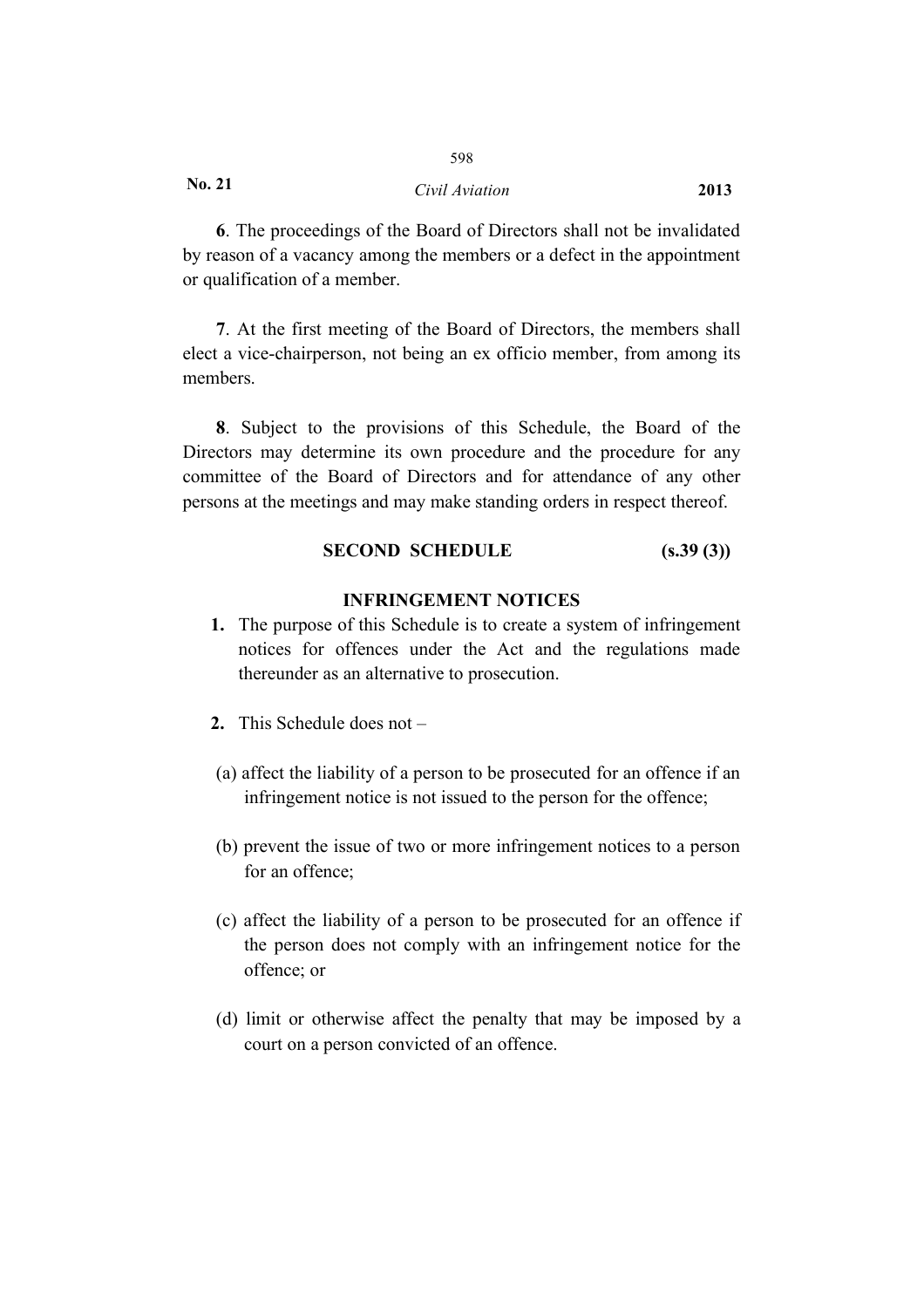## **2013** *Civil Aviation* **No. 21**

599

**3.** Fine Payable-

The fine for an offence payable under an infringement notice issued to the person for the offence is one-fifth of the maximum fine that a court could impose on the person for the offence.

**4.** Issue of infringement notices.

- (1) The Authority may issue infringement notice offences under this Act and regulations made thereunder from time to time.
- (2) Where an authorised person has reason to believe that a person has committed an infringement notice offence, the authorised person may issue a notice, called an infringement notice, to the person for the offence.
- (3) An authorised person who knowingly improperly issues an infringement notice, or who issues an infringement notice for any purpose other than to ensure aviation security **and safety**, commits an offence and is liable, on conviction, to a fine not exceeding five hundred thousand shillings or to imprisonment for a term not exceeding one year, or both.
- **5.** Contents of infringement notice.
- (1) An infringement notice shall –

(a) bear a serial number;

- (b) state the name of the authorised person who issued it;
- (c) state its date of issue;
- (d) state the full name, or the surname and initials, and the address, of the person to whom it is issued;
- (e) give brief details of the offence of which it is issued, including –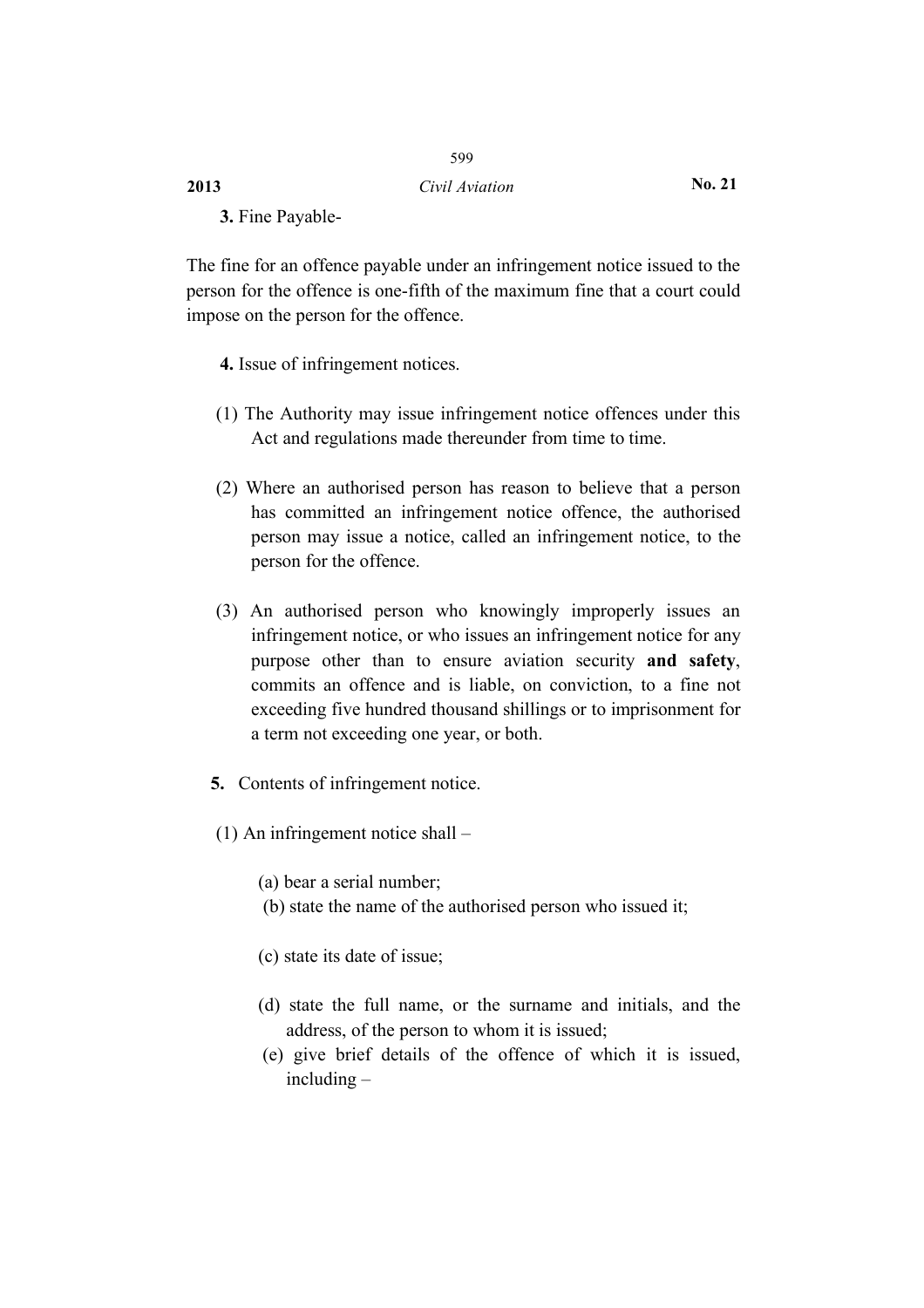- (i) the date and time of the offence;
- (ii) where the offence happened;
- (iii) the provision of these Regulations contravened;
- (f) state the penalty for the offence payable under the notice;
- (g) state where and how that penalty can be paid, including, if the penalty can be paid by positing the payment, the place to which it should be posted;
- (h) state that if the person to whom it is issued (the recipient) pays the penalty within twenty-eight days after the day on which the notice is served, or any longer time allowed in writing by an authorised person, then, unless the infringement notice is subsequently withdrawn and any penalty paid refunded –
	- (i) any liability of the recipient for the offence will be discharged;
	- (ii) the recipient will not be prosecuted in a court for the offence;
	- (iii) the recipient will not be taken to have been convicted of the offence;
- (i) state the greatest penalty that a court could impose on the recipient for the offence;
- (j) state that if the recipient is prosecuted in court and found guilty of the offence, the recipient may be convicted of the offence and ordered to pay a penalty and costs, and be subject to any other order that the court makes;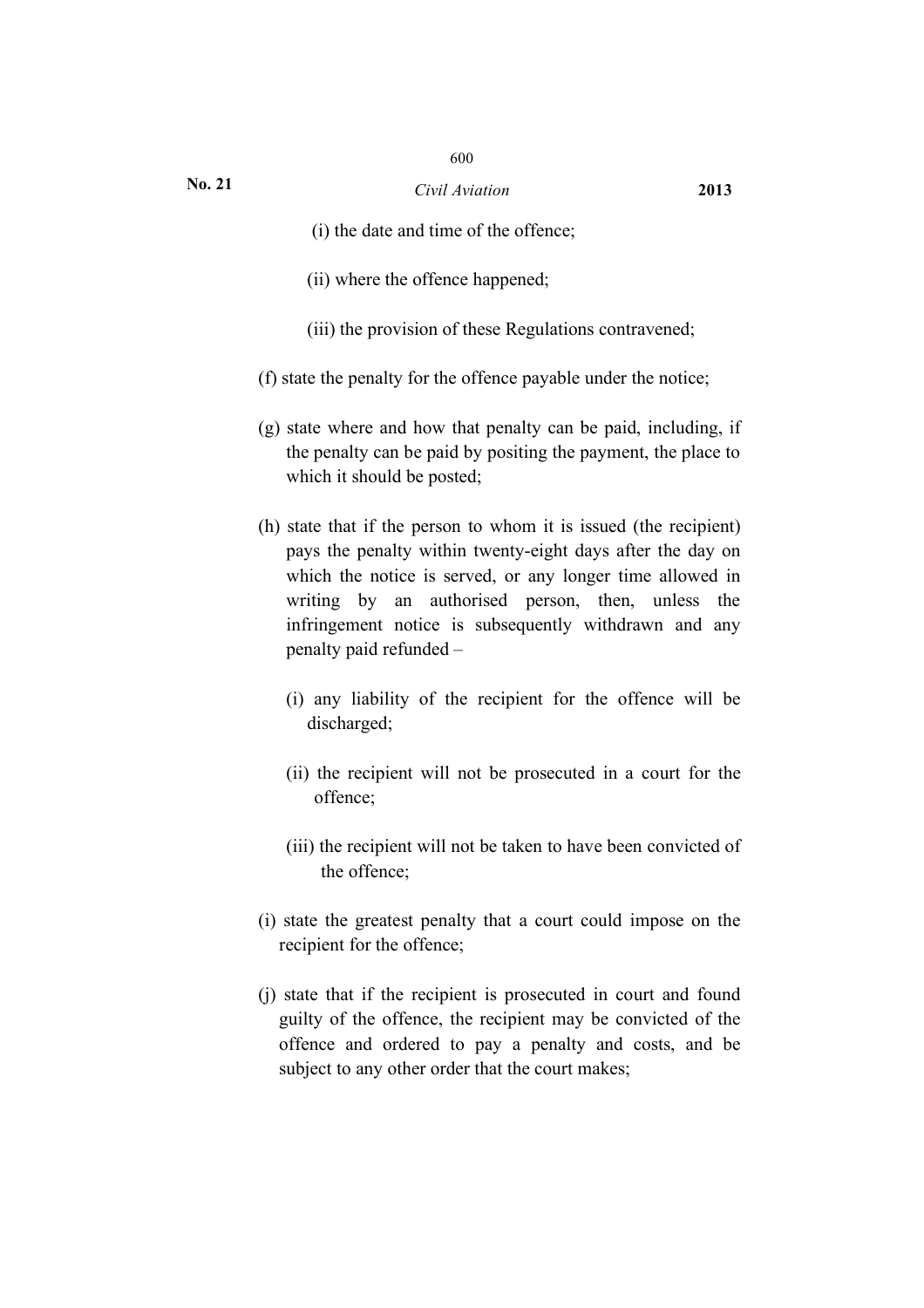# **2013** *Civil Aviation* **No. 21**

601

- (k) state how and to whom the recipient can apply to be allowed more time to pay the penalty; and
- (l) be signed by the authorised person who issued it.

(2) An infringement notice may contain any other information that the authorised person who issues it deems necessary.

**6.** Service of infringement notice.

(1) An infringement notice shall be served on the person to whom it is issued.

- (2) An infringement notice may be served on individual
	- (a) by giving it to the individual;
	- (b) by leaving it at, or by sending it by post, telex, fax or similar facility to, the address of the place of residence or business (the relevant place) of the individual last known to the authorised person who issues it;
	- (c) by giving it, at the relevant place, to someone who
		- (i) lives or is employed, or apparently lives or is employed, there; and
		- (ii) is, or the authorised person who issued it has reason to believe is, over eighteen years of age.
- (3) An infringement notice may be served on a corporation
	- (a) by leaving it at, or by sending it by post, telex, fax or similar facility to the address of the head office, a registered office or a principal office of the corporation;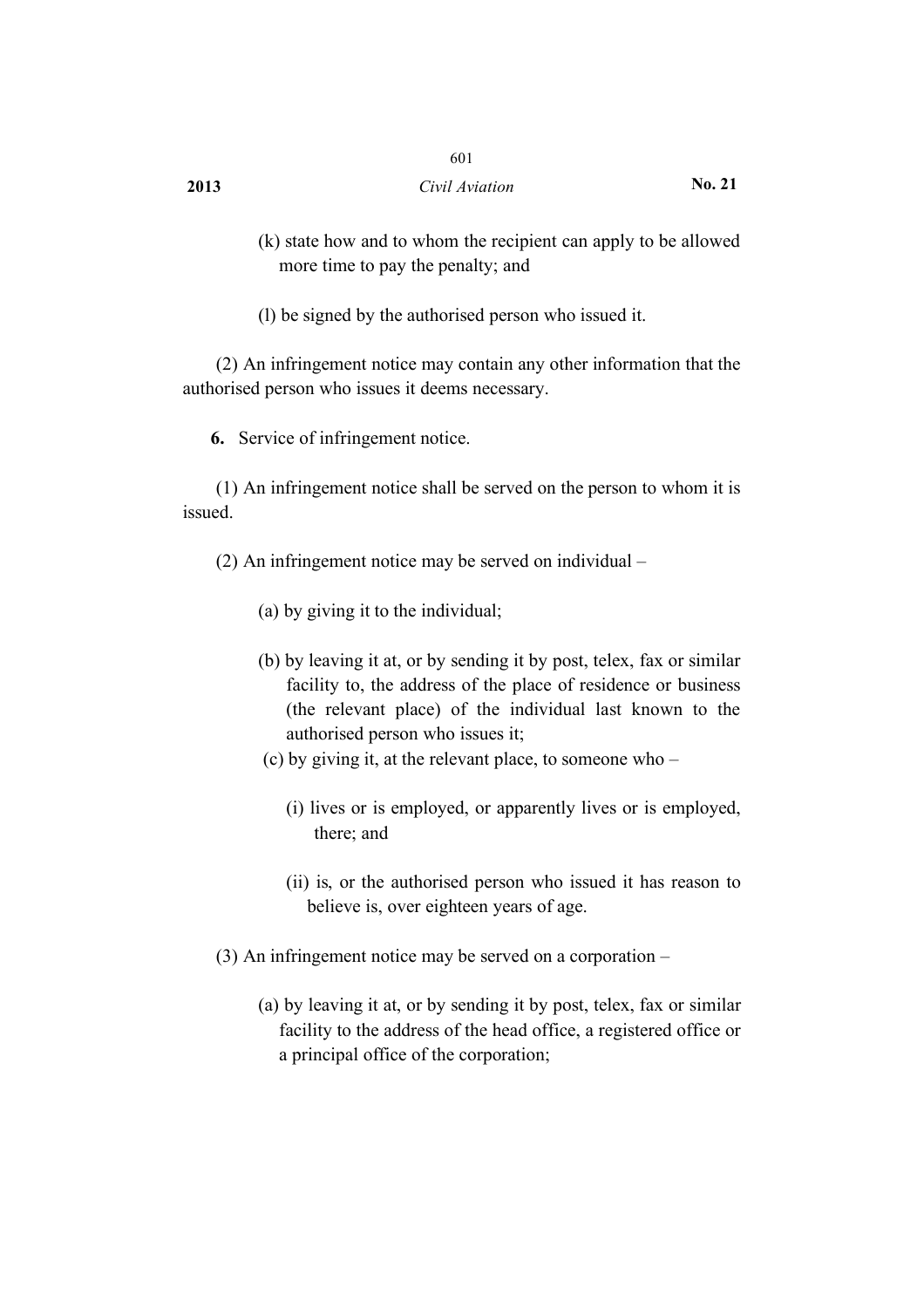602

- (b) by giving it, at an office mentioned in subparagraph (a), to someone who is, or the authorised person who issued it has reason to believe is, an officer or employee of the corporation.
- **7.** Time for payment of fine.

The fine stated in an infringement notice shall be paid –

- (a) within twenty-eight days after the day on which the notice is served on the person to whom it is issued;
- (b) if the person applied for a further period of time in which to pay the penalty, and that application is granted, within the further period allowed.
- (c) if the person applies a further period of time in which to pay the penalty, and the application is refused, within seven days after the notice of the refusal is served on the person.
- (d) if the person applies for the notice to be withdrawn, and the application is refused, within twenty-eight days after the notice of the refusal is served on the person.

**8.** Extension of time to pay fine.

(1) The person to whom an infringement notice is issued may apply, in writing, to the Authority for a further period of up to twenty-eight days in which to pay the fine stated in the notice.

(2) Within fourteen days after receiving the application, the Authority shall –

> (a) grant or refuse a further period not longer than the period sought; and

**No. 21**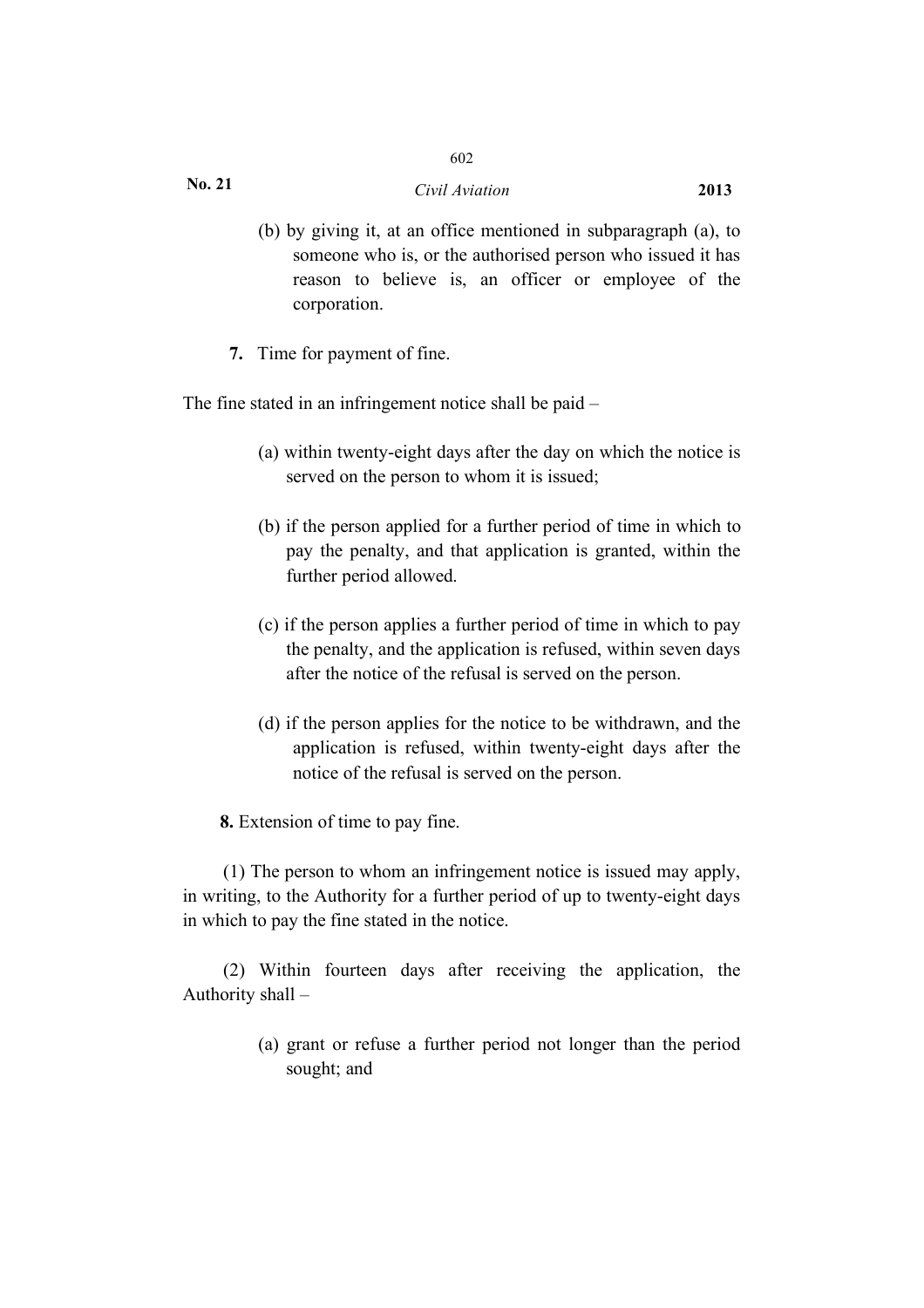## **2013** *Civil Aviation* **No. 21**

(3) Notice of the decision may be served on the recipient in any way in which the infringement notice could have been served on the recipient.

603

**9.** Effect of payment of fine.

(1) Where an infringement notice is not withdrawn, and the person to whom it is issued for an offence pays the fine stated in the notice –

- (a) any liability of the person for the offence is discharged;
- (b) the person may not be prosecuted in a court of law for the offence;
- (c) the person is not taken to have been convicted of the offence.

(2) Where two or more infringement notices are issued to a person for the same offence, the person's liability to be prosecuted for the offence ceases if the person pays the fine stated in any of the notices.

**10.** Withdrawal of infringement notice.

(1) A person may apply in writing to the Authority, before the end of twenty eight days after receiving an infringement notice, for the infringement notice to be withdrawn.

(2) The Authority shall, within fourteen days after receiving the application—

- (a) withdraw or refuse to withdraw the notice;
- (b) notify the person in writing of the decision and, if the decision is a refusal, the reasons for the decision.

(3) Where the Authority fails to approve the withdrawal of the notice within the period allowed by paragraph (2), the Authority shall be deemed to have refused to approved the withdrawal of the notice.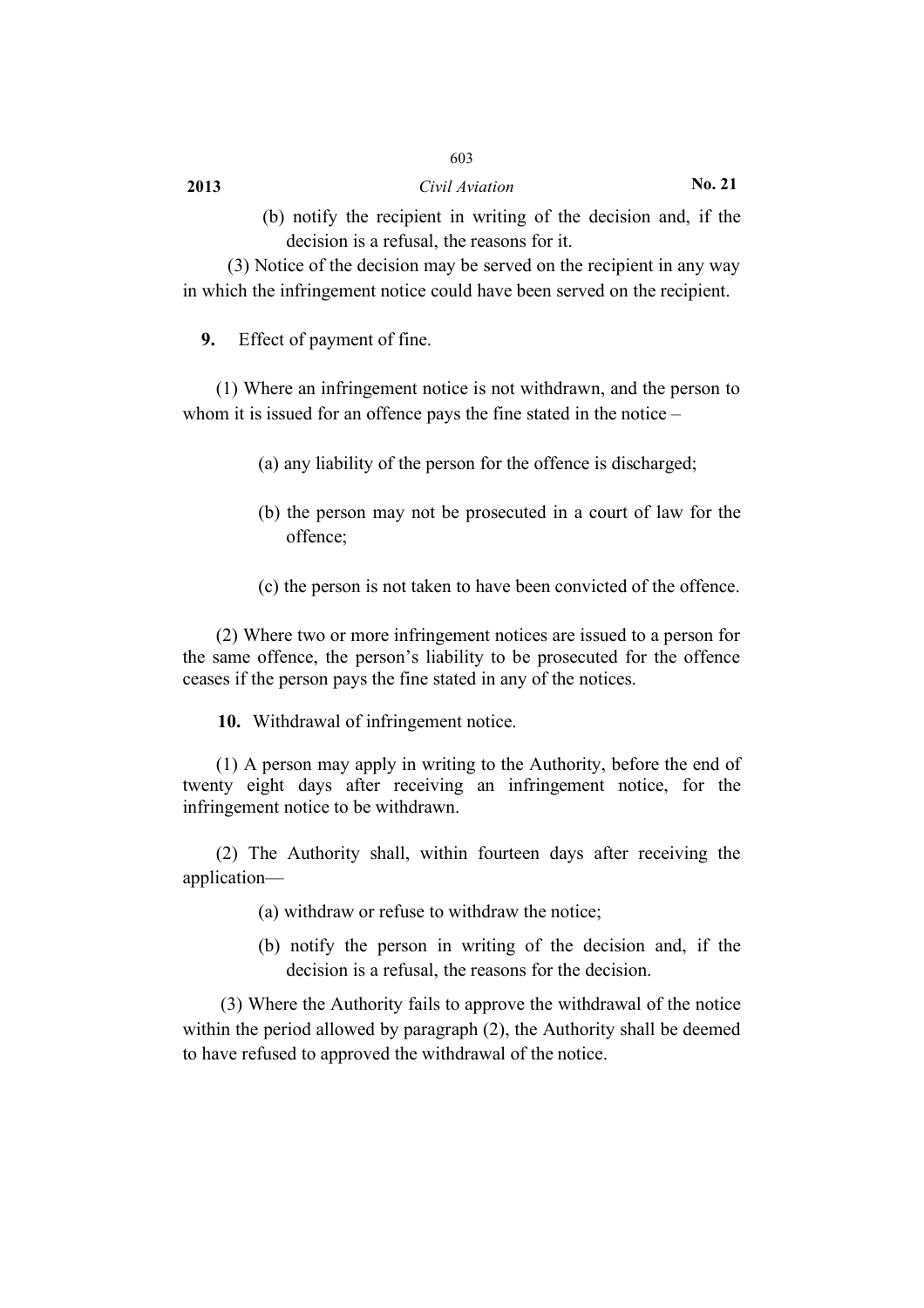## *Civil Aviation* **2013**

604

(4) The Authority shall, before withdrawing or refusing to withdraw a notice, consider –

- (a) whether the person has been convicted previously of an offence against these Regulations;
- (b) the circumstances of the offences stated in the notice;
- (c) whether the person has previously paid a penalty under an infringement notice issued to the person for an offence of the same type as the offence mentioned in the notice; and
- (d) any other relevant matter.

(5) The Authority may withdraw an infringement notice without an application having been made.

**11.** Notice of withdrawal of infringement notice.

(1) Notice of the withdrawal of an infringement notice may be served on a person in any way in which the infringement notice could have been served on the person.

(2) A notice withdrawing an infringement notice served on a person for an offence –

(a) shall include the following information –

- (i) the full name, or surname and initials, and address of the person upon whom it was issued;
- (ii) the number of the infringement notice;
- (iii) the date of issue of the infringement notice;

**No. 21**